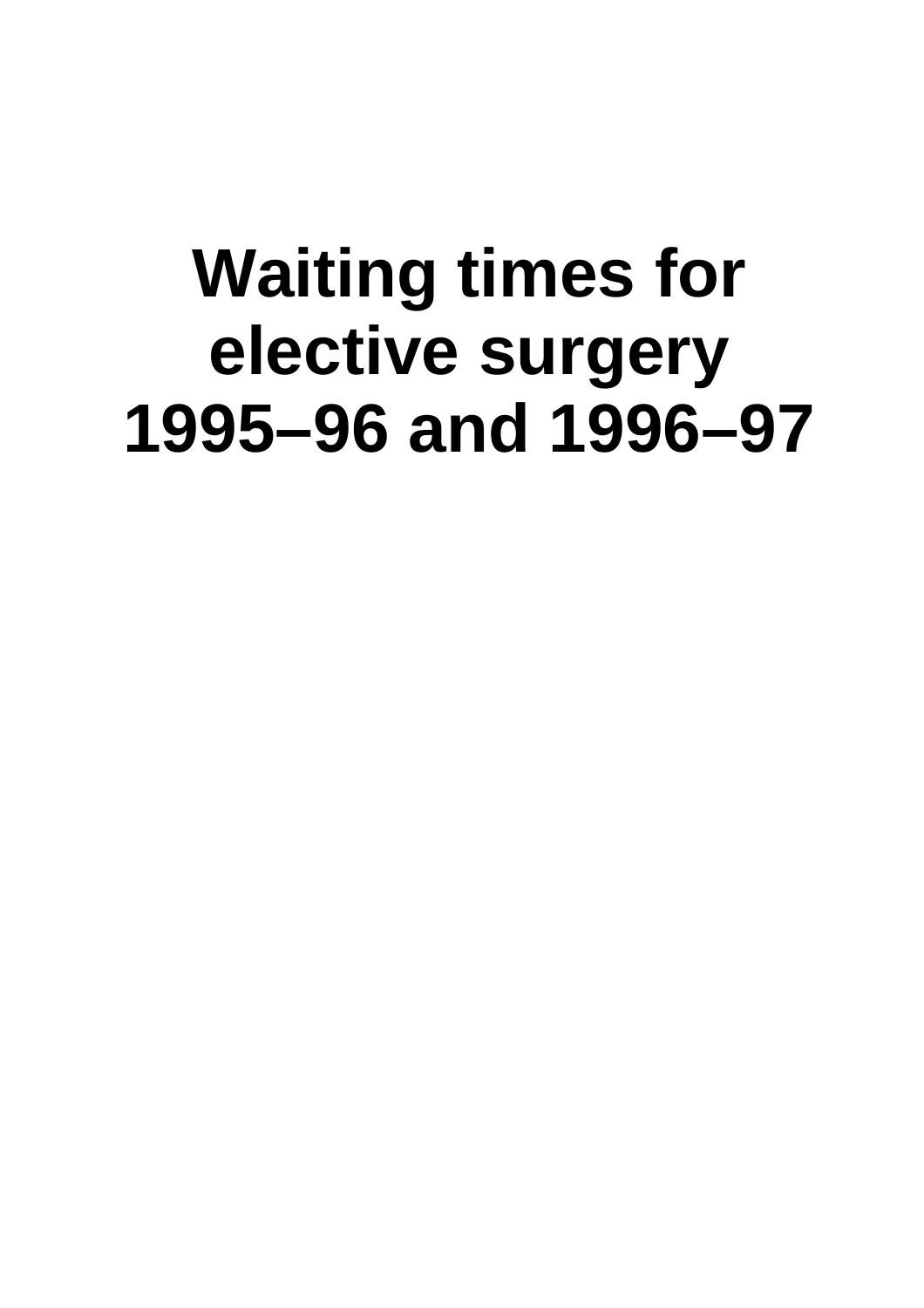**HEALTH DIVISION WORKING PAPER NO. 2**

# **Waiting times for elective surgery 1995–96 and 1996–97**

**March 2000** 

Australian Institute of Health and Welfare Canberra AIHW cat. no. HSE 4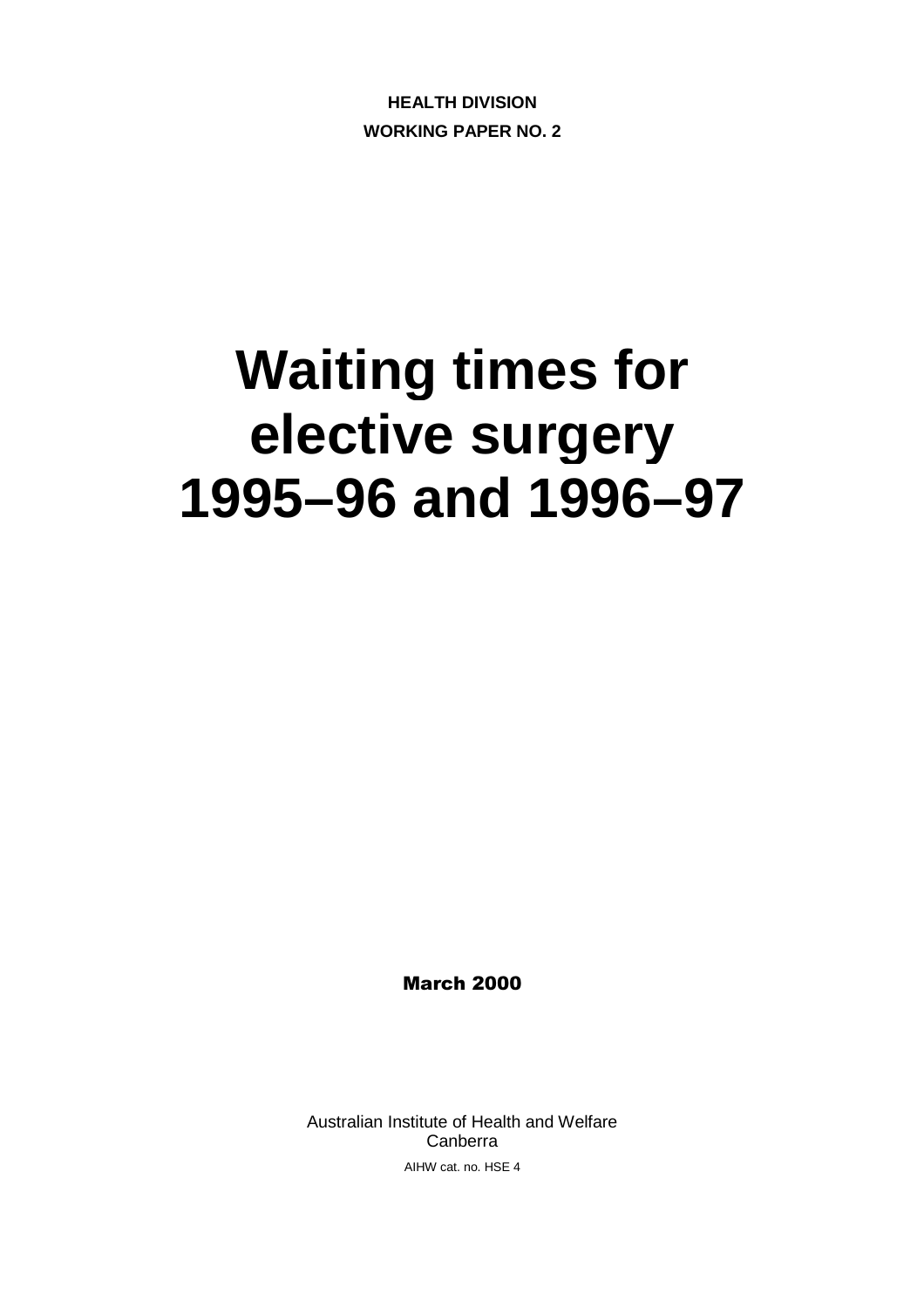© Australian Institute of Health and Welfare 2000

This work is copyright. Apart from any use as permitted under the Copyright Act 1968, no part may be reproduced without prior written permission from the Australian Institute of Health and Welfare. Requests and enquiries concerning reproduction and rights should be directed to the Head, Media and Publishing Unit, Australian Institute of Health and Welfare, GPO Box 570, Canberra ACT 2601.

A complete list of the Institute's publications is available from the Publications Unit, Australian Institute of Health and Welfare, GPO Box 570, Canberra ACT 2601, or via the Institute's web site (http://www.aihw.gov.au).

#### **Suggested citation**

Australian Institute of Health and Welfare (AIHW) 2000. Waiting times for elective surgery 1995–96 and 1996–97. AIHW cat. no. HSE 4. Canberra: AIHW (Health Division Working Paper no. 1).

#### **Australian Institute of Health and Welfare**

Board Chair Professor Janice Reid

**Director** Dr Richard Madden

Any enquiries about or comments on this publication should be directed to:

Jenny Hargreaves Australian Institute of Health and Welfare GPO Box 570 Canberra ACT 2601

Phone: (02) 6244 1121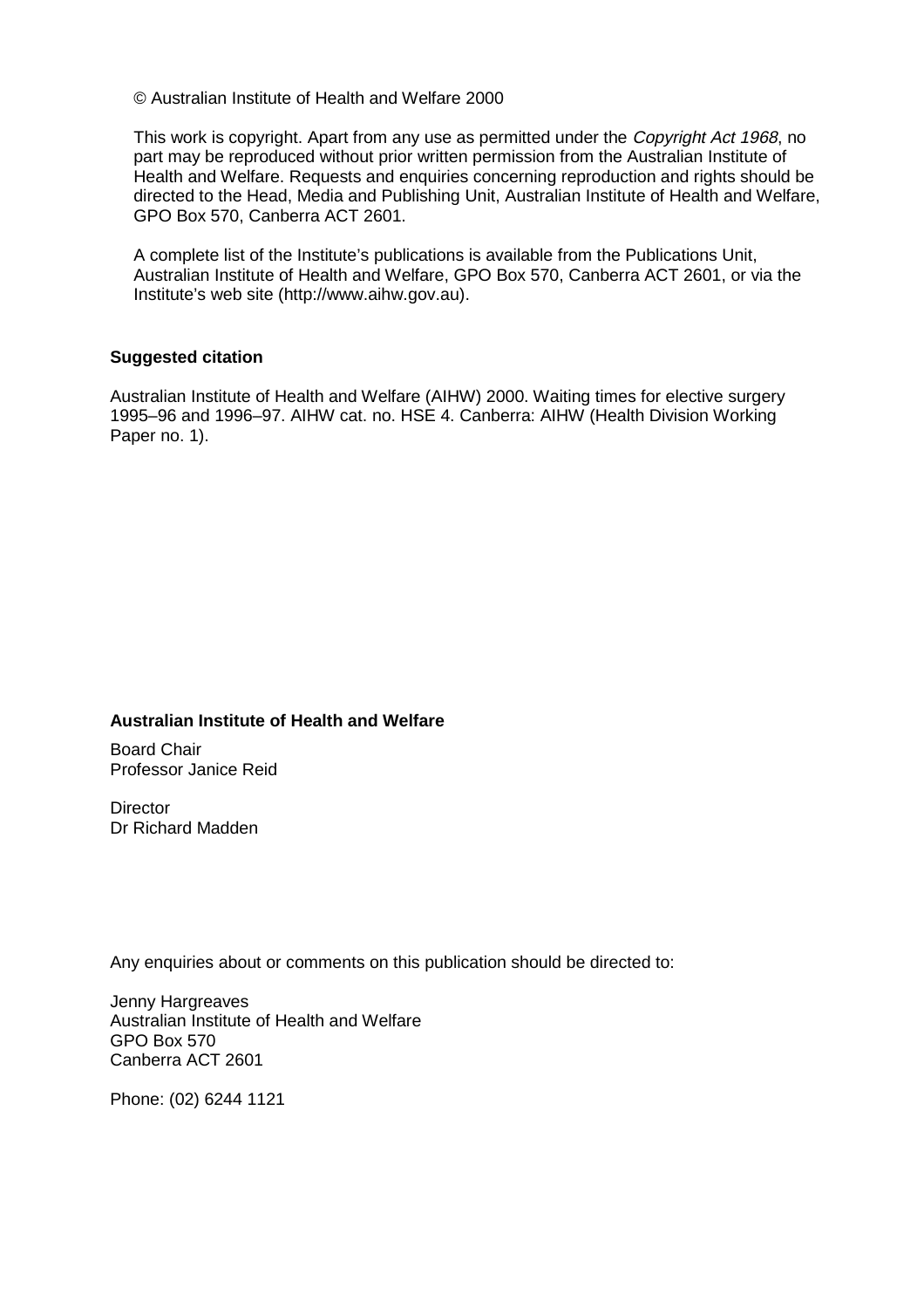# **Foreword**

This working paper describes the available data on elective surgery waiting times and waiting lists for 1995–96 and 1996–97. The Institute aims to collate and disseminate nationally consistent information about the lengths of time patients wait for elective surgery in Australian public hospitals, however, data available for these two years are not of high quality. This paper therefore includes considerable discussion of how the data collection practices varied from State to State and thus restrict the compilation of accurate comparative statistics.

*Notes are included in the introductory chapters and throughout the working paper on the limitations of the data and how the data should be interpreted. The definitions used and the hospitals included vary in some cases among the States and Territories and with time. Hence comparisons between the jurisdictions and between reporting periods should be made with reference to the notes on the variations in scope and use of definitions.*

Although the data on elective surgery waiting times require further standardisation, they are based on nationally agreed definitions, and there has been some progress made with data quality over recent years. For example, national data were collected for the first time for the full 12 months for 1995–96 and 1996–97, and most jurisdictions were able to report using three categories of patient clinical urgency, rather than the two used in the past.

Data quality is set to improve. In late 1998, States and Territories agreed, through the National Health Information Management Group, to standardise some important collection methods relating to counting waiting times, for implementation from July 1999. More recently, with the advice of the National Health Information Management Group, the Institute is using funding, provided by the Australian Health Ministers' Advisory Council for data development work, to further revise and improve national elective surgery waiting times data elements.

Waiting times continue to be of interest to health care consumers and providers and there will be an ongoing need for useful performance indicators and other information on waiting times. The Institute will therefore continue to work with the States and Territories and other stakeholders to remedy the data inconsistencies and to improve data reporting on national elective surgery waiting times.

Richard Madden Director March 2000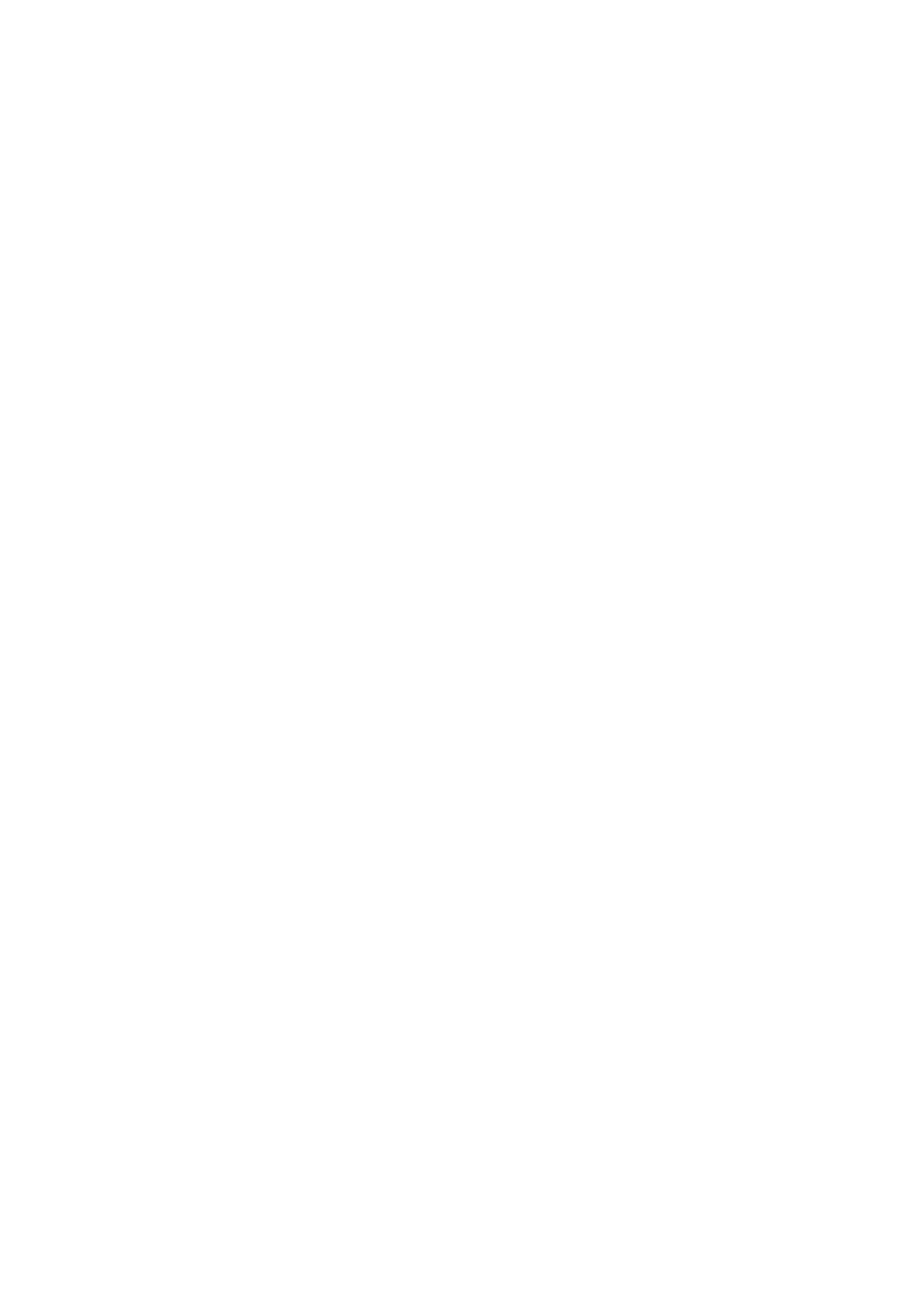# **Contents**

| Extended waits and waiting times for patients admitted from waiting lists15 |  |
|-----------------------------------------------------------------------------|--|
|                                                                             |  |
|                                                                             |  |
|                                                                             |  |
|                                                                             |  |
|                                                                             |  |
|                                                                             |  |
|                                                                             |  |
|                                                                             |  |
|                                                                             |  |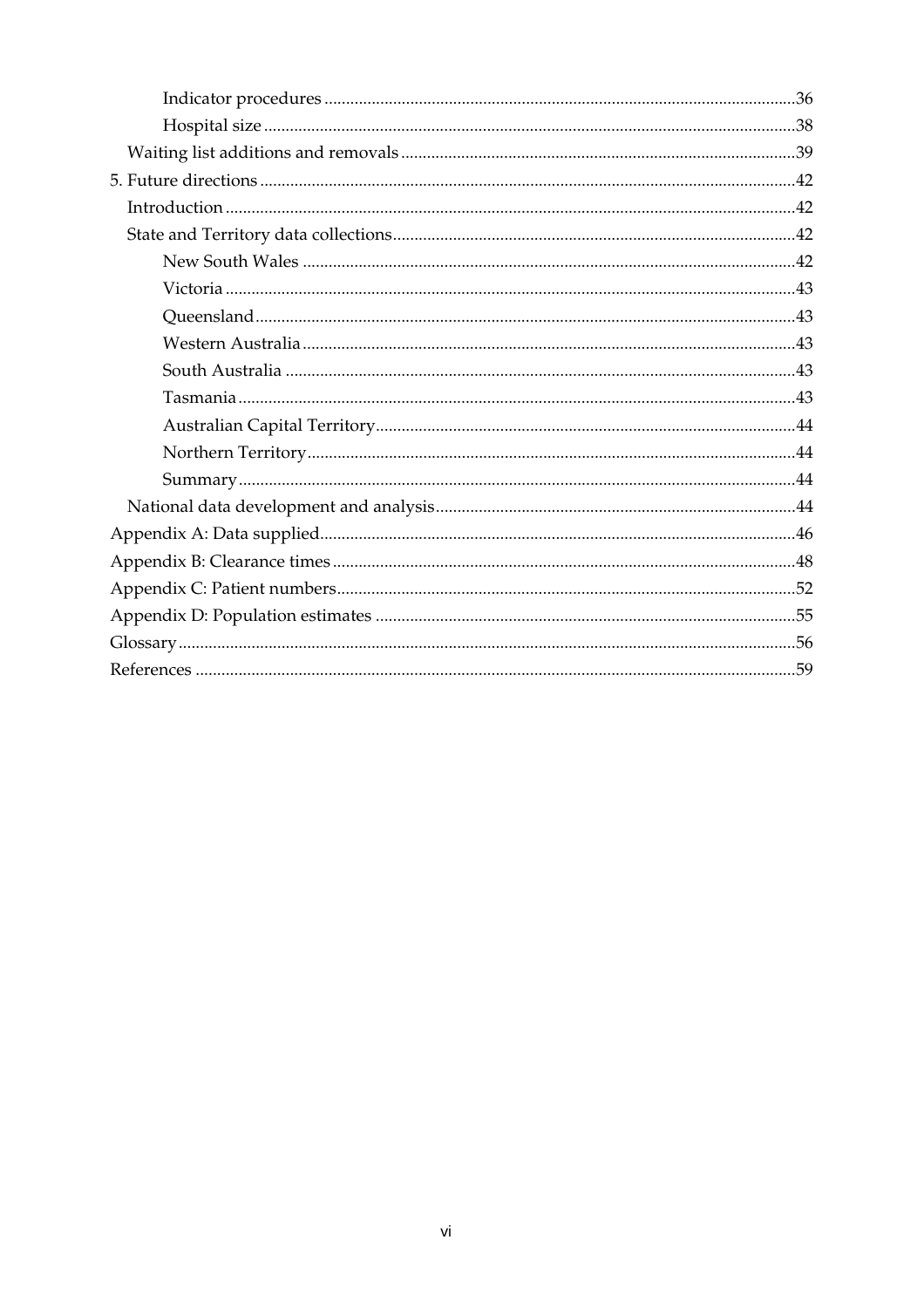## **Tables**

| Table 2.1: Methods used to calculate waiting times, by State and Territory7                                                                                                    |
|--------------------------------------------------------------------------------------------------------------------------------------------------------------------------------|
| Table 2.2: Patients included in the 1995, 1995–96 and 1996–97 National Elective Surgery                                                                                        |
| Table 2.3: Proportion of elective surgery admissions included in the National Elective<br>Surgery Waiting Times Data Collections, 1995-96 and 1996-97, by State and Territory9 |
| Table 3.1: Summary of waiting times measures, by State and Territory, 1995-96 13                                                                                               |
| Table 3.2: Summary of waiting times measures, by State and Territory, 1996-97 13                                                                                               |
| Table 3.3: Proportion of category 1 patients with extended waits, January to June 1995,                                                                                        |
| Table 3.4: Proportion of patients admitted with extended waits, by State and Territory and                                                                                     |
| Table 3.5: Proportion of patients admitted with extended waits, by State and Territory and                                                                                     |
| Table 3.6: Proportion of patients admitted with extended waits, by specialty of surgeon                                                                                        |
| Table 3.7: Proportion of patients admitted with extended waits, by specialty of surgeon and                                                                                    |
| Table 3.8: Proportion of patients admitted with extended waits, by indicator procedure and                                                                                     |
| Table 3.9: Median waiting time for elective surgery admission, 1995-96 19                                                                                                      |
| Table 3.10: Median waiting time for elective surgery admission, 1996-97 19                                                                                                     |
| Table 3.11: Median waiting time for elective surgery admission, by indicator procedure,                                                                                        |
| Table 3.12: Waiting times for elective surgery admission by clinical urgency category,                                                                                         |
| Table 3.13: Waiting times for elective surgery admission by clinical urgency category,                                                                                         |
| Table 3.14: Waiting times for elective surgery admission by specialty of surgeon, 1995-9623                                                                                    |
| Table 3.15: Waiting times for elective surgery admission by specialty of surgeon, 1996–9724                                                                                    |
| Table 3.16: Waiting times for elective surgery admission by indicator procedure, 1996–9725                                                                                     |
| Table 3.17: Proportion of patients on waiting lists with extended waits, by State and                                                                                          |
| Table 3.18: Proportion of patients on waiting lists with extended waits, by State and                                                                                          |
| Table 3.19: Proportion of patients on waiting lists with extended waits, by specialty of                                                                                       |
| Table 3.20: Proportion of patients on waiting lists with extended waits, by specialty of<br>.28                                                                                |
| Table 3.21: Proportion of patients on waiting lists with extended waits, by indicator                                                                                          |
| Table 3.22: Proportion of patients on waiting lists with extended waits, by specialty of                                                                                       |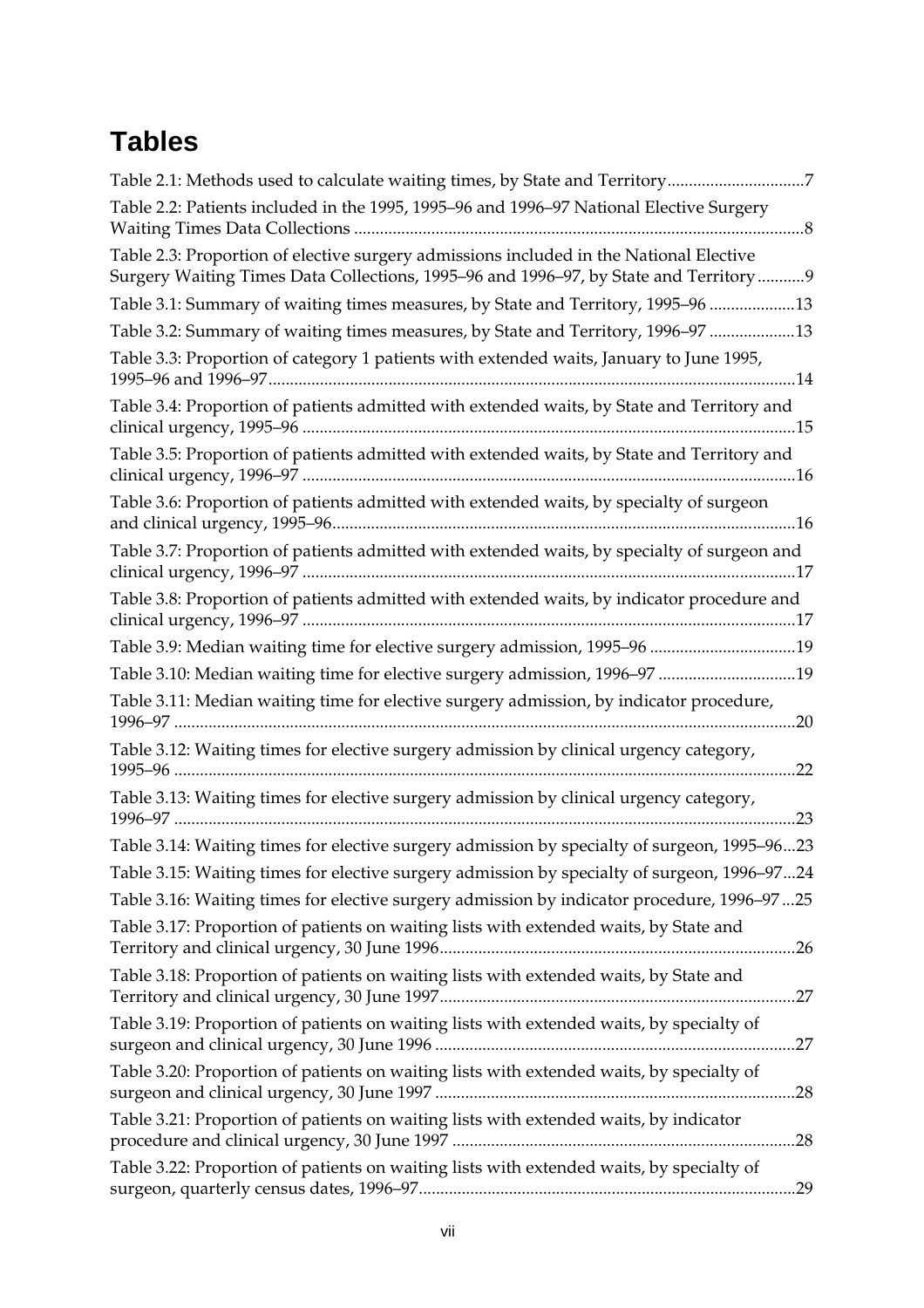| Table 4.1: Waiting list patients by clinical urgency, 1995–96 and 1996–9731                                                                                            |  |
|------------------------------------------------------------------------------------------------------------------------------------------------------------------------|--|
| Table 4.2: Clinical urgency category 1 patients as a proportion of total patients, by                                                                                  |  |
| Table 4.3: Clinical urgency category 1 patients as a proportion of total patients on waiting                                                                           |  |
| Table 4.4: Clinical urgency category 1 patients as a proportion of total admissions from<br>waiting lists, by specialty of surgeon and State and Territory, 1996-97333 |  |
| Table 4.5: Waiting list patients by specialty of surgeon, 1995-96 and 1996-97 34                                                                                       |  |
| Table 4.6: Admissions from waiting lists by specialty of surgeon and State and Territory,                                                                              |  |
| Table 4.7: Admissions from waiting lists by specialty of surgeon and State and Territory,                                                                              |  |
|                                                                                                                                                                        |  |
| Table 4.9: Admissions from waiting lists by indicator procedure and State or Territory,                                                                                |  |
| Table 4.10: Clinical urgency category 1 patients by indicator procedure, 1996-9738                                                                                     |  |
|                                                                                                                                                                        |  |
| Table A.1: Data supplied for the National Elective Surgery Waiting Times Data                                                                                          |  |
| Table A.2: Data supplied for the National Elective Surgery Waiting Times Data                                                                                          |  |
| Table B.1: Clearance time (months) by specialty of surgeon and clinical urgency, 1995-9649                                                                             |  |
| Table B.2: Clearance time by specialty of surgeon and clinical urgency, 1996-97 49                                                                                     |  |
| Table B.3: Clearance time by indicator procedure and clinical urgency, 1996-9750                                                                                       |  |
| Table B.4: Clearance time by State and Territory and clinical urgency, 1995-96 50                                                                                      |  |
| Table B.5: Clearance time by State and Territory and clinical urgency, 1996-97 51                                                                                      |  |
| Table C.1: Waiting list patients, 1995–96 and 1996–1997, by State and Territory52                                                                                      |  |
| Table C.2: Patients admitted from waiting lists by State and Territory and specialty of                                                                                |  |
| Table C.3: Patients on waiting lists on quarterly census dates, by specialty of surgeon,                                                                               |  |
| Table D.1: Estimated resident population at 31 December 1995 and 1996, by State and                                                                                    |  |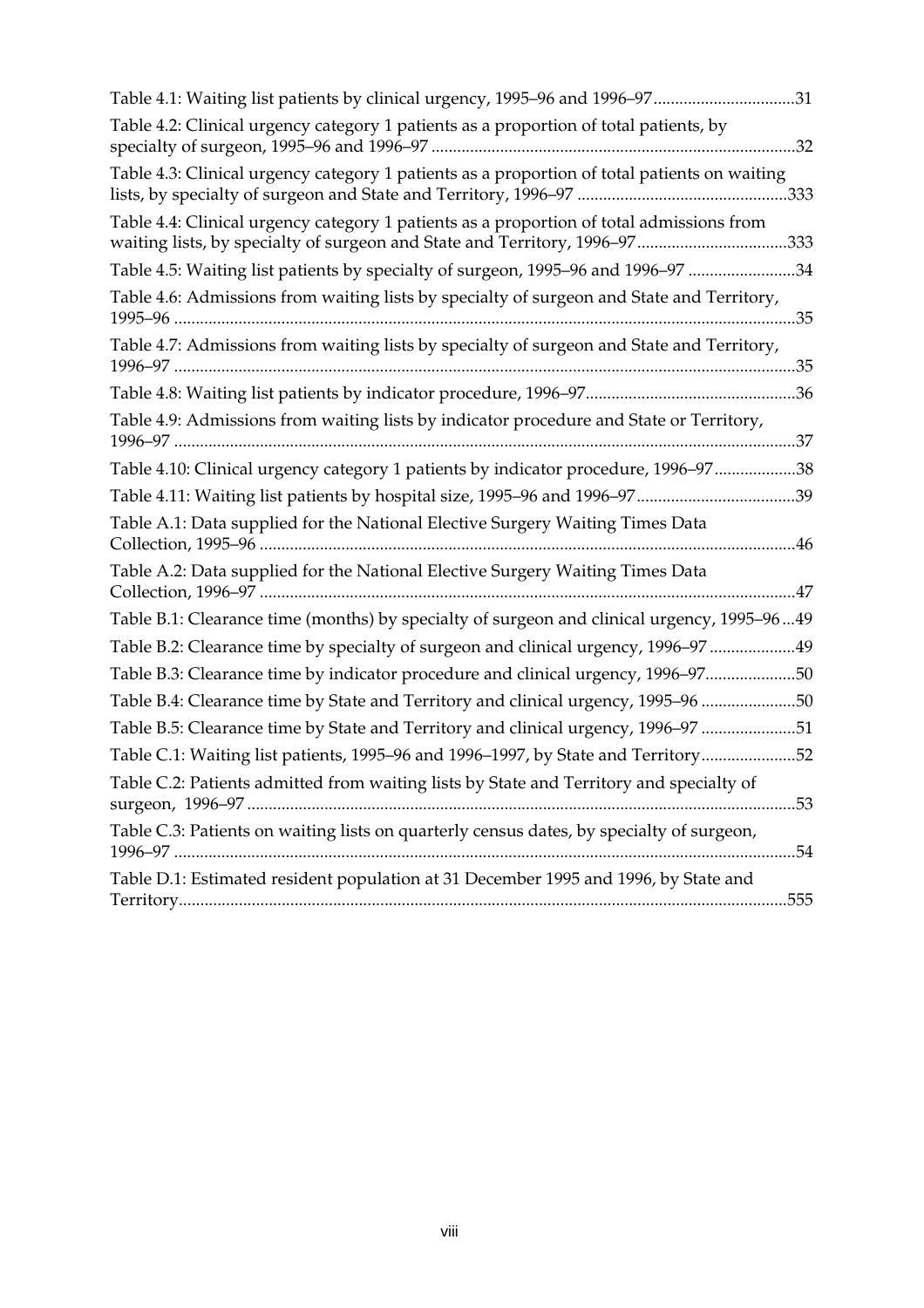## **Figures**

| Figure 3.1: Median waiting time for elective surgery admission, by hospital size, 1995-9621 |  |
|---------------------------------------------------------------------------------------------|--|
| Figure 3.2: Median waiting time for elective surgery admission, by hospital size, 1996-9721 |  |
| Figure 4.1: Clinical urgency category 1 patients as a proportion of total waiting list      |  |
| Figure 4.2: Admissions and other removals from waiting lists proportion of additions        |  |
| Figure 4.3: Admissions and other removals from waiting lists proportion of additions        |  |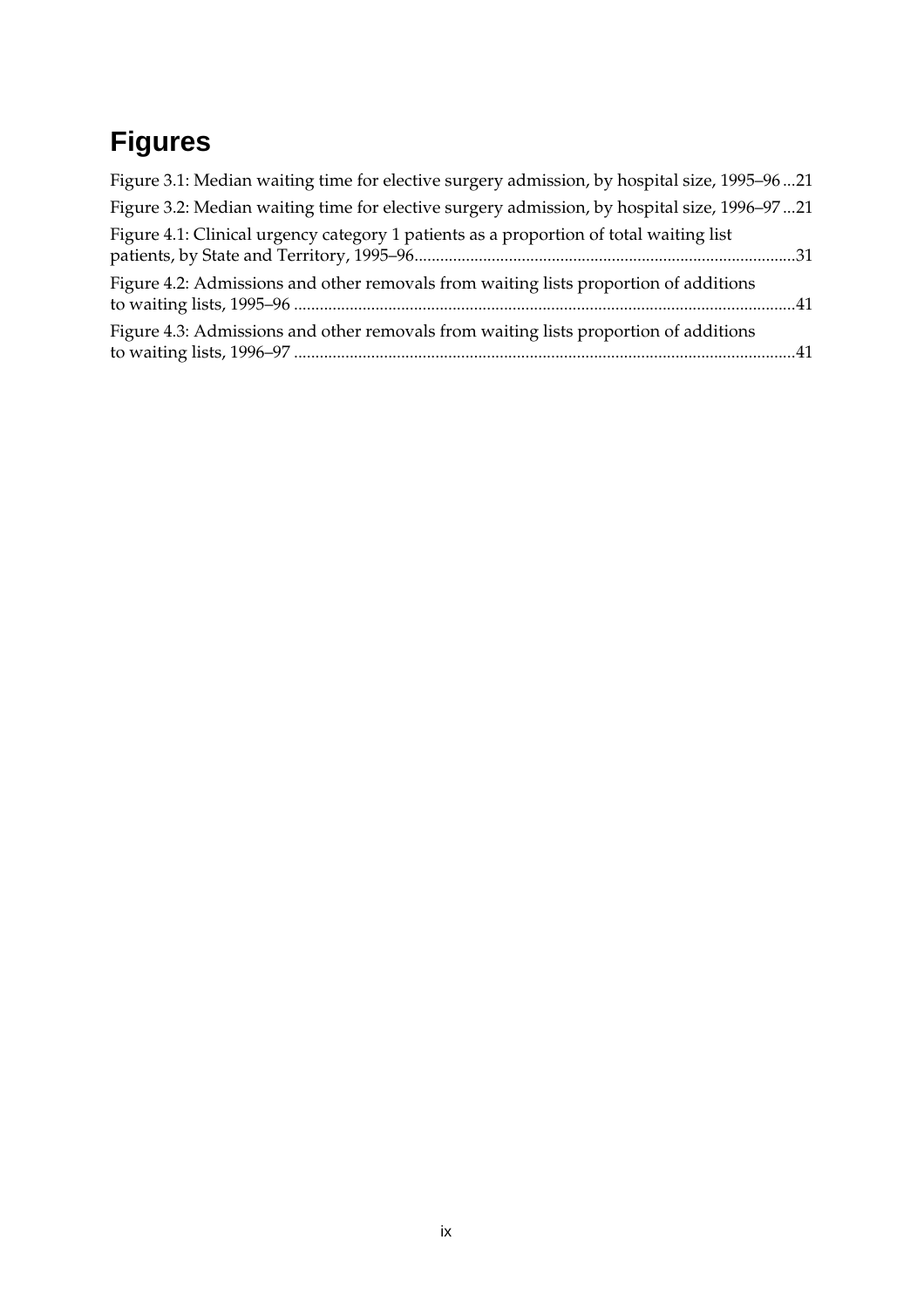# **Acknowledgments**

The Institute thanks the many officers of the State and Territory health authorities whose contributions to this paper were invaluable, both in the supply of data and in comments made on the reporting of the data.

The paper was prepared by Edith Christensen, Geoff Davis, Guenter Foedinger, Jenny Hargreaves, Lynelle Moon and Ruth Penm. Amanda Nobbs managed the publication process.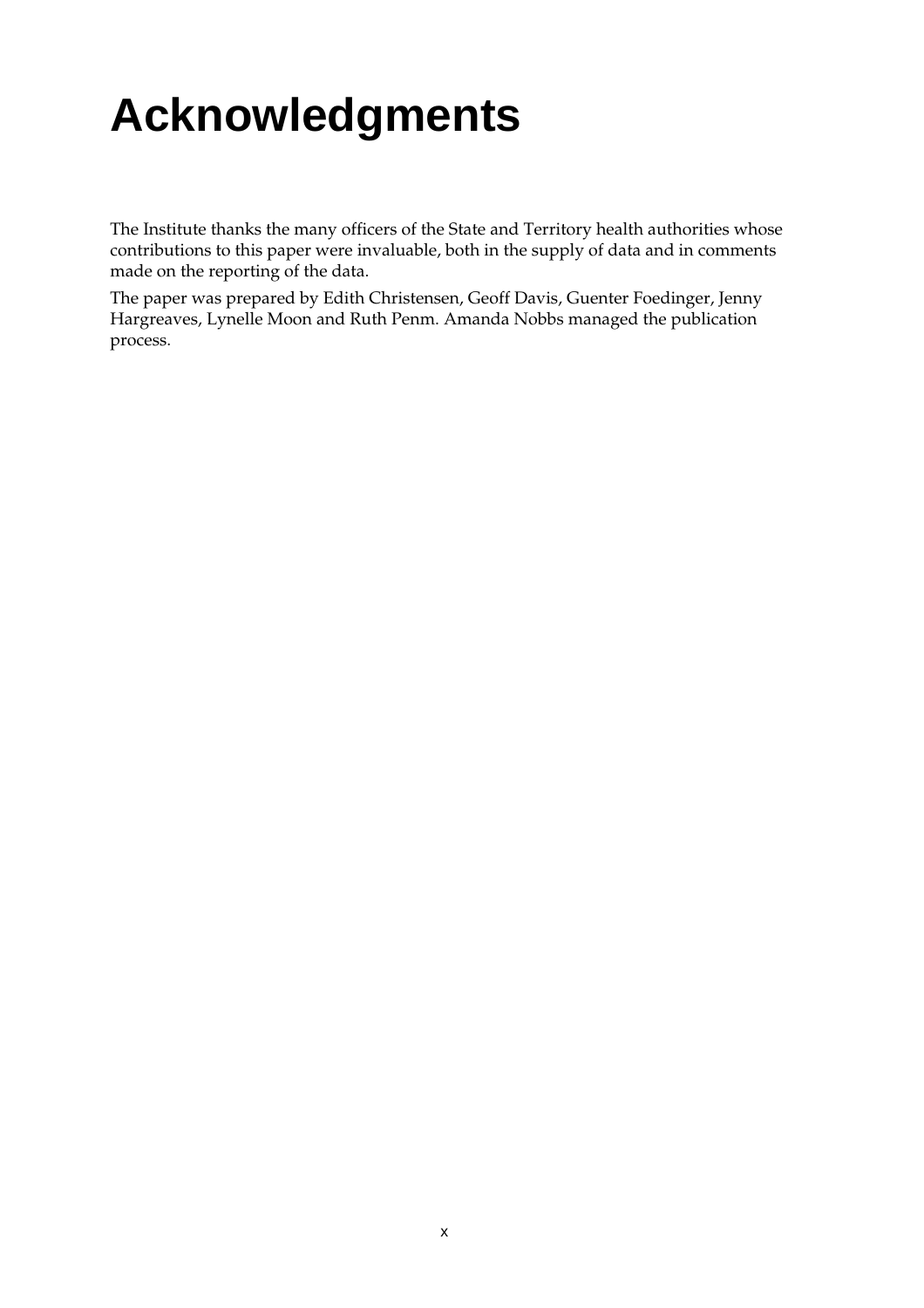# **Summary**

This working paper presents 1995–96 and 1996–97 elective surgery waiting times data collected by State and Territory health authorities and provided to the Institute's National Elective Surgery Waiting Times Data Collection. The focus is waiting times, rather than waiting lists because, without knowledge of the rate of turnover of patients on a waiting list, its size is not a reliable indicator of access to the hospital system or of the amount of time that a patient would be likely to have to wait, or to have waited, prior to surgery. Two types of data are the basis of this paper:

- data on patients who were added to or removed from waiting lists during 1995–96 and 1996–97 (throughput data), and
- data on patients who were on waiting lists at a particular time (census data).

The patients waiting for elective surgery are classified according to their clinical urgency into three categories, as detailed in Chapter 2. 'Extended waits' have been defined as waits longer than 30 days for clinical urgency category 1, waits longer than 90 days for clinical urgency category 2 and waits longer than 12 months for clinical urgency category 3.

Four measures relating to waiting times are presented. They are the proportion of patients admitted from waiting lists after extended waits, median waiting time for patients admitted from waiting lists, the proportion of patients on waiting lists (on a census date) with extended waits, and waiting list clearance times (the theoretical lengths of time it would take to clear all patients from the waiting lists, given several assumptions).

*Nationally agreed definitions are the basis of the paper, however the definitions used and the hospitals included varied among the States and Territories and with time. Comparisons between the jurisdictions and between reporting periods should therefore be made with reference to the notes on data interpretation and limitations.*

#### **Extended waits and waiting times for patients admitted from waiting lists**

- About 12% of clinical urgency category 1 patients were admitted after extended waits in 1995–96 and 14% in 1996–97. About 19% of clinical urgency category 2 patients were admitted after extended waits in 1995–96 and 17% in 1996–97 (Tables 3.1 and 3.2).
- The largest proportions of clinical urgency category 1 admissions with extended waits in both 1995–96 and 1996–97 were for urology and plastic surgery (Tables 3.6 and 3.7).
- For category 1 patients in 1996–97 the indicator procedures with the highest proportions of admissions with extended waits were total hip replacement (52%) and total knee replacement (54%) (Table 3.8).
- The median waiting time for clinical urgency category 1 patients admitted (in New South Wales, South Australia and the Northern Territory combined) was eight days in 1995–96 and nine days in 1996–97. For clinical urgency category 2 and 3 patients combined, it was 36 days in 1995–96 and 38 days in 1996–97 (Tables 3.9 and 3.10).
- In both years, the shortest median waiting times for clinical urgency category 1 patients were for neurosurgery, cardio-thoracic and vascular surgery (six or seven days), while the longest median waiting times were for urology (Tables 3.9 and 3.10).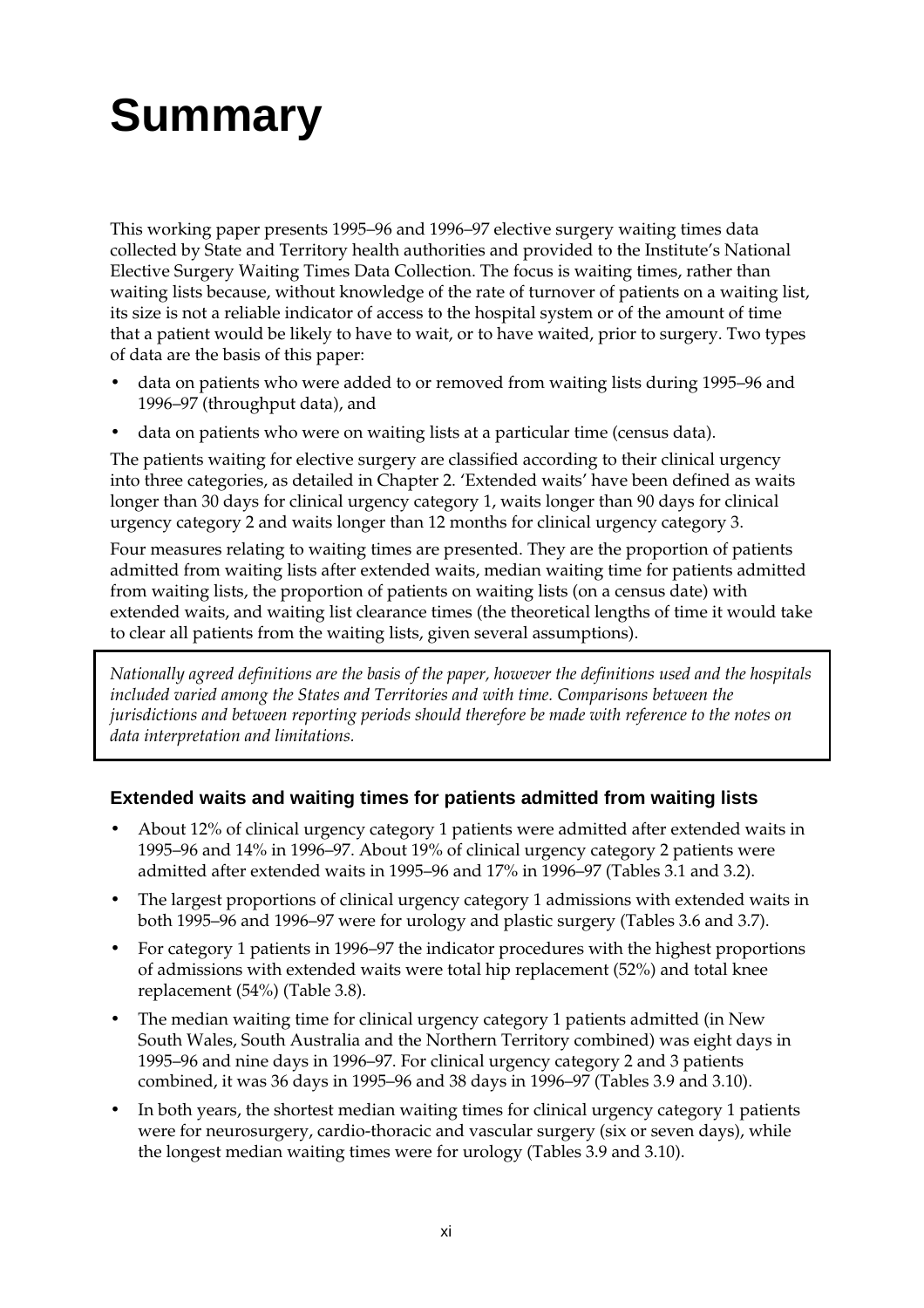#### **Patients with extended waits on waiting lists on census dates**

- About 38% of clinical urgency category 1 patients on waiting lists on 30 June 1996 had extended waits and 33% on 30 June 1997. For clinical urgency category 2 patients, about 43% had extended waits on 30 June 1996 and 42% on 30 June 1997 (Tables 3.17 and 3.18).
- The largest proportions of clinical urgency category 1 patients with extended were for ophthalmology and orthopaedic surgery waits on 30 June 1996, and for ear, nose and throat, and orthopaedic surgery on 30 June 1997 (Tables 3.19 and 3.20).
- The indicator procedures with the highest proportions of extended waits for clinical urgency category 1 patients on 30 June 1997 were total hip replacement (64%) and total knee replacement (69%) (Table 3.21).

#### **Waiting lists**

- Most patients admitted from waiting lists were in clinical urgency categories 2 or 3 (65% in 1995–96 and 68% in 1996–97). The largest proportions of patients on waiting lists on 30 June were also in these groups (93% in both 1995–96 and 1996–97) (Table 4.1).
- There was marked variation among the States and Territories in the proportions of patients who were categorised as clinical urgency category 1 for each surgical specialty (Tables 4.3 and 4.4).
- General surgery accounted for the largest proportion of admissions in both 1995–96 and 1996–97 (28% and 27% respectively) and orthopaedic surgery accounted for the greatest number of patients on waiting lists on 30 June (22% and 24%, respectively) (Table 4.5).
- The most commonly awaited indicator procedure was cataract extraction. This procedure was reported for over 5% of admissions from waiting lists in 1996–97 and nearly 8% of patients on waiting lists on 30 June 1997 (Table 4.8).
- For all States and Territories the number of admissions and other removals from waiting lists represented about 100% of the additions for 1995–96 and 1996–97, indicating that the size of the waiting lists remained relatively stable over this period (Figures 4.4 and 4.5).

#### **Clearance times**

- The clearance time for clinical urgency category 1 patients was less than one month for all surgical specialties in 1995–96. For 1996–97 the longest clearance time was 1.1 months, for ear, nose and throat, and orthopaedic surgery (Tables B.1 and B.2). For the different surgical specialties, clinical urgency category 2 clearance times ranged from 1.8 to 7.6 months in 1995–96, and from 2.0 to 6.3 months in 1996–97.
- Orthopaedic surgery recorded the longest clearance times for clinical urgency category 1 patients in 1996–97 (1.1 month) and for clinical urgency category 2 patients in both 1995– 96 (7.6 months) and 1996–97 (6.3 months) (Tables B.1 and B.2).
- Total knee replacement had the longest clearance time in both clinical urgency category 1 (2.6 months) and clinical urgency category 2 (8.8 months) in 1996–97 (Table B.3).

#### **Patient numbers**

- There were about 138,000 patients reported on waiting lists throughout Australia on 30 June 1996 and about 149,000 on 30 June 1997 (Table C.1).
- There were about 384,000 patients admitted from waiting lists during 1995–96 and about 441,000 in 1996–97 (Table C.1).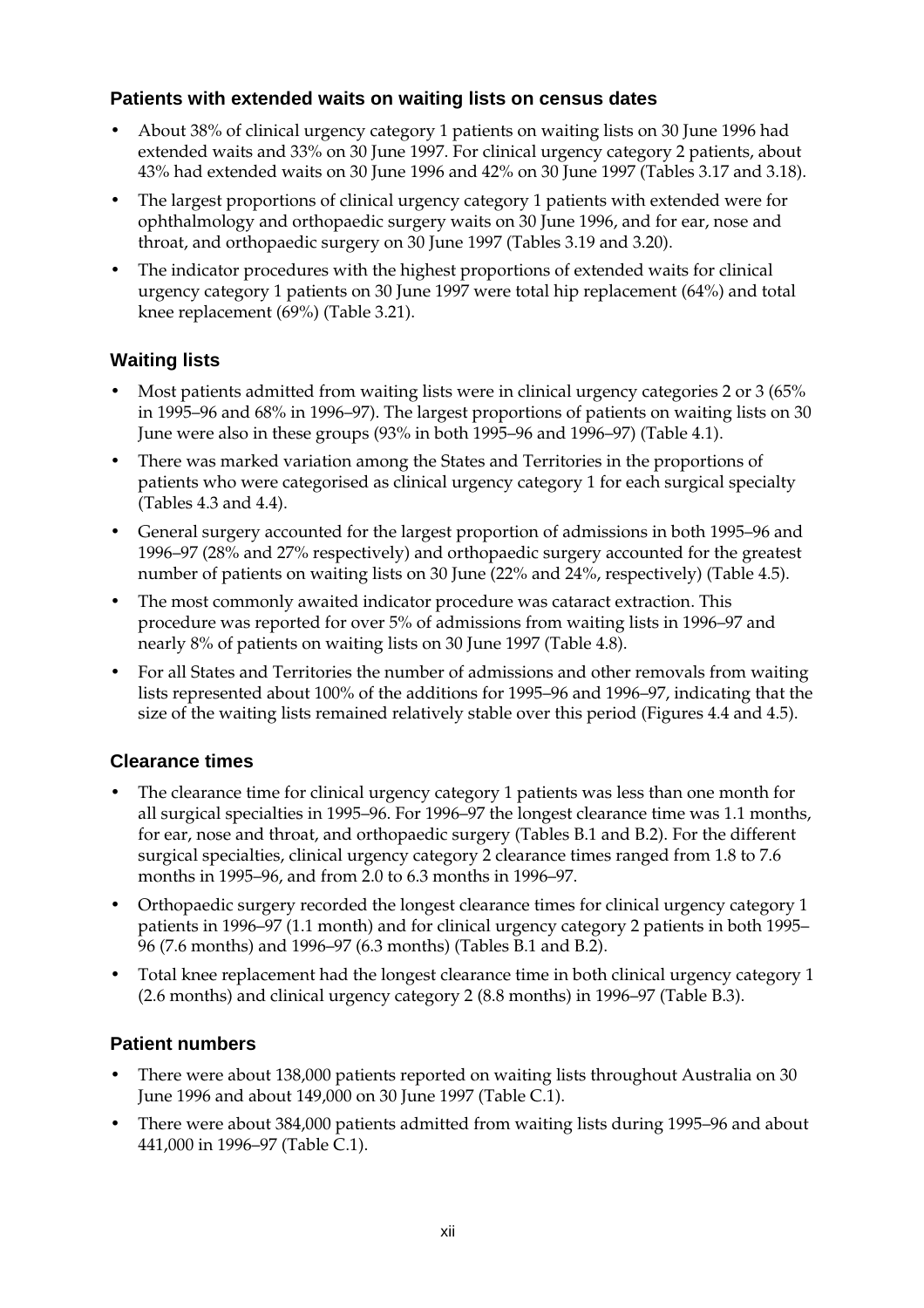# **1. Introduction**

## **Background**

Waiting lists for elective surgery, and the associated waiting times, continue to attract a great deal of public attention. They are often used to evaluate the status of health services within a community, particularly the ability of public hospitals to provide access to their services, that is, to provide appropriate, affordable and timely care according to need.

Hospitals maintain waiting lists for patients for elective surgery because admission dates for elective surgery cannot usually be allocated when the surgery is first requested. This is because elective surgery is undertaken as emergency workloads allow, and patients with more urgent clinical needs are generally given priority over patients whose need for elective surgery is not so urgent.

Data on waiting times and waiting lists play an important role in policy debate and are used by health planners, administrators and researchers. Under the 1993–98 Medicare Agreements, States and Territories undertook to collect nationally consistent and comparable data on elective surgery waiting lists and waiting times and to provide these for publication at the national level. The States and Territories have similarly agreed to collect and provide data for reporting against elective surgery waiting times performance indicators, in association with the 1998–2003 Australian Health Care Agreements. The National Health Ministers' Benchmarking Working Group and the Productivity Commission's Steering Committee for the Review of Commonwealth/State Service Provision have also adopted elective surgery waiting times as indicators of access to public hospital services.

## **This working paper**

*Waiting Times for Elective Surgery, 1995–96 and 1996–97* is based on data collected by the State and Territory health authorities and provided to the Australian Institute of Health and Welfare under the National Health Information Agreement. The data provided are part of the Elective Surgery Waiting Times National Minimum Data Set and the data elements are as defined in the *National Health Data Dictionary Version 5.0* (National Health Data Committee 1996) and summarised in the glossary.

The quality of the national data is not high, as there was much variation in the actual definitions used and the scope of the collections among the States and Territories. However, this publication contains the most comprehensive collection of national data to date. Unlike the previous reports, it includes data relating to the full 12 months of both 1995–96 and 1996–97, data relating to three clinical urgency categories (rather than two) and data derived from patient-level records in addition to aggregate data reported at the hospital level.

Chapter 2 of this paper describes the data sources and methods used. It also provides detailed information on the data quality issues that hamper use of the data. Chapter 3 presents a number of performance measures focusing on waiting times for elective surgery and patients who experienced extended waits. Included are data on waiting times for admitted patients and waiting times for patients on waiting lists on particular 'census' dates (for example, 30 June 1996), and on the distribution of waiting times. Then follows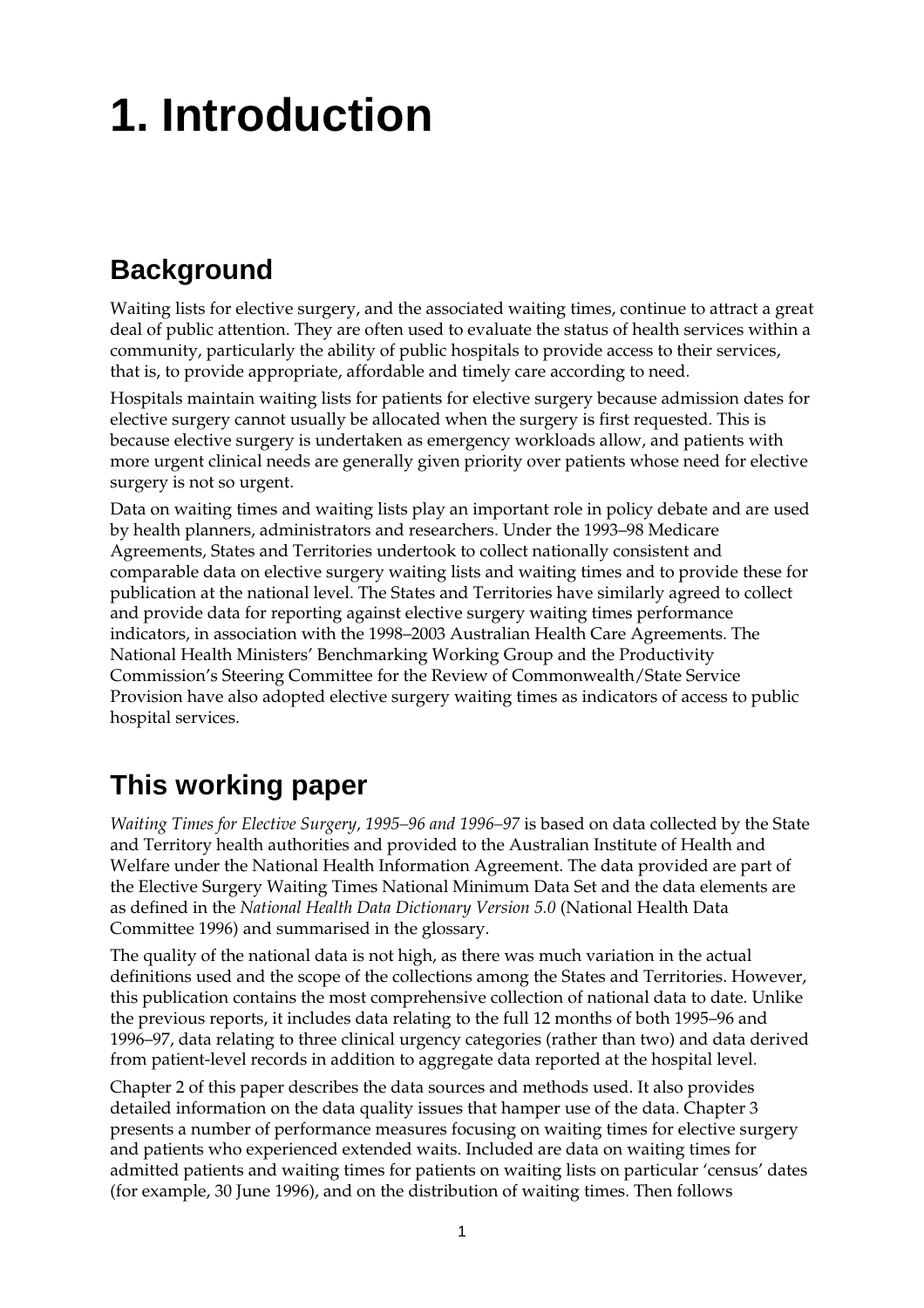information on the characteristics of waiting lists, for example, the distribution of patients by specialty of surgeon, clinical urgency category, hospital size, and State and Territory (Chapter 4). Chapter 5 summarises State and Territory plans for future elective surgery waiting times data collection and issues for national data development.

In relation to the patient-level data provided by several jurisdictions, this paper represents a transition between previous reports and performance indicators based on jurisdiction- and hospital-level data aggregations, and future reports which could encompass more precise access measurement and the more detailed analyses of the determinants of waiting times that will be made possible by the collection and collation of patient-level waiting times data. In addition to including statistics in line with those published in the previous reports, this paper includes, for example, waiting times distribution data by clinical urgency of the patient, surgical specialty and hospital size.

South Australia was able to supply waiting times data at the patient level linked to patient separation records in the National Hospital Morbidity Database. This data format will allow future analyses of patient-level data on waiting times and subsequent hospital admissions to provide more detailed information on the effects of factors such as patient diagnosis, diagnosis related group, age group, sex, public/private status and area of residence. Some of these have recently been shown to have been significantly associated with waiting time in a limited study in New South Wales (Clover et al 1998). Other States and Territories are expected to be able to link data between waiting list and hospital morbidity data collections in future years.

## **Data interpretation and limitations**

The focus of this paper is waiting times, rather than waiting lists. This is because, without knowledge of the rate of turnover of patients waiting on a waiting list, the list's size is not a reliable indicator of access to the hospital system or of the amount of time that a patient would be likely to have to wait, or to have waited, prior to surgery. Waiting list size is influenced by many factors, including hospital size, the population of the associated community, and the particular health needs of the community.

This paper is concerned only with waiting times for elective surgery in public hospitals. It does not examine waiting times for hospital admission for reasons other than elective surgery, nor does it examine waiting times for hospital emergency departments or outpatient clinics. Private hospitals are not included (except for two in New South Wales that are funded by the New South Wales Health Department to provide services for public patients). The paper deals only with the timeliness of the provision of care, not the quality of care provided.

*Interpretation of waiting times data is not straightforward, so notes are included in Chapter 2 and throughout the paper on the limitations of the data and how the data should be interpreted. Nationally agreed definitions are the basis of the paper, however, these definitions, and the associated data collection practices in some States and Territories, are still developing. The definitions used and the hospitals included varied in some cases among the States and Territories and with time. Hence comparisons between the jurisdictions and between reporting periods should be made with reference to these notes.*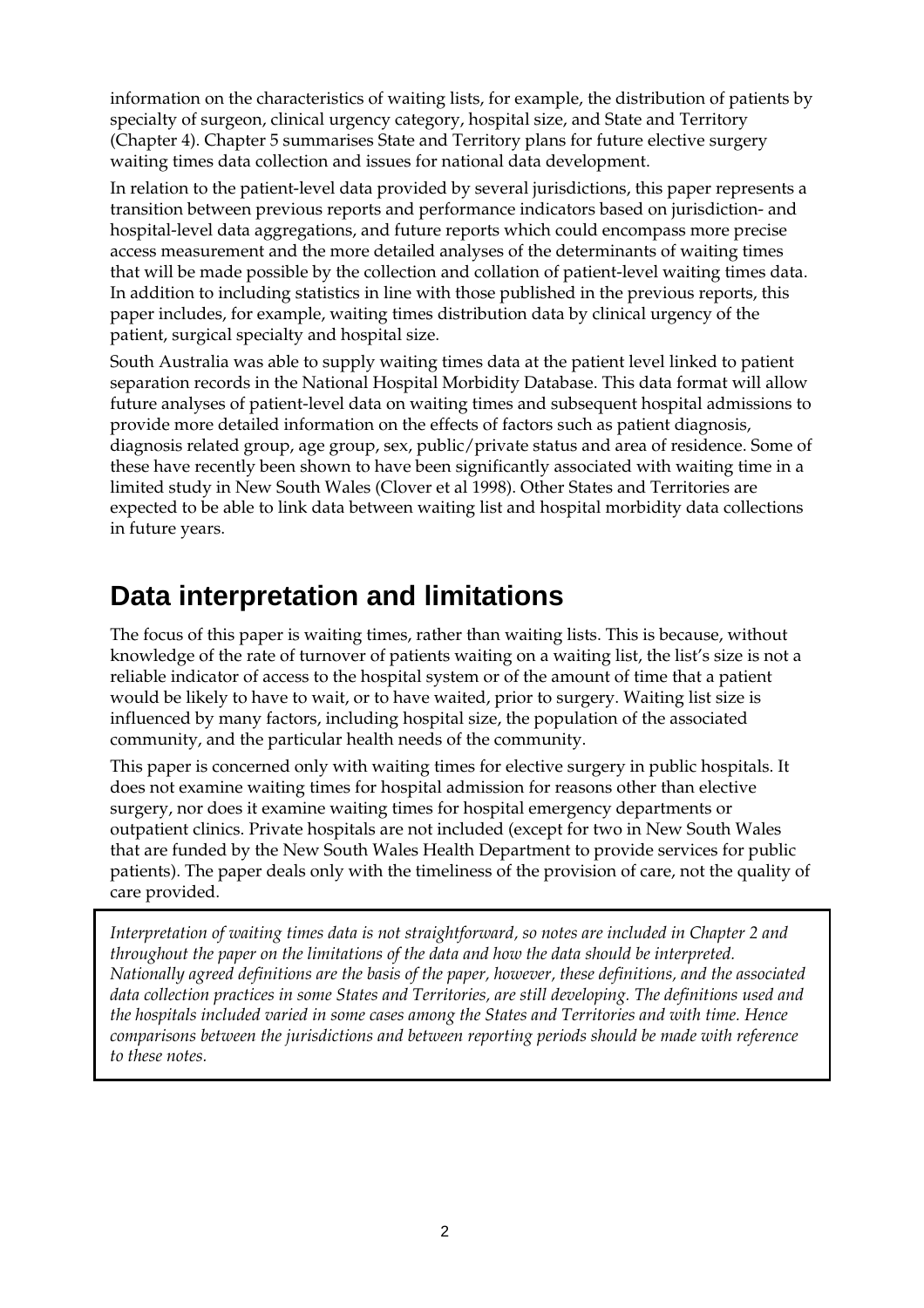# **2. Data sources, methods and quality**

## **Introduction**

Data were provided by the State and Territory health authorities and collated as the National Elective Surgery Waiting Times Data Collection by the Australian Institute of Health and Welfare. The States and Territories collect the data on a routine basis as part of their elective surgery management. The data are provided annually to the Institute with data provided for the National Hospital Morbidity Database and the National Public Hospital Establishments Database (see Australian Institute of Health and Welfare 1999).

## **Census and throughput data**

Two types of data are the basis of this paper:

- information about patients waiting to be admitted for elective surgery on a census date (census data). The census date may be any chosen day; most of the census data presented in this paper relate to patients on waiting lists on 30 June 1996 and on 30 June 1997, but some data are also presented for census dates at the end of the first three quarters of 1996–97; and
- information about additions to and removals from waiting lists during the data collection period (throughput data). This includes patients added to waiting lists, patients removed from waiting lists after admission for the awaited procedure, and patients removed from waiting lists for other reasons.

Throughput data are generally used as the main measure of elective surgery waiting times, although they provide accurate measures of waiting times only for patients who complete their wait and are admitted. Most patients are admitted after waiting, however, 10% to 20% of patients are removed from waiting lists for other reasons (for example, admission as an emergency patient for the awaited procedure; the patient could not be contacted, had died or was treated elsewhere; or the surgery was no longer required or was declined).

Because throughput data on the amount of time waited are collected nationally and in most jurisdictions only for patients who end their wait by being admitted, census data are collected on all patients on waiting lists, not just those who actually receive elective surgery at the end of their wait. These data enable assessment of waiting times for patients who do not go on to be admitted for the procedure for which they were waiting.

Census data should be interpreted with care because patients who wait for long periods are more likely to be counted at census points (Nicholl 1988). Data for a particular census point therefore generally show a higher proportion of patients with long waits, compared with throughput data for a period until that census point. In addition, census data provide no information on how long patients actually do wait before admission.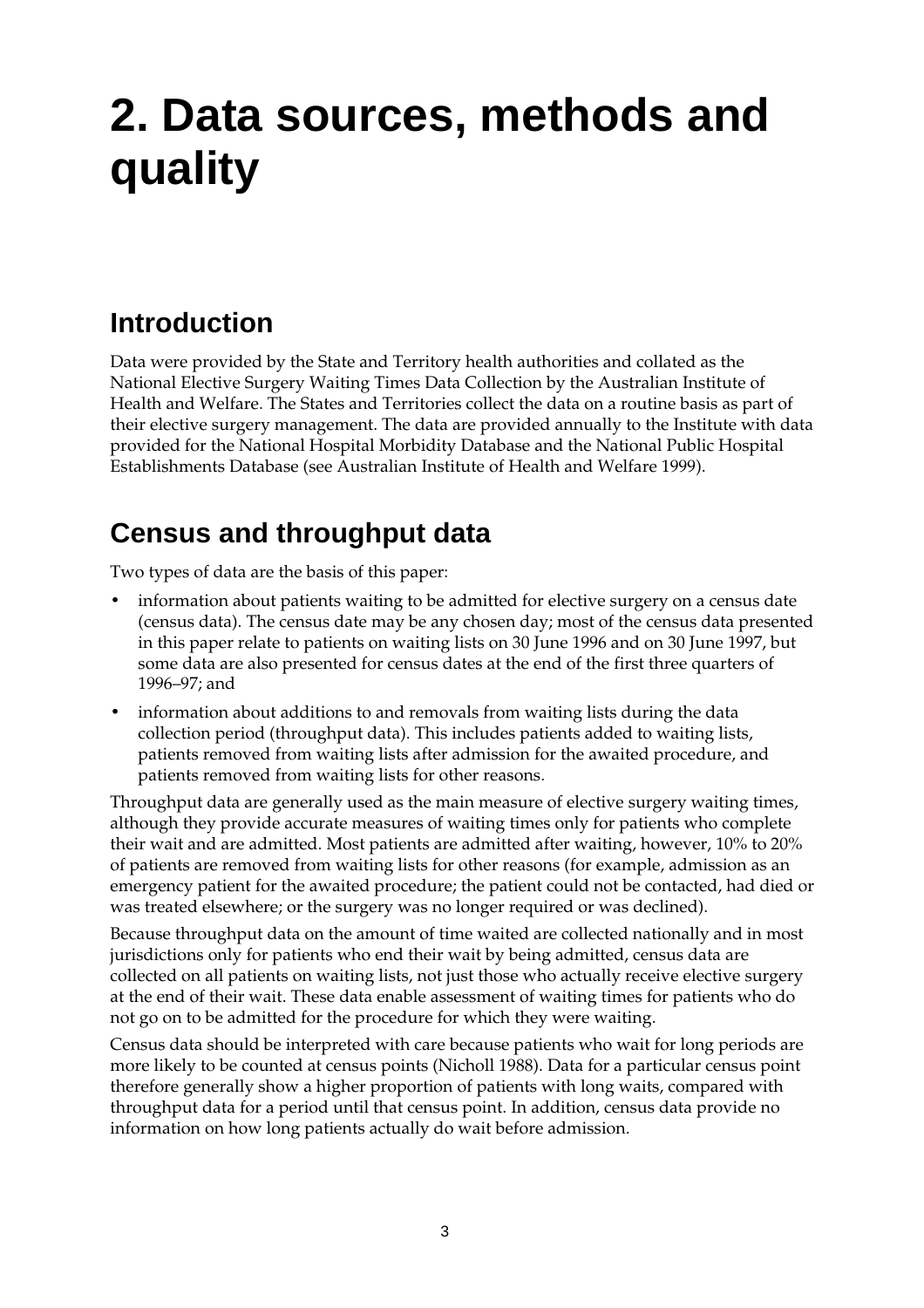### **Data requested and provided**

Throughput data relating to patients admitted from waiting lists for the awaited procedure were requested to be supplied at the individual patient level (and, where possible, linked to the data provided to the National Hospital Morbidity Database for the patient's subsequent hospital admission). Included in the request were the time waited before admission, the clinical urgency of the patient, the specialty of the surgeon who was to undertake the surgery and, for 1996–97, whether the patient was waiting for a particular indicator procedure (see Glossary).

If these throughput data could not be supplied at the patient level, States and Territories were requested to provide the data aggregated to the establishment or hospital level, with counts of patients with extended waits (see below) replacing the patient-level data on individual waiting times. The remainder of the throughput data (counts of additions to the waiting lists and removals from the waiting lists for elective surgery admission and other reasons) and the census data were requested and supplied at the hospital level. These data were also requested by clinical urgency, surgical specialty and, for 1996–97, by indicator procedure.

The 1995–96 data collection was the first for which data were requested at lower levels of aggregation than the State or Territory. All States and Territories were able to supply data at the hospital level. Patient-level data including waiting times were supplied by New South Wales, South Australia and the Northern Territory for both 1995–96 and 1996–97 and Western Australia provided patient-level data for 1996–97 (but was not able to include data on the time waited by each patient).

This data supply has enabled some data to be presented nationally, some by State and Territory, some based on hospital characteristics and some (such as median waiting times in Chapter 3) based on the patient-level data. Appendix A provides a summary of the type of data provided by each State and Territory for the National Elective Surgery Waiting Times Data Collection for 1995–96 and 1996–97.

#### **State and Territory variation**

Most of the States and Territories provided data for the periods 1 July 1995 to 30 June 1996 and 1 July 1996 to 30 June 1997. For 1995–96, Queensland was only able to provide throughput data for June 1996.

For 1995–96, Victoria and the Australian Capital Territory were unable to provide extended wait data (see below) for patients admitted from waiting lists and Western Australia was unable to provide these data by surgical specialty. Victoria was also unable to provide extended wait data for 'booked' patients (see below) on waiting lists at the end of the year. The Northern Territory's Territory Health Services advise that the 1995–96 data contain some discrepancies, including inaccuracies affecting the calculation of waiting times.

For 1996–97, Victoria was unable to provide extended wait data (except for 'unbooked' patients on waiting lists on census dates) and the Australian Capital Territory was not able to supply extended wait data for patients admitted from waiting lists. Only New South Wales, Queensland, Western Australia, South Australia and the Northern Territory were able to supply data by indicator procedure.

For both 1995–96 and 1996–97, Victorian waiting list information on admissions, additions and removals was based on a monthly census count and did not include patients registered for elective surgery and admitted or cancelled within a single calendar month.

For South Australia, the patient-level admissions data (used for Tables 3.3 to 3.15) included 1,144 records (3.2%) additional to the establishment data in 1996-97, and the 1995-96 establishment level data included 869 records (2.7%) that were additional to the patient level data. The extra records in 1996-97 were for patients who were recorded on the database as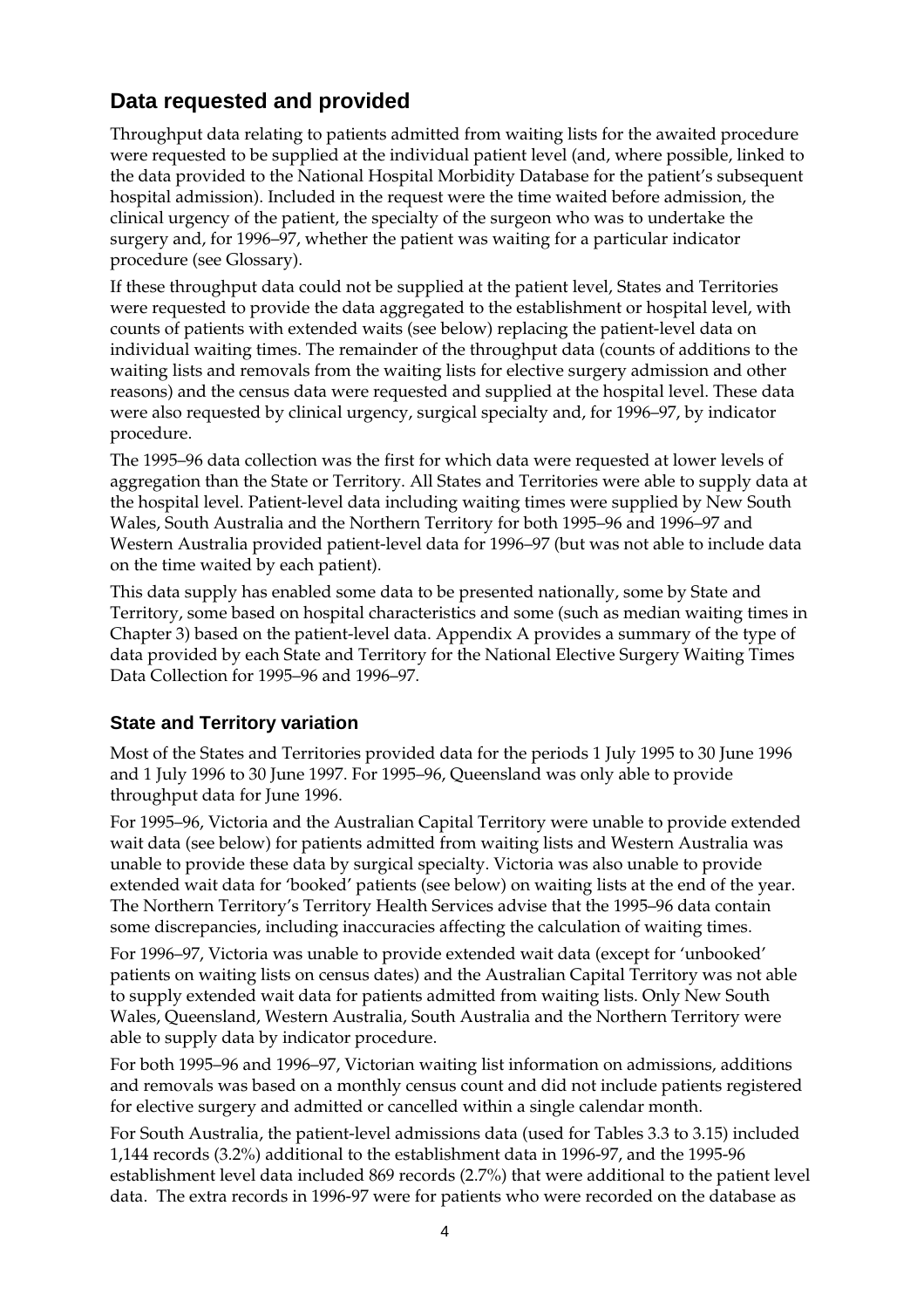not 'ready for care' (see Glossary) at the time of admission. They were excluded from the summary establishment level data but not from the patient level data. In 1995-96 the difference was due to imperfect linking of hospital morbidity and waiting list records. All records were included at the establishment level (where no linking was required), while those not able to be matched exactly were excluded from the patient level data.

## **Definitions**

The guidelines and definitions used for collecting the waiting times data are included in the *National Health Data Dictionary* (National Health Data Committee 1996). Definitions for data elements and concepts relevant to this working paper are contained in the Glossary and discussed further below.

### **Clinical urgency and extended wait**

Patients waiting for elective surgery are categorised according to their clinical urgency. Although during 1995–96 and 1996–97, a two-tiered clinical urgency categorisation was defined for national use, most States and Territories were able to provide data using the three-tiered categorisation which was approved for national implementation from 1 July 1997 (National Health Data Committee 1997):

- Category 1 admission within 30 days desirable for a condition that has the potential to deteriorate quickly to the point that it may become an emergency.
- Category 2 admission within 90 days desirable for a condition causing some pain, dysfunction or disability but which is not likely to deteriorate quickly or become an emergency.
- Category 3 admission at some time in the future acceptable for a condition causing minimal or no pain, dysfunction or disability, which is unlikely to deteriorate quickly and which does not have the potential to become an emergency.

Many of the statistics in this paper use the concept of 'extended wait'. Patients are classed as having an extended wait depending on their clinical urgency category. Clinical urgency category 1 patients with extended waits are those patients who waited over 30 days for admission; clinical urgency category 2 patients have extended waits if they waited over 90 days for admission. Although there is no upper limit on the time clinical urgency category 3 patients should wait for admission, in this paper those patients who waited over 12 months for admission are classified as having an extended wait.

Clinical urgency category 1 and 2 patients who had extended waits are also referred to as being 'overdue'. That is, the patient's wait has exceeded the time that has been determined as clinically desirable in relation to their urgency category.

In the report of 1995 waiting times (Moon 1996), patients in the least urgent category (for which there was also no waiting time used to define 'overdue' patients) were similarly reported as having an extended wait.

### **State and Territory variation**

New South Wales was not able to report data using the three-level clinical urgency categorisation described above. Data from New South Wales were reported using a clinical urgency categorisation that was mappable to clinical urgency category 1 and a combined category of clinical urgency categories 2 and 3. While New South Wales patients were able to be assigned to category 1 (the most urgent category) (and a combined category 2 and 3), it is possible that classification practices may have been affected by the number of clinical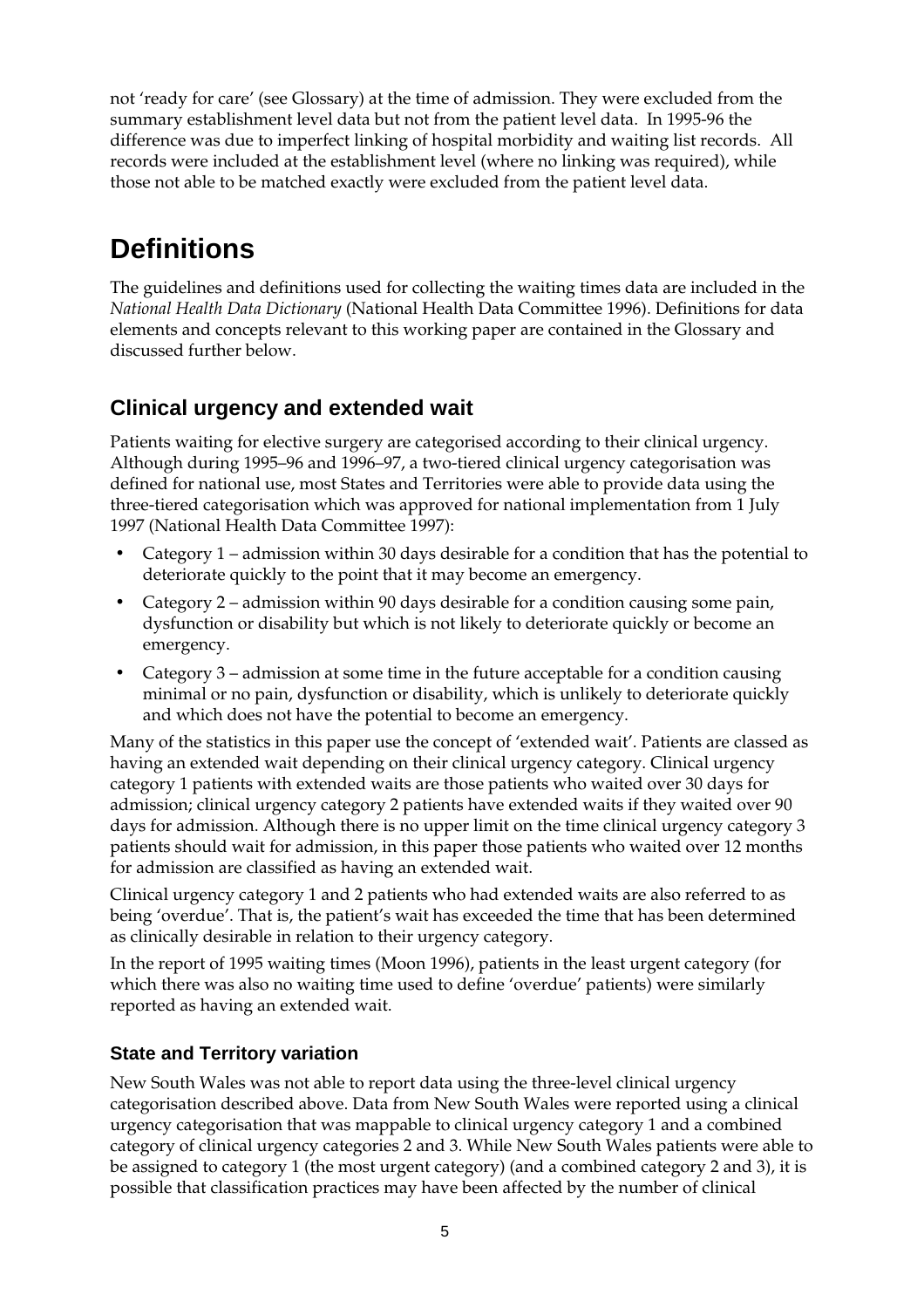urgency classifications available. Thus, the New South Wales equivalent of category 1 could also include patients that would have been classified as category 2 patients if that category had been available. In addition, in New South Wales, there were two subgroups that were mapped to category 1: patients categorised as requiring admission either within seven days or within eight to 30 days. For these reasons, it is important that comparisons between New South Wales and other States and Territories be made with care.

Where possible, data are reported in this paper using the three clinical urgency categories, but to allow inclusion of New South Wales data, sometimes data for clinical urgency categories 2 and 3 have been aggregated into one group. However, patients with extended waits in the combined clinical urgency categories 2 and 3 in New South Wales who had waited between three and 12 months would have been counted as not having an extended wait if reported by New South Wales, but as having had an extended wait if reported by the other jurisdictions (and reported as being in clinical urgency category 2). This means that the extended wait data for the combined clinical urgency category in New South Wales would not be comparable with the data for other jurisdictions and so are excluded from the tables.

During 1995–96 and continuing until October 1996, some Western Australian public hospitals did not use the national definitions for clinical urgency category 2, resulting in an incomplete data collection for that category.

There is some evidence that there is variation in use of the clinical urgency categories among the jurisdictions; some of this is presented in Chapter 4 in relation to clinical urgency category 1.

### **Other definitions with varied use**

#### **'Booked' patients**

Victoria's Department of Human Services partitions the register of patients waiting for elective surgery into two, the 'booked' and 'unbooked' patient registers. 'Booked' patients have been given a definite admission date (within six weeks) and 'unbooked' patients are still waiting for an admission date. The *National Health Data Dictionary* and all other State and Territory waiting lists and waiting list data do not distinguish between patients with and without an admission date.

In some sections of this paper, data on Victoria's 'booked' patients are included with the Victorian admissions data, thus the Victorian admissions data will be overstated by the number of patients who were 'booked' during this reporting period, but had not yet been admitted. This has been done on the basis that the majority of booked patients will be admitted, but will not be counted as admitted from a waiting list (as they are regarded as having been admitted from a 'booked' list).

In some other sections of the paper, the data on 'booked' patients on waiting lists on census dates have been added to data on 'unbooked' patients on the waiting lists, to make the data on patients on the waiting lists more comparable with data from other jurisdictions.

This means, however, that Victorian patients who were 'booked', but had not been admitted by the end of each reporting period are counted both as an admission (throughput data) and as on a waiting list (census data) in this paper.

Extended wait and clinical urgency category information on patients on waiting lists was not available for 'booked' patients, so Victorian data on the proportion of patients with extended waits was not able to be included in Chapter 3.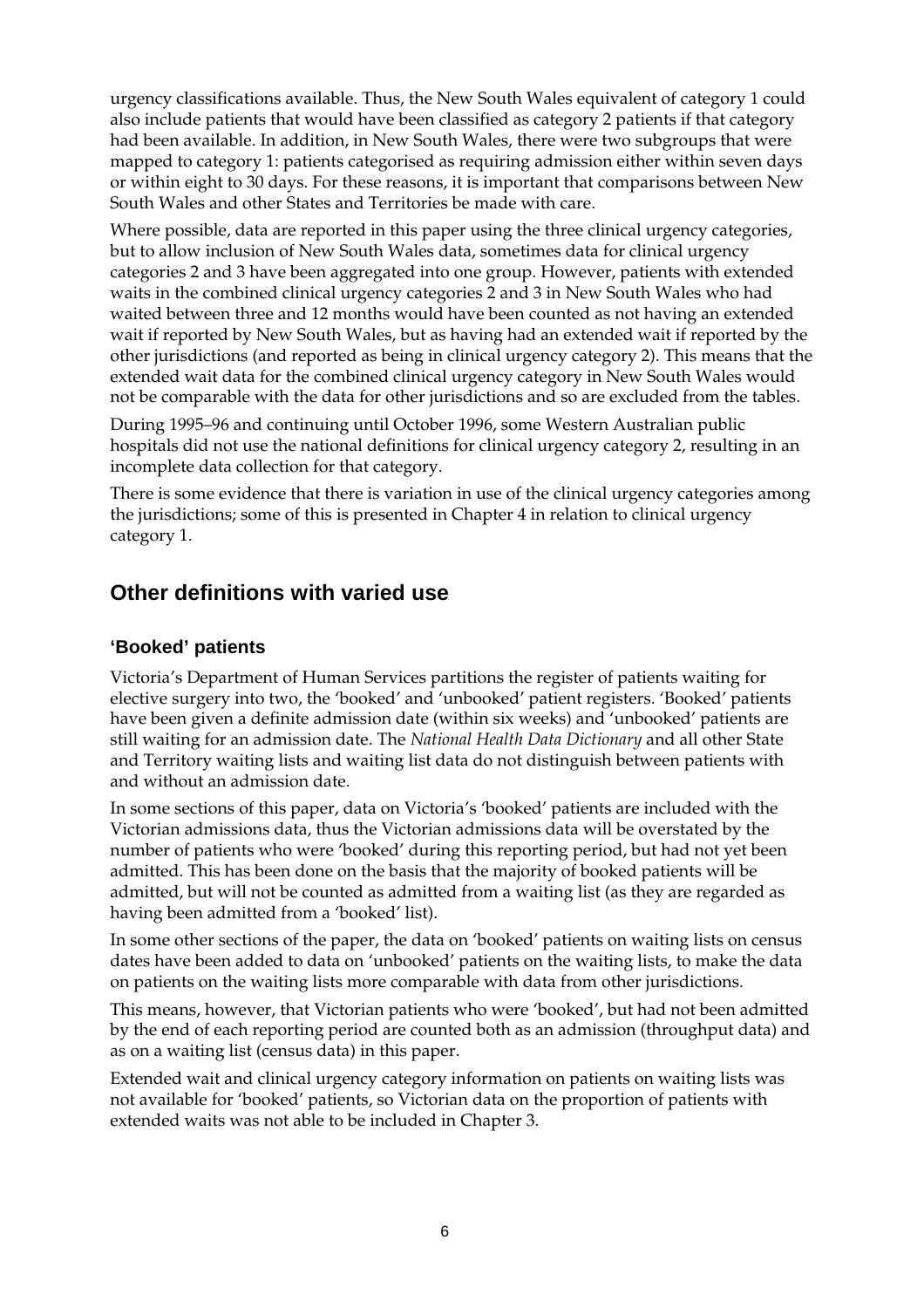#### **Waiting time calculation**

There is some variation in the method by which waiting times were calculated by the States and Territories (Table 2.1) and this would have affected the proportions of patients who have been reported as having extended waits. For patients who change clinical urgency category while they are on the waiting list, some States and Territories counted only the time waited in the most recent urgency category. Others have counted the time waited in the most recent urgency category and time waited in previous urgency categories, if the previous urgency categories were of higher urgency. There has been recent national agreement to use the latter method from 1 July 1999.

This variation may have had the effect, for example, of increasing the reported waiting times for some patients in Victoria and Tasmania, relative to Queensland, and reducing it for some patients in Western Australia and the Northern Territory.

| <b>State or Territory</b>           | Method of calculating waiting times                                                                                                                                                             |
|-------------------------------------|-------------------------------------------------------------------------------------------------------------------------------------------------------------------------------------------------|
| New South Wales                     | Total time waited in most recent clinical urgency category plus total time waited from any<br>previous higher clinical urgency categories                                                       |
| Victoria                            | Total time waited in all clinical urgency categories                                                                                                                                            |
| Queensland                          | Total time waited in most recent clinical urgency category plus total time waited from any<br>previous higher clinical urgency categories                                                       |
| Western Australia                   | Total time waited in most recent clinical urgency category only (calculated only<br>approximately if a change in clinical urgency category occurs)                                              |
| South Australia                     | Total time waited in the most recent clinical urgency category, for extended wait<br>calculations; total time waited in all clinical urgency categories for median and average<br>waiting times |
| Tasmania                            | Total time waited in all clinical urgency categories                                                                                                                                            |
| <b>Australian Capital Territory</b> | Total time waited in all clinical urgency categories in one hospital and total time waited in<br>the most recent category only in the other                                                     |
| Northern Territory                  | Total time waited in most recent clinical urgency category only                                                                                                                                 |

**Table 2.1: Methods used to calculate waiting times, by State and Territory**

### **Emergency admissions**

There was also some variation in patients included in the data on admissions from the waiting lists. Most States and Territories provided data separately for patients admitted for the awaited procedure as an elective admission and for patients admitted as an emergency patient for the awaited procedure. In that case, the Institute has presented only the data on elective admissions as 'admissions', because patients who were admitted as emergency patients for the awaited procedure can no longer be regarded as having 'elective surgery' and has having waited as long as patients who have elective surgery.

However, records for emergency admissions were not able to be identified in the patient level admissions data supplied to the Institute by some States and Territories. Thus in 1995– 96, emergency admissions accounted for 0.7% of admissions reported for the Northern Territory. In 1996–97, 0.4% of admissions reported by the Northern Territory and 0.6% of reported admissions for New South Wales were emergency admissions.

South Australia included a small number of emergency admissions (0.2%) with the 1996–97 admissions data supplied at the establishment level and used for Tables 3.17 to 3.22, Chapter 4 and Appendix C.

### **Other**

Queensland used 1 June 1997 rather than 30 June 1997 as the census date at the end of 1996–97.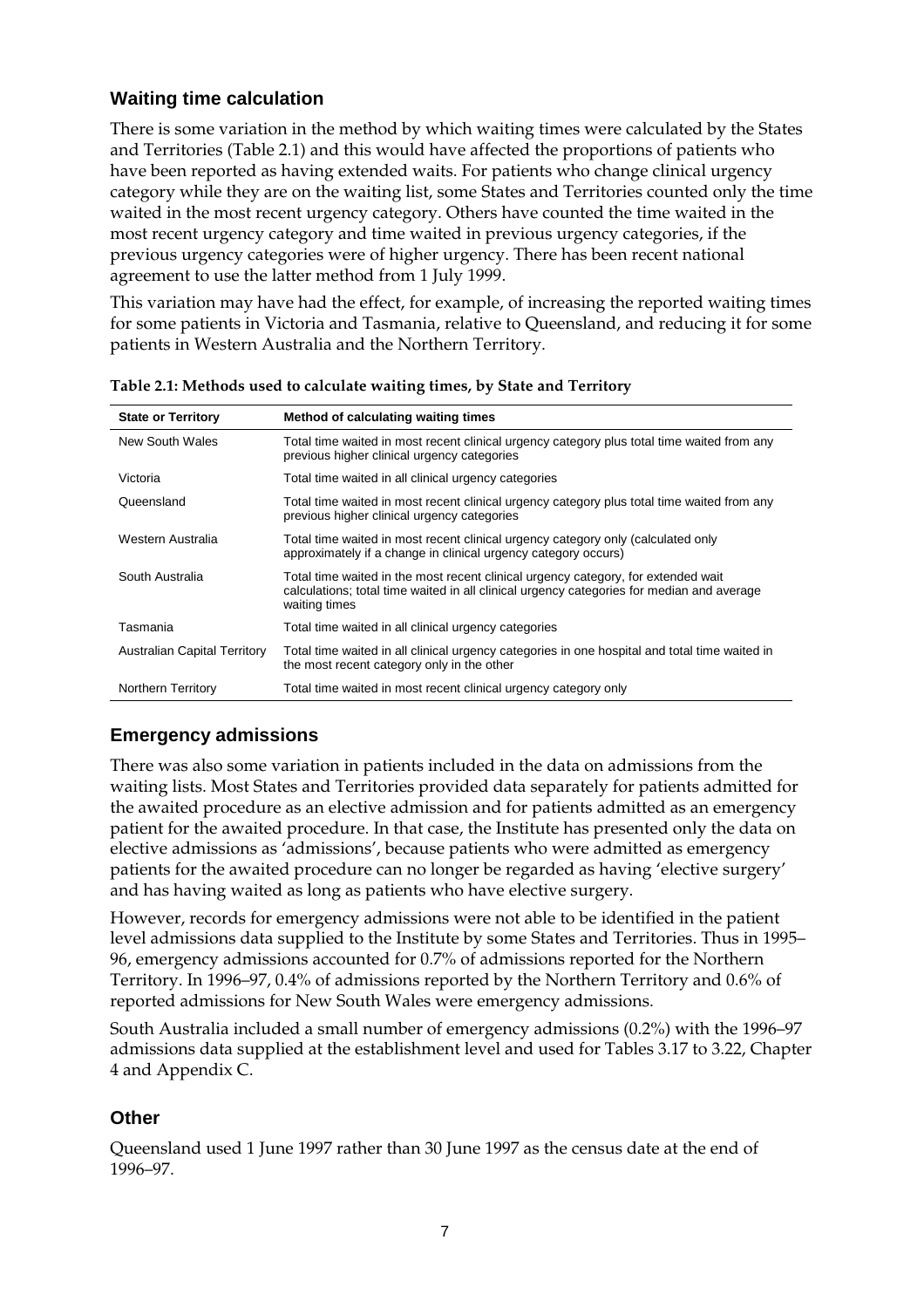## **Coverage**

The data collected for this paper are for public acute hospitals. Private hospitals are not included, except for two in New South Wales that are funded by the New South Wales Health Department to provide services for public patients.

The numbers of patients included in the current and previous data collections are shown in Table 2.2 (and in more detail in Appendix C). In each collection, data were included on over 110,000 patients on waiting lists at the census date (30 June). This figure cannot, however, be regarded as the total number of people awaiting treatment for elective surgery in Australia. This is because not all hospitals undertaking elective surgery were included in the data collection (see Table 2.3) and no attempt has been made to adjust for the hospitals that were not included. Hospitals that were not included may have different waiting list characteristics compared with reporting hospitals and in some cases may not have waiting lists at all. Further, it is possible for a patient to be on more than one waiting list for an awaited procedure, making it likely that there was some double counting of patients.

Over 215,000 patients were admitted from waiting lists during the six months January to June 1995, in the next 12 months 384,000 patients were admitted, and in the 12 months July 1996 to June 1997, over 441,000 patients were admitted (Table 2.2). This translates to almost 36,000 patients admitted per month during the first data collection, about 32,000 per month in the second data collection, and over 36,000 in the third data collection. The differences are likely to be largely due to changes in the number of States and Territories included in each data collection. Queensland data were only included in full in 1996–97 (see also Appendix C). Other possible reasons for change are seasonal influences in the patterns of admission or changes in the hospitals included in the data collections.

The admissions from waiting lists reported to the Institute represented about 11% of the 3.57 million separations from public acute hospitals in Australia in 1995–96 and about 12% of the 3.62 million separations in 1996–97. With an adjustment for the proportion of elective surgery admissions estimated to have been omitted from the data collections (see below) (but not for the total separations from the two private hospitals in New South Wales for which data on elective surgery admissions, but not total separations, were available), this indicates that about 15% of all separations in both 1995–96 and 1996–97 were for elective surgery.

|                                                                           | Jan – Jun 1995 <sup>(a)</sup> | Jul 1995 – Jun 1996 <sup>(b)</sup> | Jul 1996 – Jun 1997 <sup>(b)</sup> |
|---------------------------------------------------------------------------|-------------------------------|------------------------------------|------------------------------------|
| Patients on waiting lists at census<br>date (30 June)                     | 113.332                       | 137.694                            | 149,157                            |
| Patients admitted from waiting lists<br>during the data collection period |                               |                                    |                                    |
| Total number                                                              | 215.734                       | $383,927^{(a)}$                    | 441.076                            |
| Number per month                                                          | 35,956                        | $31,994^{(a)}$                     | 36,756                             |

**Table 2.2: Patients included in the 1995, 1995–96 and 1996–97 National Elective Surgery Waiting Times Data Collections**

(a) Source: Moon 1996. Excludes Queensland.

(b) Includes Victorian 'booked' patients in counts of both patients on waiting lists and patients admitted from waiting lists. See Appendix C for more detail.

#### **State and Territory variation**

In some States and Territories, all public hospitals were included in the data collection and, as noted above, two private hospitals were also included in New South Wales. In other States and Territories, all public hospitals that perform elective surgery were generally included, although in some States and Territories, data were not collected for some smaller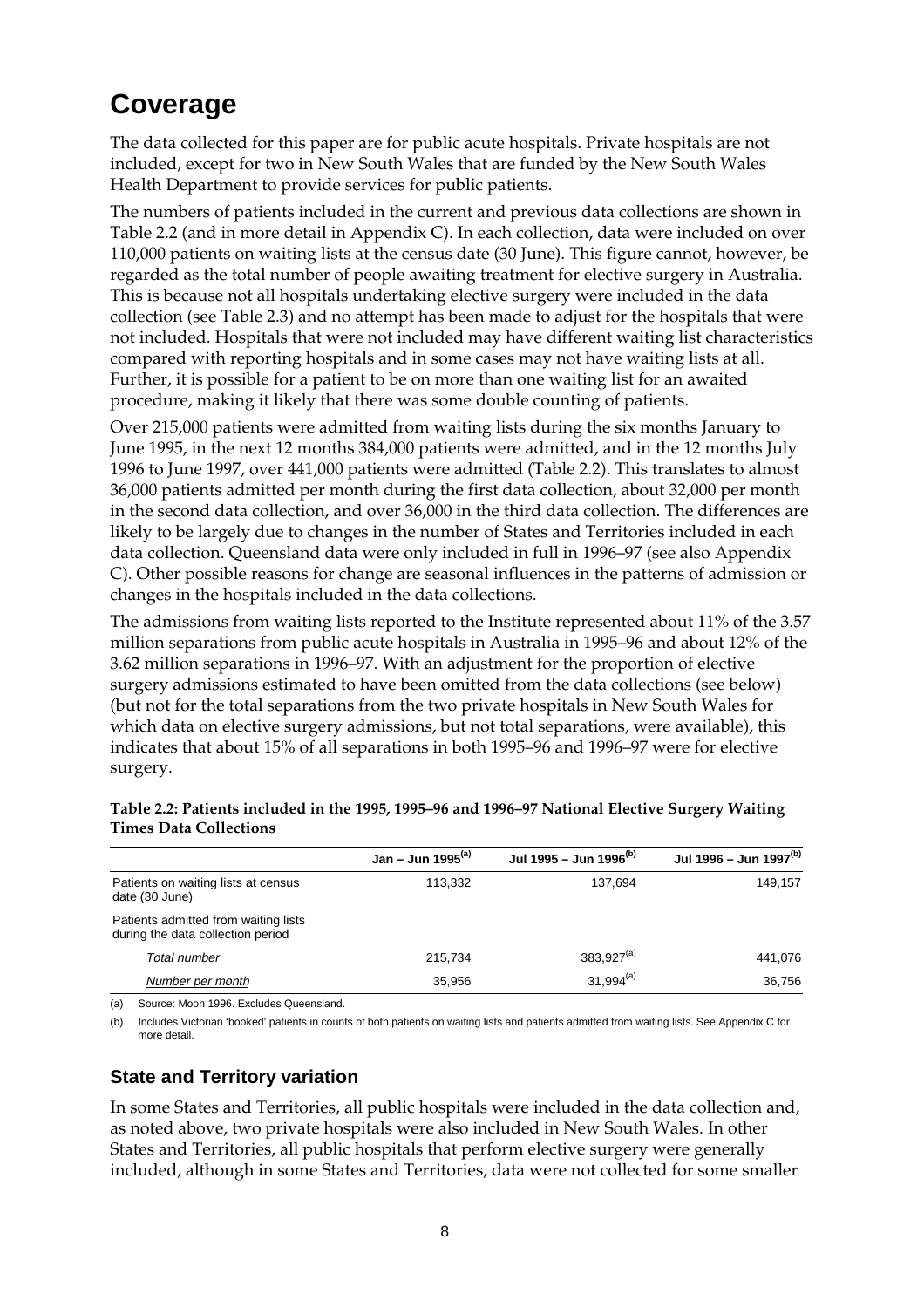public hospitals. In Western Australia, for example, for both 1995–96 and 1996–97, only the metropolitan teaching hospitals were included.

The proportion of elective surgery admissions that is covered is a useful measure of coverage. Table 2.3 shows the coverage based on this measure. Coverage varied by State and Territory and complicates the comparison of waiting times between the States and Territories and between time periods. Although coverage was low for some jurisdictions, it is expected that it will improve in the future (see Chapter 5). In Queensland, for example, coverage for 1997–98 was expected to be 95%.

|                                     | 1995-96        | 1996-97        |
|-------------------------------------|----------------|----------------|
| <b>State or Territory</b>           | (per cent)     |                |
| <b>New South Wales</b>              | 100            | 100            |
| Victoria                            | 72             | 76             |
| Queensland                          | 49             | 56             |
| Western Australia                   | 51             | 71             |
| South Australia                     | 61             | 71             |
| Tasmania                            | 92             | 93             |
| <b>Australian Capital Territory</b> | Census: 100    | Census: 100    |
|                                     | Throughput: 70 | Throughput: 67 |
| <b>Northern Territory</b>           | 100            | 100            |
| Australia                           | 73             | 79             |

| Table 2.3: Proportion of elective surgery admissions included in the National Elective Surgery |
|------------------------------------------------------------------------------------------------|
| Waiting Times Data Collections, 1995–96 and 1996–97, by State and Territory <sup>(a)</sup>     |

(a) Estimates provided by State and Territory health authorities. The exceptions were for Western Australia and South Australia for 1995–96 (and the totals for Australia). Those estimates were calculated as total separations from hospitals included in the waiting times data collection as a percentage of all public hospital separations. The source of the data for these calculations was the National Hospital Morbidity Database at the Institute.The different estimation methods used for 1995–96 and 1996–97 fir Western Australia and South Australia may have affected the comparisons of coverage between the two years for those two jurisdictions.

## **Comparison with previous reports**

Two previous national elective surgery waiting times reports have been published by the Australian Institute of Health and Welfare, based on data provided by the States and Territories relating to a period in 1994 (Mays 1995) and to the period January to June 1995 (Moon 1996). Some national data for 1995–96 were also published by the Institute in *Australia's Health 1998* (Australian Institute of Health and Welfare 1998).

Only limited comparisons are possible between performance measure data included in this and the 1995 national elective surgery waiting times report (Moon 1996), for several reasons. First, the 1995–96 and 1996–97 data collection periods were 12 months, whereas the 1995 data collection period was January to June 1995. Any seasonal effects on the 1995 data will therefore have been less evident in the annual data of the later two data collections. For 1996–97, however, most of the States and Territories were able to supply data relating to each quarter, affording the opportunity to assess seasonal fluctuations for the first time.

Second, the coverage of hospitals has improved with time. This means that comparison of the size of waiting lists is particularly problematic. Coverage of patients is also not the same as in 1995. The Victorian Department of Human Services provided data for the 1995 report on 'booked' patients on the waiting lists (patients who have been given a definite admission date within six weeks), and 'unbooked' patients (those still waiting for an admission date). For 1995–96 and 1996–97, only limited data on 'booked' patients were available. This restricts the ability to compare Victorian data with data for previous periods.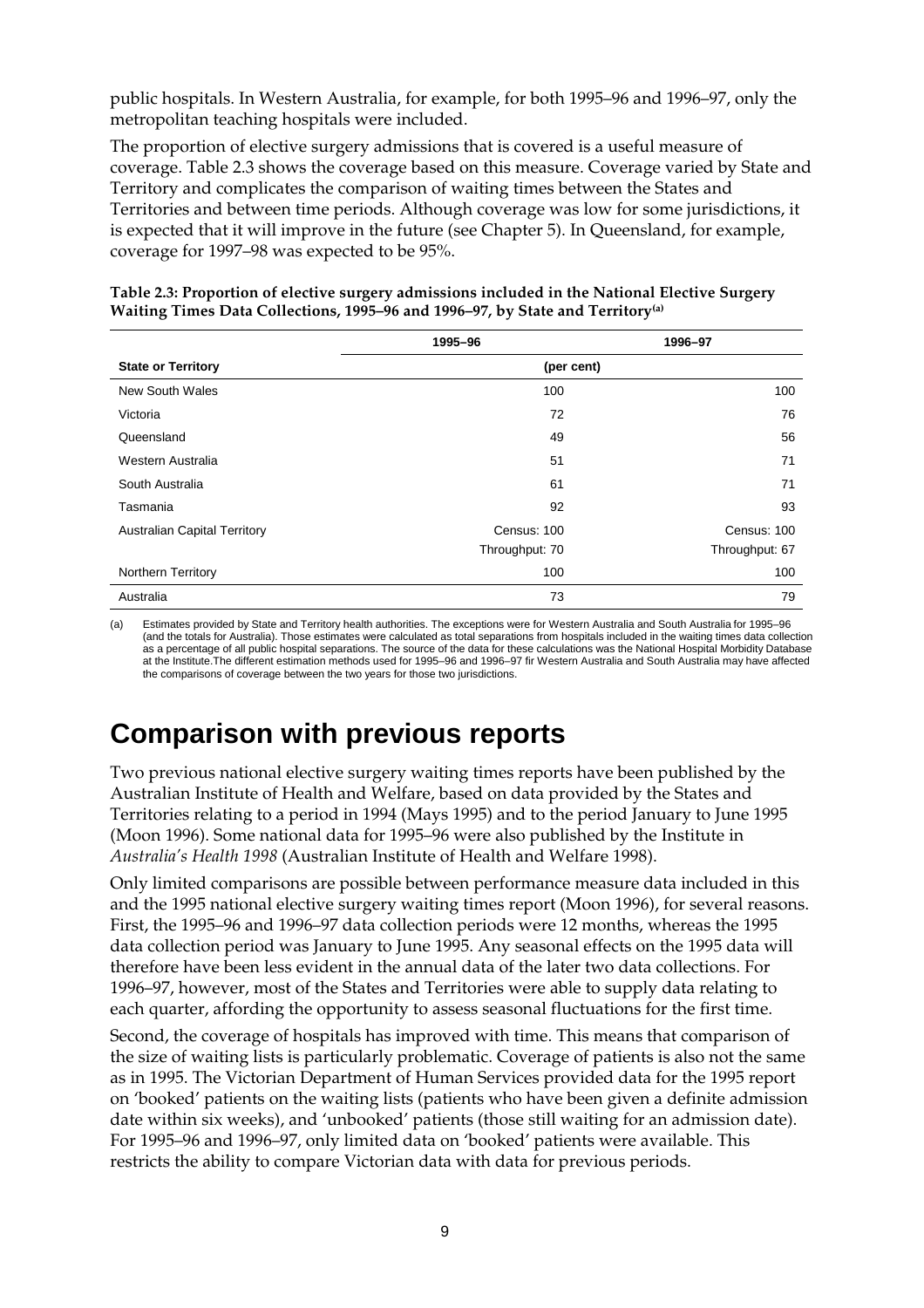Third, although two levels for clinical urgency categorisation were used in the 1995 report and were defined in the *National Health Data Dictionary* for 1995–96 and 1996–97, as noted above, a three-level clinical urgency classification has been able to be used for this paper by all jurisdictions except New South Wales. The change in categories available may have influenced categorisation practice (as discussed above) such that the 1995 data from jurisdictions other than New South Wales are less comparable with data for 1995–96 and 1996–97.

## **Other comparability issues**

In addition to the different amounts of data provided, different use of definitions, and the different coverage of elective surgery hospitals and admissions, other factors potentially affect comparability of waiting times data among the States and Territories.

First, there are geographical differences between the States and Territories. Comparatively isolated hospitals may admit patients from waiting lists in a less regular pattern, when a specialist surgeon attends periodically to perform surgery. As States and Territories have different proportions of isolated hospitals, periodic treatment of patients could have varying impacts on waiting lists.

Second, the States and Territories differ in demographic factors such as population age, sex and proportion of Indigenous people. These differences can influence the health status of the population and priorities and strategies to manage elective surgery waiting lists.

Third, there are cross-border flows in the provision of elective surgery in Australia, which may affect waiting lists. Patients may be on waiting lists or undergo elective surgery in a different State or Territory from their place of residence. Population rate information should therefore be interpreted with care.

Fourth, there may be differences in the health system infrastructure of different States and Territories. These may include differences in the balance between public and private hospital use, the proportions of public and other patients in public hospitals, the size of hospitals, and the range of procedures performed.

## **Measures of waiting times**

The length of time that patients wait for elective surgery, rather than the number of patients on the waiting lists, is the preferred focus when assessing performance in the provision of timely elective surgery. Waiting times can still be relatively short even if there are a large number of patients on the waiting list (Moon 1996).

There is a range of possible performance indicators for elective surgery waiting times. In this paper, the three main indicators used are:

- the proportion of patients admitted from waiting lists after extended waits (throughput patient-level and establishment-level data)
- the proportion of patients on waiting lists (on a census date) with extended waits (census patient-level and establishment-level data)
- the median waiting time for patients admitted from waiting lists (throughput patientlevel data).

The median waiting time is the middle value in a group of data arranged from lowest to highest; half the waiting times will be shorter and half will be longer than the median. Unlike the mean, or average, this measure is not distorted by extreme observations such as very long waiting times for a very small proportion of patients.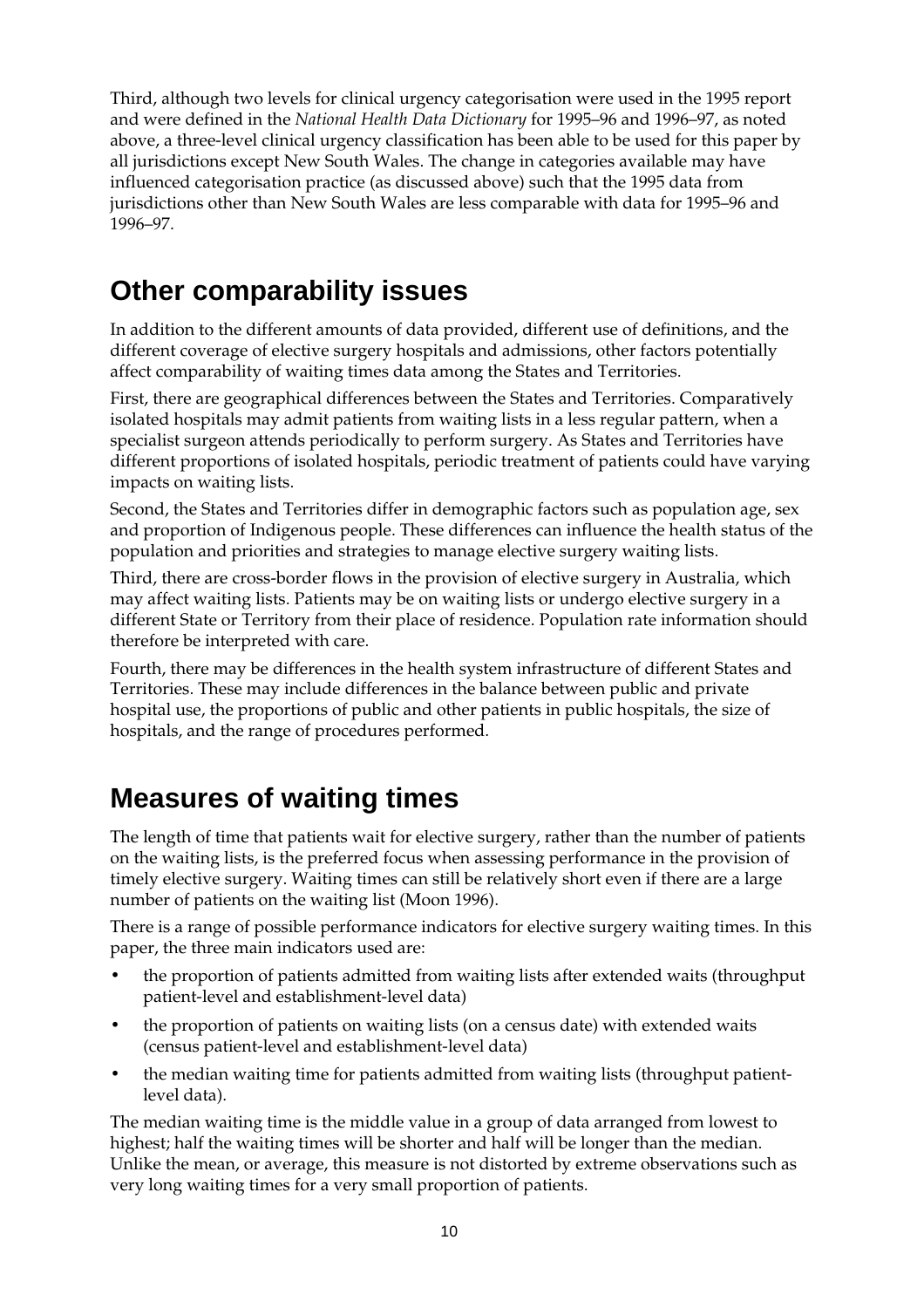Also included are data on the proportion of patients with different waiting times prior to admission (for example the proportion of patients who waited less than seven days, and between seven and 14 days).

The statistics on the proportion of patients with different waiting times and median waiting times are derived from the patient-level waiting times data provided by New South Wales, South Australia and the Northern Territory. These patient-level data allows this type of analysis and would also allow the presentation of data on mean (average) waiting times, for example.

Data on clearance times are presented in Appendix B. Clearance times are derived by dividing the number of patients on a waiting list at a particular time (the census date) by the number of patients cleared (admitted and removed) from the waiting list over a period leading up to the census date. They are the theoretical times it would take to clear all patients from the waiting lists assuming the clearance rate remained constant, no patients were added to the list, and patients were removed from the waiting lists in the same order as they were added. They can be viewed as the theoretical maximum waiting times.

Clearance times are a theoretical measure and not directly related to actual waiting times. However, clearance times data were included in the 1995 national waiting times report (Moon 1996) so summary clearance times are included in this paper for comparison with the 1995 data.

## **Notes on the tables**

Data presented by State or Territory refer to the State or Territory of the hospital, not to the State or Territory of residence of the patient.

Where totals are provided in the tables, they include data only for those States and Territories for which data were available, as indicated in the tables.

Information on average available beds (see Glossary) was used to categorise hospitals by size (Chapters 2 and 3). These data were obtained from the National Public Hospital Establishments Database at the Institute. The exception was the data on the average number of available beds for the two private hospitals included in the data collection; these data were provided by the New South Wales Health Department.

Symbols used in the tables are:

- n.a. not available
- . . not applicable

n.p. not published (the Tasmanian Department of Health and Human Services did not authorise separate publication of some data it provided to the Institute).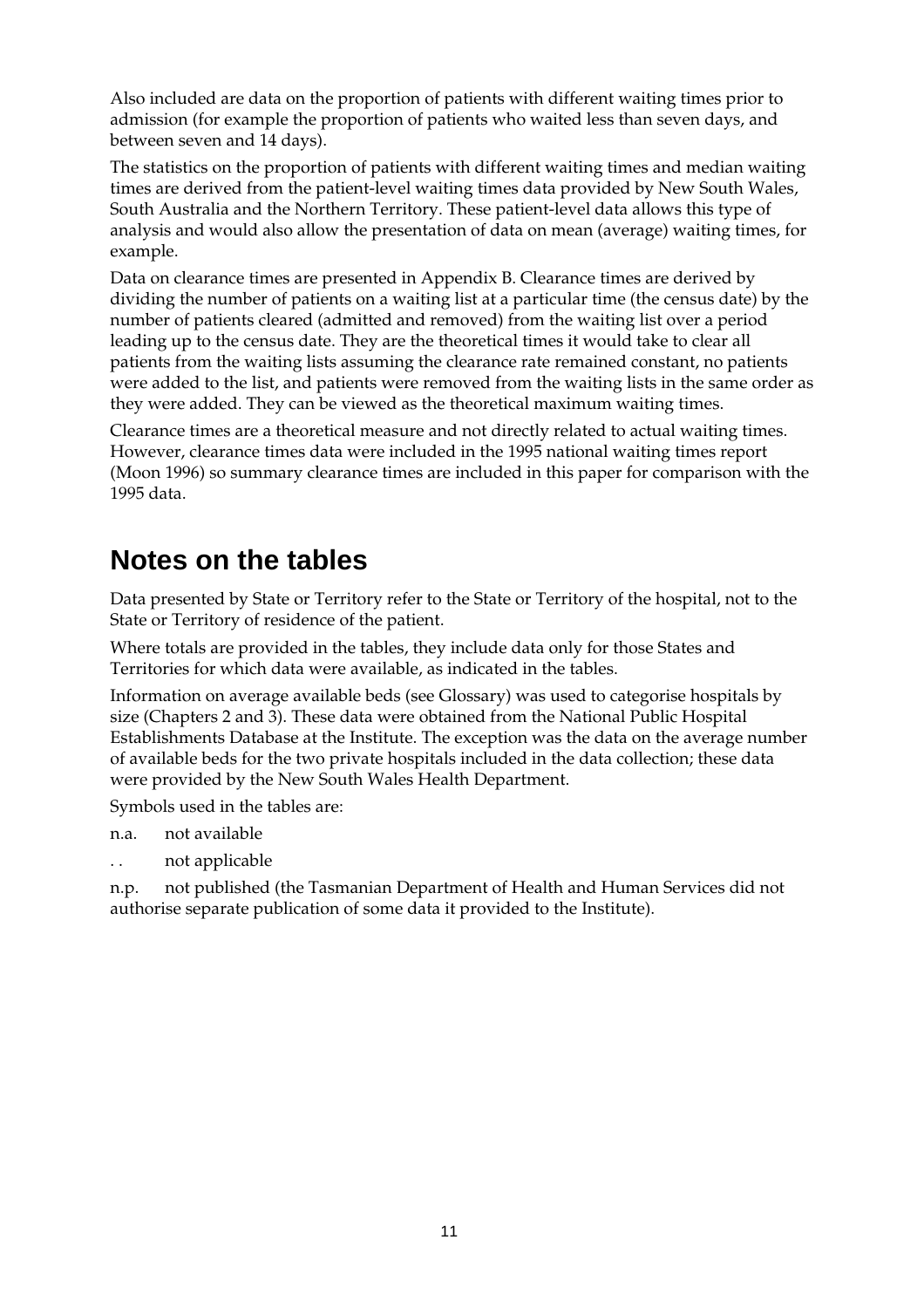# **3. Waiting times and extended waits**

## **Introduction**

This chapter focuses on the length of time that patients waited for elective surgery, and the proportions of patients who had experienced extended waits prior to admission or on census dates. The three main indicators used are:

- the proportion of patients admitted from waiting lists after extended waits;
- the median waiting time for patients admitted from waiting lists; and
- the proportion of patients on waiting lists (on a census date) with extended waits.

Depending on the availability of data, these indicators have been reported by clinical urgency, specialty of surgeon, indicator procedure and hospital size. Some information is also reported by State and Territory.

Median waiting times are a performance measure that indicates the value (waiting time) by when half the patients had been admitted. However, it is possible to have relatively short median waiting times but still have a large number of patients with extended waits. For this reason it is also useful to examine the proportion of patients with extended waits, both for those admitted and for those still waiting. Better performance would be indicated by performance measures with smaller values for all three measures.

This chapter is divided into three sections:

- The overview section provides a summary of waiting times measures by State and Territory for the 1995, 1995–1996 and 1996–97 data collection periods.
- The next section presents waiting times measures for patients admitted from waiting lists during 1995–96 and 1996–97. Some of the data in this section are based on a subset of States and Territories only.
- Finally, the time already waited by patients on waiting lists on 30 June 1996 and 30 June 1997 is summarised. Some data are also included for census dates at the end of the first three quarters of 1996–97.

The data presented in this Chapter should be interpreted using the comments provided in the text and the information included in Chapter 2 on the coverage of the data collections, the definitions used, and the data supplied by each State and Territory.

## **State and Territory overview**

Tables 3.1 and 3.2 summarise waiting time measures for 1995–96 and 1996–97, by State and Territory. The median waiting times were calculated using patient-level waiting times data supplied by New South Wales, South Australia and the Northern Territory. The proportion of patients admitted with extended waits was reported for these jurisdictions and for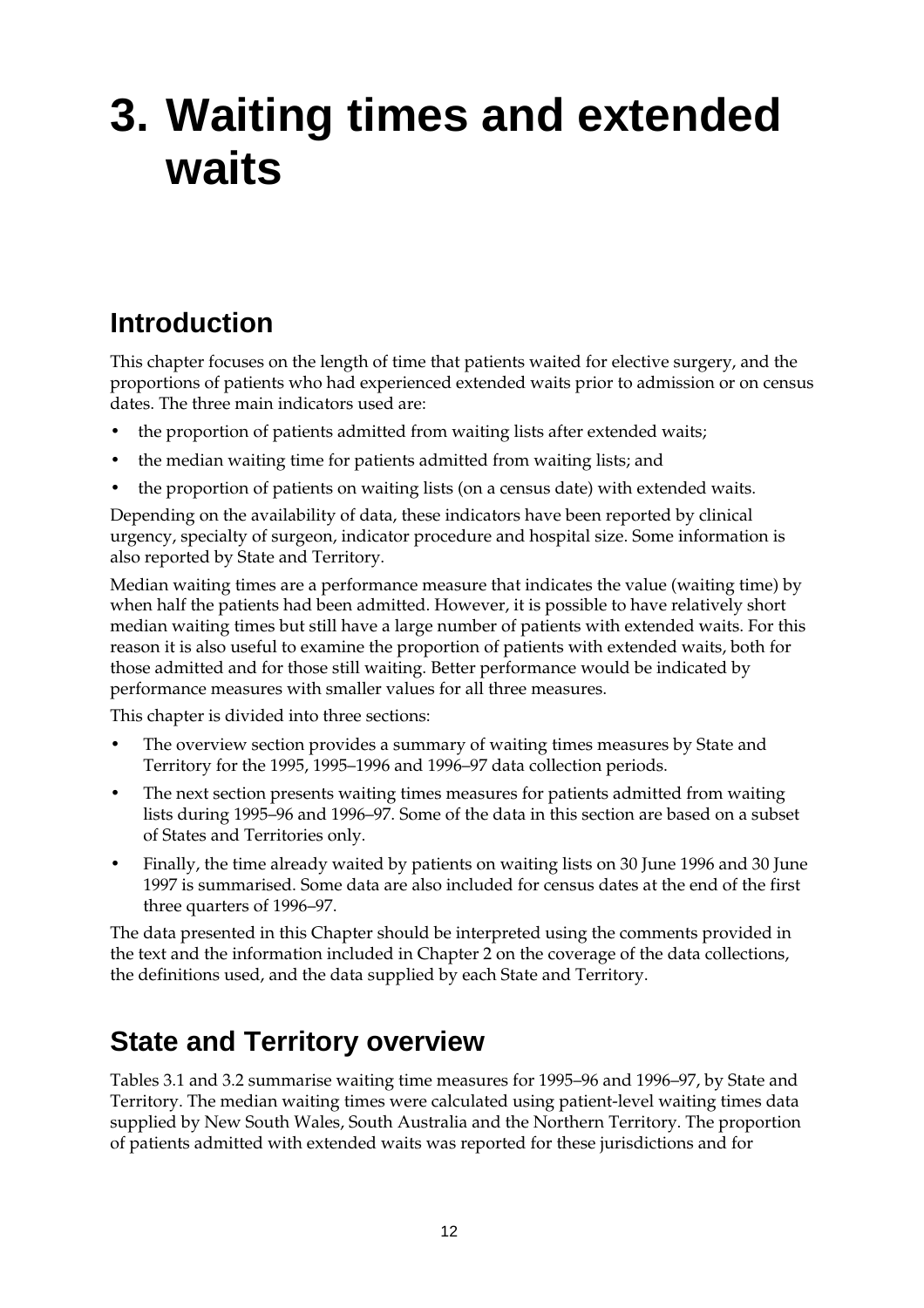|                                 |                     | <b>Proportion of patients</b><br>admitted after extended | waits $(\%)$       |              | Proportion of patients on<br>the list with extended<br>waits on 30 June $(\%)$ |      |                | Median waiting time (days) |      |
|---------------------------------|---------------------|----------------------------------------------------------|--------------------|--------------|--------------------------------------------------------------------------------|------|----------------|----------------------------|------|
|                                 |                     |                                                          |                    |              | <b>Clinical urgency category</b>                                               |      |                |                            |      |
| <b>State or Territory</b>       | 1                   | $\mathbf{2}$                                             | 3                  | $\mathbf{1}$ | $\mathbf{2}$                                                                   | 3    | 1              | $\mathbf{2}$               | 3    |
| New South Wales                 | 11.9                | n.a.                                                     | n.a.               | 35.2         | n.a.                                                                           | n.a. | 8              | $34^{(b)}$                 |      |
| Victoria                        | n.a.                | n.a.                                                     | n.a.               | n.a.         | n.a.                                                                           | n.a. | n.a.           | n.a.                       | n.a. |
| Queensland <sup>(c)</sup>       | 19.0                | 16.7                                                     | 11.7               | 49.1         | 42.6                                                                           | 27.7 | n.a.           | n.a.                       | n.a. |
| Western Australia               | 10.4                | 12.8                                                     | 6.7                | 35.7         | 45.8                                                                           | 20.9 | n.a.           | n.a.                       | n.a. |
| South Australia                 | 10.9                | 14.9                                                     | 4.7                | 26.9         | 16.1                                                                           | n.a. | 9              | 41                         | 50   |
| Tasmania                        | n.p.                | n.p.                                                     | n.p.               | n.p.         | n.p.                                                                           | n.p. | n.p.           | n.p.                       | n.p. |
| Australian Capital<br>Territory | n.a.                | n.a.                                                     | n.a.               | 27.0         | 47.4                                                                           | n.a. | n.a.           | n.a.                       | n.a. |
| <b>Northern Territory</b>       | 18.6                | 22.4                                                     | 11.5               | 80.2         | 60.6                                                                           | 47.6 | $\overline{2}$ | 30                         | 50   |
| Total <sup>(c)</sup>            | 11.5 <sup>(d)</sup> | $18.9^{(d)}$                                             | 6.9 <sup>(d)</sup> | 38.2         | 43.2                                                                           | 26.4 | 8              | $36^{(b)}$                 |      |

#### **Table 3.1: Summary of waiting times measures, by State and Territory, 1995–96(a)**

(a) These data should be interpreted using the information in Chapter 2 on the coverage, definitions and data provided by each State and Territory.

(b) Categories 2 and 3 combined.

(c) Extended wait admissions data are for June 1996 only.

(d) Excludes Queensland.

Queensland, Western Australia and, for 1996–97, for Tasmania. The proportion of patients on waiting lists with extended waits was available for both years for most jurisdictions. Victorian data were not included, as extended wait information was only available for 'unbooked' patients (patients without an allocated admission date within six weeks; see Chapter 2).

These tables illustrate the difficulty in comparing waiting times between States and Territories, for reasons including the different numbers of clinical urgency categories used, the non-availability of extended wait data for Victorian 'booked' patients and the nonavailability of other data for some States and Territories.

|                                 |      | <b>Proportion of patients</b><br>admitted with extended | waits $(\%)$ |      | Proportion of patients on<br>the list with extended<br>waits on 30 June $(\%)$ |      |      | Median waiting time (days) |      |
|---------------------------------|------|---------------------------------------------------------|--------------|------|--------------------------------------------------------------------------------|------|------|----------------------------|------|
|                                 |      |                                                         |              |      | <b>Clinical urgency category</b>                                               |      |      |                            |      |
| <b>State or Territory</b>       | 1    | $\mathbf{2}$                                            | 3            | 1    | $\mathbf{2}$                                                                   | 3    | 1    | $\mathbf{2}$               | 3    |
| New South Wales                 | 14.9 | n.a.                                                    | n.a.         | 38.6 | n.a.                                                                           | n.a. | 9    | $38^{(b)}$                 |      |
| Victoria                        | n.a. | n.a.                                                    | n.a.         | n.a. | n.a.                                                                           | n.a. | n.a. | n.a.                       | n.a. |
| Queensland                      | 8.3  | 16.1                                                    | 10.5         | 2.3  | 44.1                                                                           | 30.8 | n.a. | n.a.                       | n.a. |
| Western Australia               | 21.9 | 16.2                                                    | 0.0          | 18.1 | 26.0                                                                           | 22.9 | n.a. | n.a.                       | n.a. |
| South Australia                 | 11.6 | 12.3                                                    | 3.8          | 26.7 | 19.6                                                                           | 10.7 | 8    | 38                         | 48   |
| Tasmania                        | n.p. | n.p.                                                    | n.p.         | n.p. | n.p.                                                                           | n.p. | n.p. | n.p.                       | n.p. |
| Australian Capital<br>Territory | n.a. | n.a.                                                    | n.a.         | 4.8  | 42.5                                                                           | 27.5 | n.a. | n.a.                       | n.a. |
| Northern Territory              | 12.8 | 20.1                                                    | 5.2          | 50.0 | 39.4                                                                           | 17.4 | 5    | 36                         | 35   |
| Total                           | 14.2 | 17.2                                                    | 5.7          | 33.4 | 41.7                                                                           | 25.1 | 9    | $38^{(b)}$                 |      |

|  | Table 3.2: Summary of waiting times measures, by State and Territory, 1996-97 <sup>(a)</sup> |  |  |
|--|----------------------------------------------------------------------------------------------|--|--|
|  |                                                                                              |  |  |

(a) These data should be interpreted using the information in Chapter 2 on the coverage, definitions and data provided by each State and Territory.

(b) Categories 2 and 3 combined.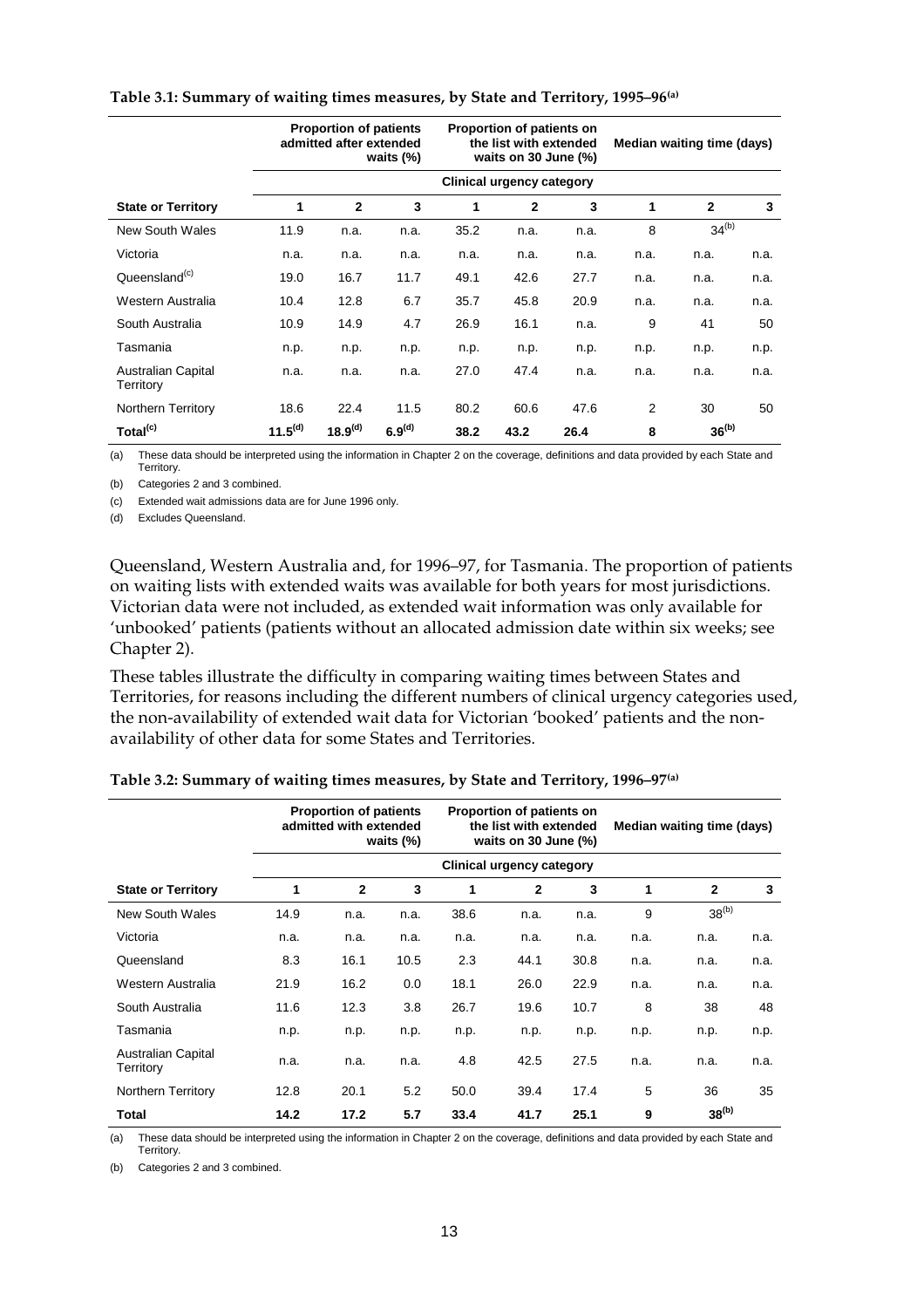For New South Wales, clinical urgency category 1 patients were probably not fully comparable with clinical urgency category 1 patients from other jurisdictions, for the reasons outlined on page 5 in Chapter 2.

In addition, the coverage of the data collections varied from jurisdiction to jurisdiction and the fine details of the ways in which waiting times were calculated (see Chapter 2) also varied. Given these deficiencies in the data, no conclusions can be drawn on whether the proportions of patients who had extended waits differed markedly between the States and Territories that were able to report these data.

The data for 1995–96 and 1996–97 are also not easily compared, because of the increased coverage of the data collection between the two years in Western Australia, in particular, but also in Queensland and possibly South Australia (see page 9 in Chapter 2).

Table 3.3 presents indicative summary data on elective surgery waiting times for the current and previous data collection periods for clinical urgency category 1 patients with extended waits. As noted above, data limitations make comparisons between years problematic, especially for those jurisdictions which had increased coverage of elective surgery data collections over this period. It is also possible that comparisons between the 1995 period and the later periods may be due to seasonal factors. This is because the first period covered the six months between January and June, while the second and third periods covered the 12 months between July and June.

In addition, the data for January to June 1995 were collected using a two-tiered clinical urgency categorisation, which means that the data are less comparable between that 1995 period and the later periods for those jurisdictions (all except New South Wales) which changed to a three tier categorisation in 1995–96. Given these deficiencies in the data, no conclusions can be drawn on whether the proportions of patients who had extended waits have changed over these data collection periods.

|                                        |                             | Patients admitted from waiting lists |            |              | Patients on waiting lists at |              |  |
|----------------------------------------|-----------------------------|--------------------------------------|------------|--------------|------------------------------|--------------|--|
|                                        | $Jan - Jun$<br>$1995^{(b)}$ | $1995 - 96^{(c)}$                    | 1996-97    | 30 June 1995 | 30 June 1996                 | 30 June 1997 |  |
| <b>State or Territory</b>              |                             |                                      | (per cent) |              |                              |              |  |
| New South Wales                        | 11.9                        | 11.9                                 | 14.9       | 26.2         | 35.2                         | 38.6         |  |
| Victoria                               | 3.0                         | n.a.                                 | n.a.       | 3.4          | n.a.                         | n.a.         |  |
| Queensland <sup>(c)</sup>              | n.a.                        | 19.0                                 | 8.3        | n.a.         | 49.1                         | 2.3          |  |
| Western Australia                      | 6.5                         | 10.4                                 | 21.9       | 25.6         | 35.7                         | 18.1         |  |
| South Australia                        | 11.3                        | 10.9                                 | 11.6       | 32.7         | 26.9                         | 26.7         |  |
| Tasmania                               | 17.4                        | n.p.                                 | n.p.       | 40.6         | n.p.                         | n.p.         |  |
| <b>Australian Capital</b><br>Territory | n.a.                        | n.a.                                 | n.a.       | 50.1         | 27.0                         | 4.8          |  |
| <b>Northern Territory</b>              | 21.2                        | 18.6                                 | 12.8       | 83.1         | 80.2                         | 50.0         |  |
| <b>Total</b>                           | 10.5                        | 11.5 <sup>(d)</sup>                  | 14.2       | 26.7         | 38.2                         | 33.4         |  |

**Table 3.3: Proportion of category 1 patients with extended waits, January to June 1995, 1995–96 and 1996–97(a)**

(a) These data should be interpreted using the information in Chapter 2 on the coverage, definitions and data provided by each State and Territory.

(b) Source: Moon 1996.

(c) Queensland admissions data are for June 1996 only.

(d) Excludes Queensland.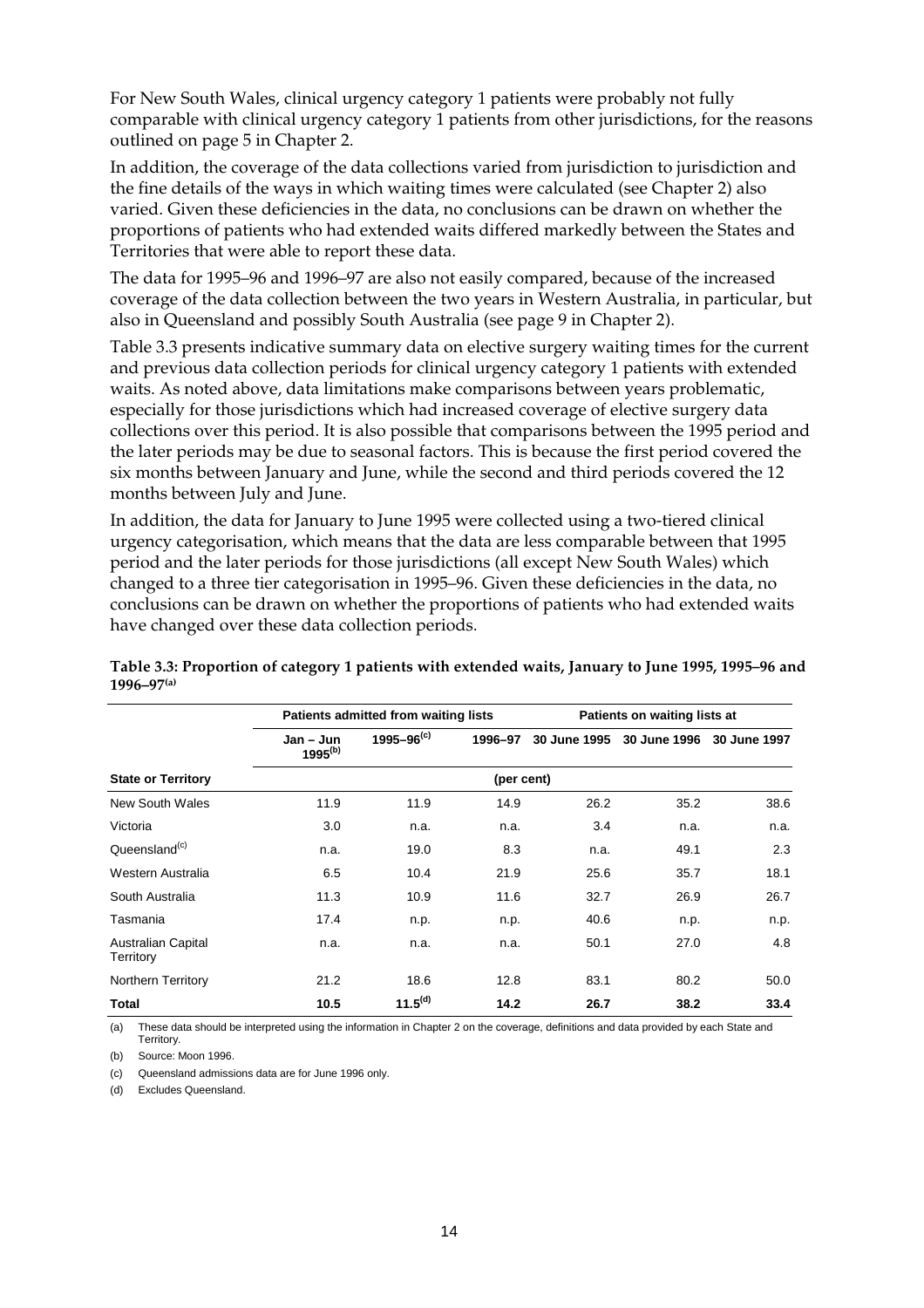## **Extended waits and waiting times for patients admitted from waiting lists**

This section includes data on the proportions of patients admitted after having waited on a waiting list for an extended period of time. Also included are data on median waiting times and the distribution of waiting times of patients who were admitted in jurisdictions for which patient-level data on waiting times was available (New South Wales, South Australia and the Northern Territory). These latter data are presented to illustrate the type of analyses that are possible with the patient-level data on waiting times.

### **Patients admitted after extended waits**

Tables 3.4 to 3.8 show the proportion of patients admitted after extended waits. Available State and Territory data are presented in Tables 3.4 and 3.5. As noted previously, New South Wales was unable to supply data separately for clinical urgency category 2 and category 3 patients but did provide data for the combined category 2 and category 3. These tables are based on the patient-level data provided by New South Wales, South Australia and the Northern Territory, and establishment-level summary data provided for patients admitted in Tasmania, Western Australia and Queensland. With the inclusion of data from these States, data in these tables account for 79% of admissions in the data collection in 1995–96 (excluding Queensland) and 81% in 1996–97.

| <b>Clinical urgency</b>             |            |                   |            |                  |              |
|-------------------------------------|------------|-------------------|------------|------------------|--------------|
|                                     | Category 1 | <b>Category 2</b> | Category 3 | Categories 2 & 3 | All patients |
| <b>State or Territory</b>           |            |                   | (per cent) |                  |              |
| New South Wales                     | 11.9       | n.a.              | n.a.       | 1.4              | n.a.         |
| Victoria                            | n.a.       | n.a.              | n.a.       | $\sim$ $\sim$    | n.a.         |
| Queensland <sup>(b)</sup>           | 19.0       | 16.7              | 11.7       | $\sim$ $\sim$    | 14.9         |
| Western Australia                   | 10.4       | 12.8              | 6.7        | $\cdot$ $\cdot$  | 8.2          |
| South Australia                     | 10.9       | 14.9              | 4.7        | $\sim$ $\sim$    | 7.8          |
| Tasmania                            | n.p.       | n.p.              | n.p.       | $\sim$ $\sim$    | n.p.         |
| <b>Australian Capital Territory</b> | n.a.       | n.a.              | n.a.       | $\sim$ $\sim$    | n.a.         |
| Northern Territory                  | 18.6       | 22.4              | 11.5       | $\sim$ $\sim$    | 16.2         |
| Total <sup>(c)</sup>                | 11.5       | 18.9              | 6.9        | 1.4              | 10.0         |

| Table 3.4: Proportion of patients admitted with extended waits, by State and Territory and clinical |  |  |
|-----------------------------------------------------------------------------------------------------|--|--|
| urgency, $1995-96$ <sup>(a)</sup>                                                                   |  |  |

(a) These data should be interpreted using the information in Chapter 2 on the coverage, definitions and data provided by each State and Territory.

(b) Queensland data are for June 1996 only.

(c) Excludes Queensland.

As explained earlier in this Chapter, because of the variations in the use of definitions and the coverage of the data collections between the two reporting periods and among the jurisdictions, it is not possible to draw conclusions about any apparent differences in the proportions of patients admitted with extended waits.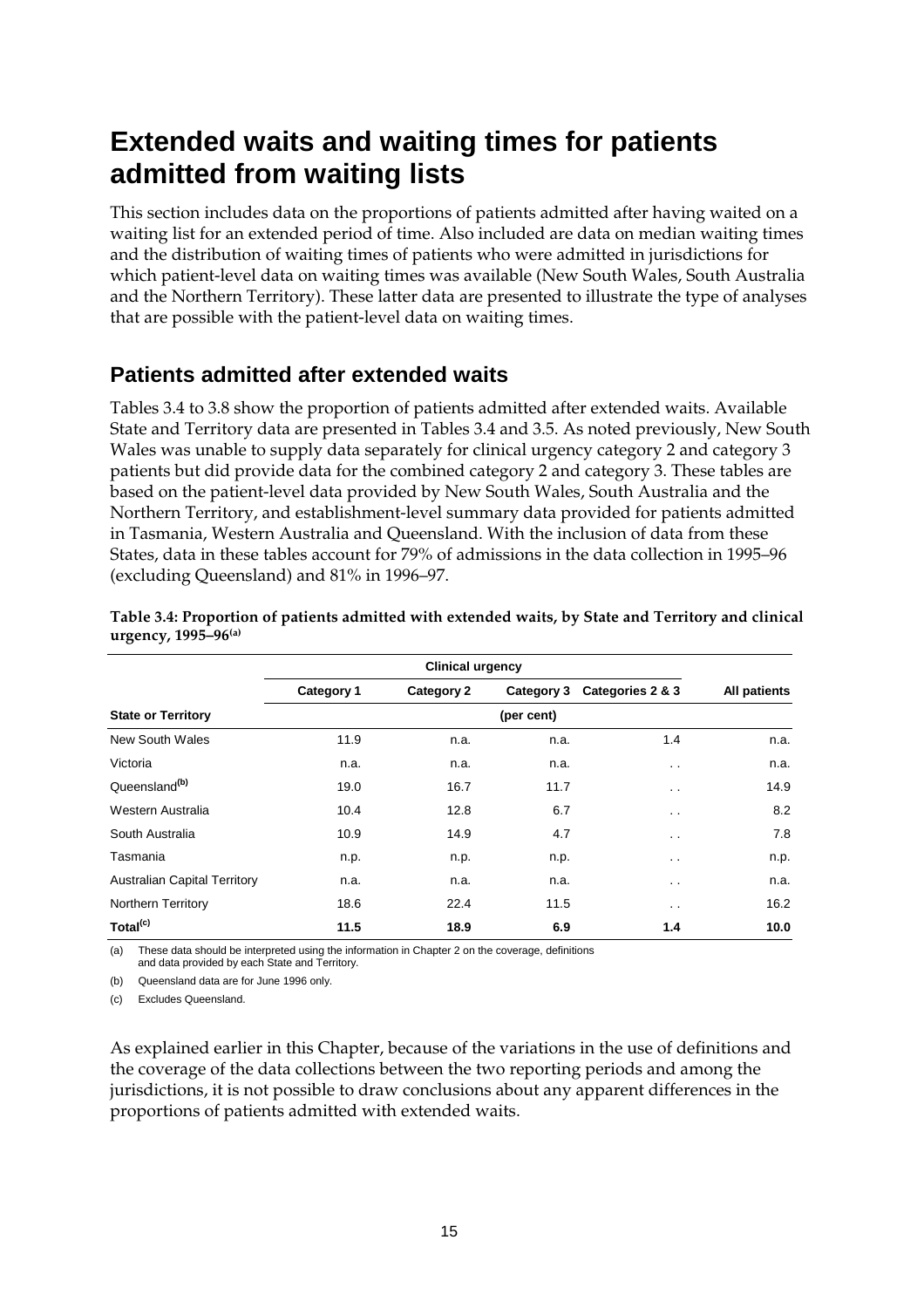|                                     | Category 1 | Category 2 | Category 3 | Categories 2 & 3     | All patients |
|-------------------------------------|------------|------------|------------|----------------------|--------------|
| <b>State or Territory</b>           |            |            | (per cent) |                      |              |
| New South Wales                     | 14.9       | n.a.       | n.a.       | 1.3                  | n.a.         |
| Victoria                            | n.a.       | n.a.       | n.a.       | $\ddot{\phantom{0}}$ | n.a.         |
| Queensland                          | 8.3        | 16.1       | 10.5       | $\sim$               | 12.3         |
| Western Australia                   | 21.9       | 16.2       | 0.0        | $\cdot$ .            | 8.2          |
| South Australia                     | 11.6       | 12.3       | 3.8        | $\ddotsc$            | 7.2          |
| Tasmania                            | n.p.       | n.p.       | n.p.       | $\ddotsc$            | n.p.         |
| <b>Australian Capital Territory</b> | n.a.       | n.a.       | n.a.       | $\ddotsc$            | n.a.         |
| <b>Northern Territory</b>           | 12.8       | 20.1       | 5.2        | $\ddotsc$            | 10.8         |
| Total                               | 14.2       | 17.2       | 5.7        | 1.3                  | 10.5         |

| Table 3.5: Proportion of patients admitted with extended waits, by State and Territory and clinical |  |  |
|-----------------------------------------------------------------------------------------------------|--|--|
| urgency, $1996 - 97^{(a)}$                                                                          |  |  |

(a) These data should be interpreted using the information in Chapter 2 on the coverage, definitions and data provided by each State and Territory.

Tables 3.6 and 3.7 show the proportion of patients admitted with extended waits by clinical urgency and specialty of surgeon for 1995–96 and 1996–97. The proportions presented would have been affected by the varied definition use and coverage of the data collections. There may not have been large differences in the effects on the different surgical specialties (except that some specialties are more common in some jurisdictions than others), so comparisons between surgical specialities (but not between years) could be made cautiously. During both 1995–96 and 1996–97, the data indicate that the largest proportion of admissions with extended waits for clinical urgency category 1 patients were in the specialties of urology and plastic surgery.

|                      | <b>Clinical urgency</b> |                           |               |                             |
|----------------------|-------------------------|---------------------------|---------------|-----------------------------|
|                      | <b>Category 1</b>       | Category 2 <sup>(c)</sup> | Category 3(c) | All patients <sup>(c)</sup> |
| Specialty of surgeon |                         | (per cent)                |               |                             |
| Cardio-thoracic      | 12.4                    | 24.7                      | 0.9           | 9.0                         |
| Ear, nose and throat | 15.5                    | 19.2                      | 11.6          | 13.5                        |
| General              | 10.1                    | 17.9                      | 4.6           | 9.3                         |
| Gynaecology          | 10.2                    | 16.4                      | 6.1           | 9.4                         |
| Neurosurgery         | 6.4                     | 4.0                       | 4.2           | 5.5                         |
| Ophthalmology        | 15.7                    | 6.7                       | 1.8           | 3.5                         |
| Orthopaedic          | 16.9                    | 43.7                      | 10.4          | 17.4                        |
| Plastic              | 18.2                    | 22.3                      | 6.0           | 11.0                        |
| Urology              | 17.9                    | 13.2                      | 8.7           | 13.5                        |
| Vascular             | 9.1                     | 11.9                      | 2.6           | 6.2                         |
| Other                | 2.6                     | 0.0                       | 19.0          | 6.0                         |
| <b>Total</b>         | 12.0                    | 20.3                      | 6.9           | 10.9                        |

**Table 3.6: Proportion of patients admitted with extended waits, by specialty of surgeon and clinical urgency, 1995–96(a)(b)**

(a) These data should be interpreted using the information in Chapter 2 on the coverage, definitions and data provided by each State and Territory.

(b) For patients admitted in New South Wales, South Australia, Tasmania and the Northern Territory.

(c) For patients admitted in South Australia, Tasmania and the Northern Territory only.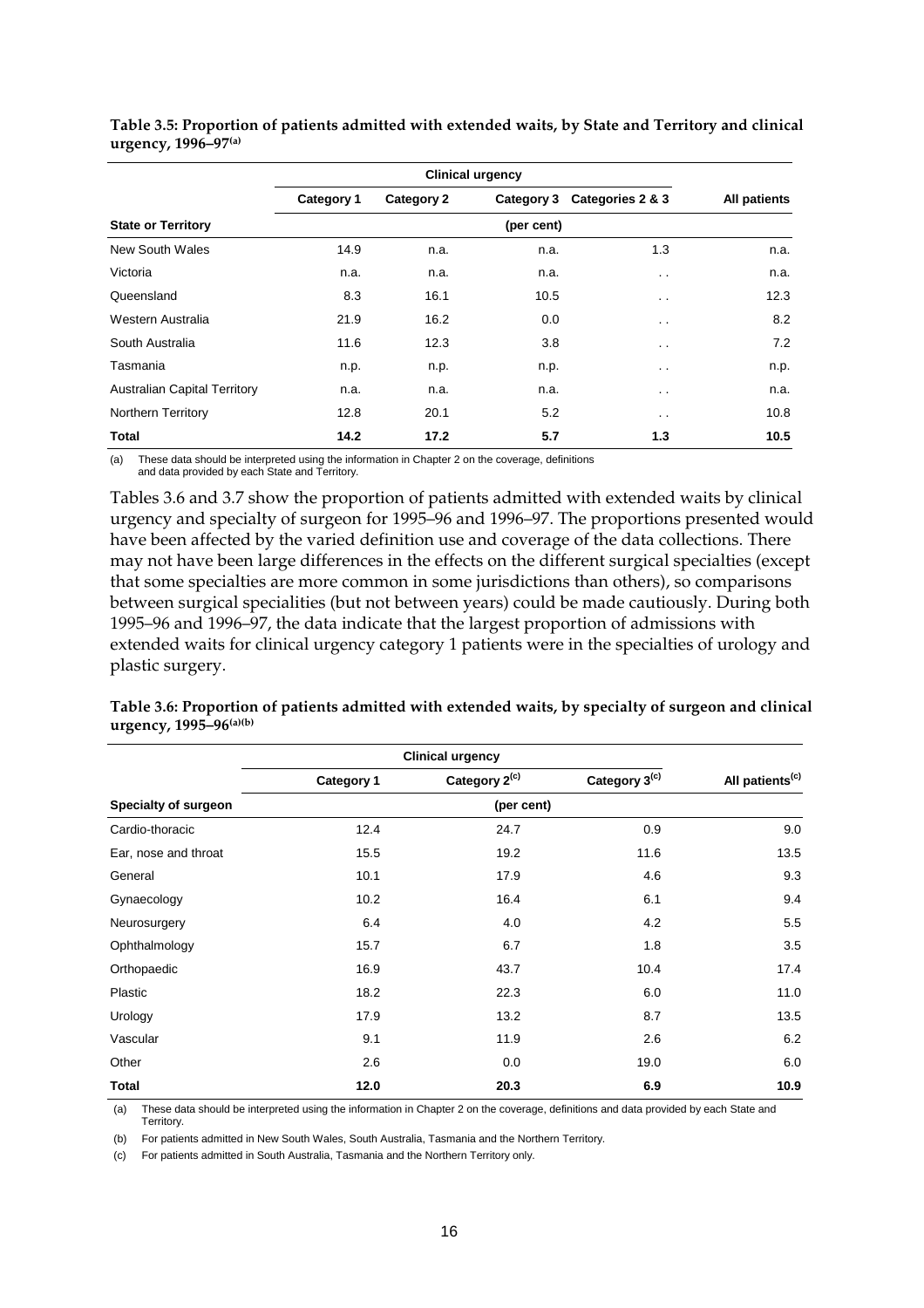|                             | <b>Clinical urgency</b> |                           |                           |                             |
|-----------------------------|-------------------------|---------------------------|---------------------------|-----------------------------|
|                             | Category 1              | Category 2 <sup>(c)</sup> | Category 3 <sup>(c)</sup> | All patients <sup>(c)</sup> |
| <b>Specialty of surgeon</b> |                         | (per cent)                |                           |                             |
| Cardio-thoracic             | 10.1                    | 24.9                      | 3.8                       | 11.9                        |
| Ear, nose and throat        | 18.3                    | 16.4                      | 9.8                       | 12.2                        |
| General                     | 12.8                    | 16.0                      | 5.1                       | 10.6                        |
| Gynaecology                 | 13.8                    | 12.1                      | 3.1                       | 6.9                         |
| Neurosurgery                | 8.2                     | 6.5                       | 1.4                       | 5.0                         |
| Ophthalmology               | 12.9                    | 9.8                       | 6.4                       | 8.1                         |
| Orthopaedic                 | 16.8                    | 26.7                      | 9.5                       | 15.0                        |
| Plastic                     | 19.6                    | 21.5                      | 4.6                       | 13.9                        |
| Urology                     | 19.8                    | 15.5                      | 3.5                       | 9.3                         |
| Vascular                    | 11.2                    | 8.7                       | 3.3                       | 7.1                         |
| Other                       | 6.3                     | 8.9                       | 2.6                       | 6.1                         |
| <b>Total</b>                | 14.2                    | 17.1                      | 5.7                       | 10.5                        |

**Table 3.7: Proportion of patients admitted with extended waits, by specialty of surgeon and clinical urgency, 1996–97(a)(b)**

(a) These data should be interpreted using the information in Chapter 2 on the coverage, definitions and data provided by each State and Territory.

(b) For patients admitted in New South Wales, Queensland, Western Australia, South Australia, Tasmania and the Northern Territory.

(c) For patients admitted in Queensland, Western Australia, South Australia, Tasmania and the Northern Territory.

#### **Table 3.8: Proportion of patients admitted with extended waits, by indicator procedure and clinical urgency, 1996–97(a)(b)**

|                                       | <b>Clinical urgency</b> |                           |               |                             |
|---------------------------------------|-------------------------|---------------------------|---------------|-----------------------------|
|                                       | Category 1              | Category 2 <sup>(c)</sup> | Category 3(c) | All patients <sup>(c)</sup> |
| Indicator procedure                   |                         | (per cent)                |               |                             |
| Cataract extraction                   | 19.4                    | 7.5                       | 7.8           | 8.0                         |
| Cholecystectomy                       | 27.0                    | 16.7                      | 7.1           | 13.1                        |
| Coronary artery bypass graft          | 13.6                    | 32.9                      | 7.1           | 19.0                        |
| Cystoscopy                            | 20.8                    | 14.7                      | 4.1           | 9.7                         |
| Haemorrhoidectomy                     | 20.0                    | 20.2                      | 11.4          | 15.6                        |
| Hysterectomy                          | 22.1                    | 10.4                      | 2.9           | 7.4                         |
| Inguinal herniorrhaphy                | 19.2                    | 16.6                      | 4.6           | 9.8                         |
| Myringoplasty                         | 27.5                    | 17.7                      | 13.2          | 14.5                        |
| Myringotomy                           | 27.8                    | 14.8                      | 3.6           | 11.4                        |
| Prostatectomy                         | 23.7                    | 18.9                      | 5.6           | 12.9                        |
| Septoplasty                           | 24.7                    | 26.4                      | 12.2          | 18.4                        |
| Tonsillectomy                         | 27.8                    | 19.1                      | 10.3          | 14.3                        |
| Total hip replacement                 | 51.6                    | 38.7                      | 9.9           | 21.5                        |
| Total knee replacement                | 54.4                    | 39.3                      | 13.1          | 22.7                        |
| Varicose veins stripping and ligation | 20.2                    | 20.9                      | 17.1          | 18.7                        |
| Other procedures                      | 12.0                    | 14.1                      | 3.7           | 8.4                         |
| <b>All patients</b>                   | 14.1                    | 15.6                      | 5.0           | 9.7                         |

(a) These data should be interpreted using the information in Chapter 2 on the coverage, definitions and data provided by each State and

Territory.

(b) For patients admitted in New South Wales, Queensland, South Australia, Western Australia and the Northern Territory.

(c) For patients admitted in Queensland, Western Australia, South Australia and the Northern Territory.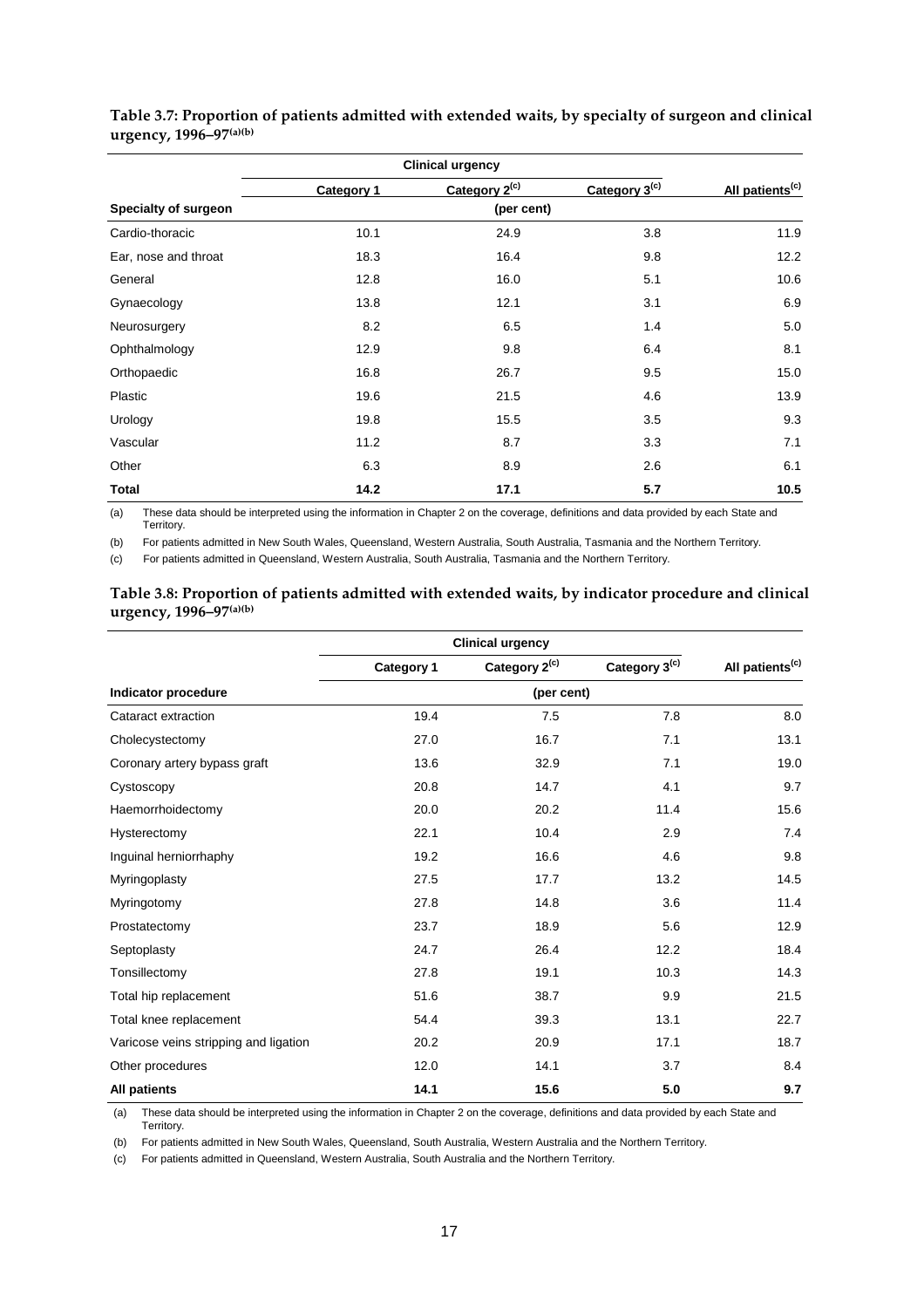Table 3.8 presents the proportion of patients with extended waits by clinical urgency and indicator procedure. As for the data in Tables 3.6 and 3.7, the proportions presented would have been affected by the varied definition use and coverage of the data collections. There may not have been large differences in the effects for the different indicator procedures (except that some would be more common in some jurisdictions than others), so comparisons between them could be made cautiously.

The data indicate that for clinical urgency category 1 patients in 1996–97 the indicator procedures with the highest proportions of admissions with extended waits were for total hip replacement and total knee replacement. More than half of clinical urgency category 1 patients admitted for these procedures waited more than 30 days for admission. Total hip replacement and total knee replacement were also the indicator procedures with the highest proportions of clinical urgency category 2 patients with extended waits. For clinical urgency category 3 patients, varicose veins stripping and ligation had the highest proportion of admissions with extended waits.

### **Median waiting times**

In the previous national waiting times report, data were only available to allow calculation of clearance times and the proportions of patients with extended waits (Moon 1996). Little information was available on the waiting times for patients who did not have extended waits, and it was not possible to calculate other summary measures of waiting time.

As outlined in Chapter 2, data for individual patients were supplied by New South Wales, South Australia and the Northern Territory for both 1995–96 and 1996–97. This section includes detailed information on the waiting time for patients admitted for the awaited procedure in these three jurisdictions (Tables 3.4 to 3.11). These data may be a reasonable indicator of national elective surgery waiting times, as information was supplied by one large, one medium and one small jurisdiction, and these admissions accounted for 68% of all admissions from waiting lists included in the data collection in 1995–96 (excluding Queensland) and 57% in 1996–97. Nevertheless, these data should be interpreted with caution, noting the change in coverage, and considered to be only indicative of national waiting times in these two data collection periods. The two-tier clinical urgency categorisation in New South Wales would also have affected the data, as this may had led more patients to be categorised as clinical urgency category 1 in that jurisdiction than elsewhere. Comparisons between surgical specialties and between indicator procedures could be made with caution, noting that some of each will be more common in some jurisdictions than others.

Tables 3.9 and 3.10 show the median waiting time for 1995–96 and 1996–97 by the specialty of the surgeon and clinical urgency category, based on data supplied by the two States and the Northern Territory. Table 3.11 shows the equivalent data for 1996–97 by indicator procedure.

The median waiting time for clinical urgency category 1 patients admitted in the three jurisdictions was eight days in 1995–96 and nine days in 1996–97. For clinical urgency category 2 and 3 patients combined, the median waiting time was 36 days in 1995–96 and 38 days in 1996–97. In 1995–96, all specialties except ophthalmology and urology had median waiting times of less than 10 days for clinical urgency category 1 patients. For 1996–97 the only specialties with a median waiting time greater than 10 days were urology and ear, nose and throat surgery. For clinical urgency category 2 and 3 patients in both 1995–96 and 1996– 97, the shortest median waiting times were in neurosurgery, cardio-thoracic and vascular surgery, while the longest median waiting times were for ophthalmology, ear, nose and throat, and orthopaedic surgery.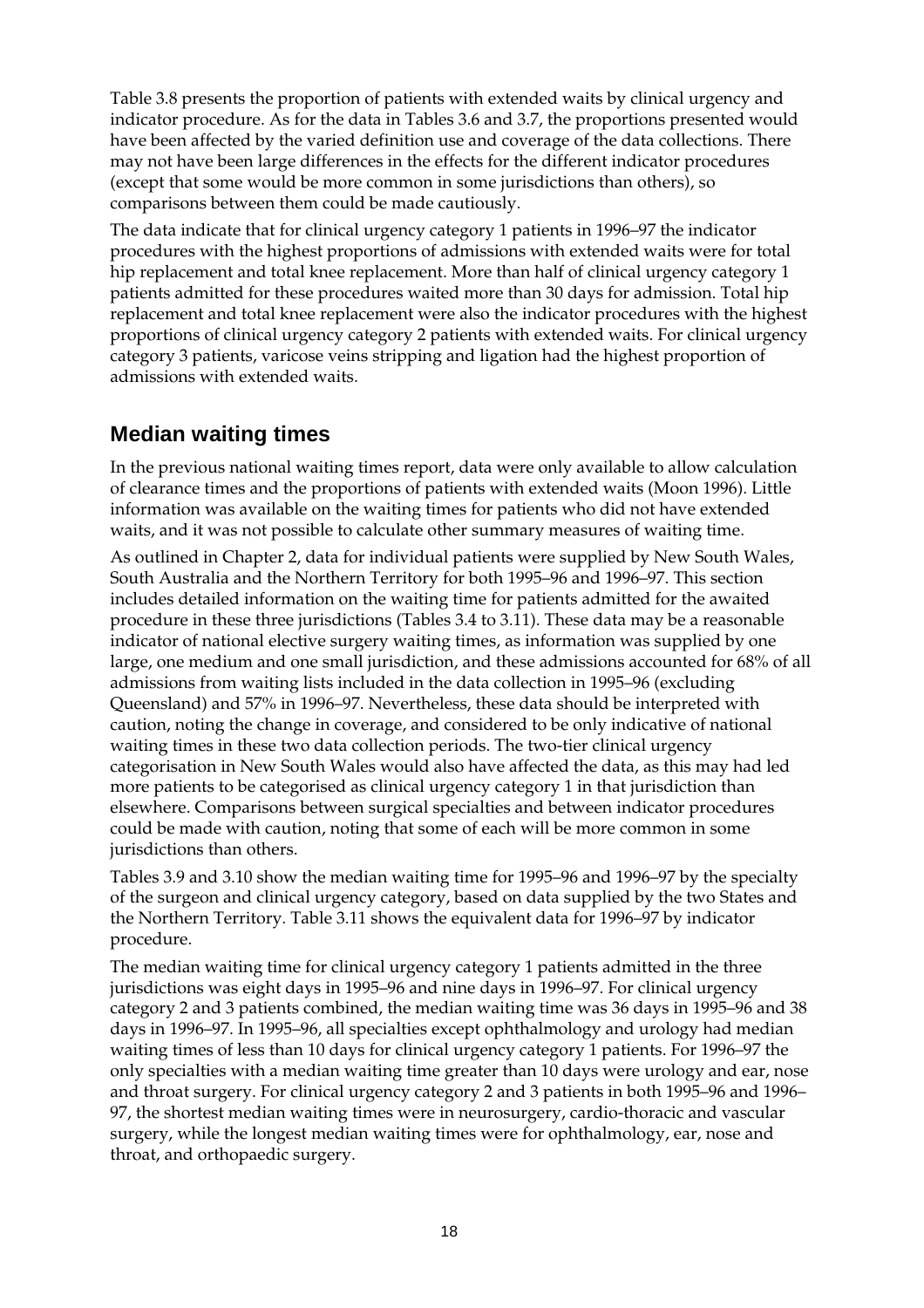|                      | Category 1     | Category 2 <sup>(c)</sup> | Category 3 <sup>(c)</sup> | Categories 2 & 3 | All patients |
|----------------------|----------------|---------------------------|---------------------------|------------------|--------------|
| Specialty of surgeon |                |                           | (days)                    |                  |              |
| Cardio-thoracic      | $\overline{7}$ | 40                        | 19                        | 27               | 13           |
| Ear, nose and throat | 8              | 44                        | 70                        | 57               | 36           |
| General              | 8              | 34                        | 46                        | 29               | 17           |
| Gynaecology          | 8              | 33                        | 36                        | 31               | 19           |
| Neurosurgery         | 6              | 34                        | 21                        | 18               | 11           |
| Ophthalmology        | 10             | 47                        | 58                        | 60               | 46           |
| Orthopaedic          | $\overline{7}$ | 63                        | 75                        | 55               | 34           |
| Plastic              | 9              | 46                        | 57                        | 37               | 24           |
| Urology              | 12             | 32                        | 41                        | 32               | 22           |
| Vascular             | 6              | 23                        | 14                        | 25               | 11           |
| Other                | 1              | 19                        | 40                        | 8                | 3            |
| All patients         | 8              | 39                        | 50                        | 36               | 21           |

#### **Table 3.9: Median waiting time for elective surgery admission, 1995–96(a)(b)**

(a) These data should be interpreted using the information in Chapter 2 on the coverage, definitions and data provided by each State and Territory.

(b) For patients admitted in New South Wales, South Australia and the Northern Territory.

(c) For patients admitted in South Australia and the Northern Territory only.

#### **Table 3.10: Median waiting time for elective surgery admission, 1996–97(a)(b)**

|                             | Category 1     | Category 2 <sup>(c)</sup> | Category 3 <sup>(c)</sup> | Categories 2 & 3 | All patients   |
|-----------------------------|----------------|---------------------------|---------------------------|------------------|----------------|
| <b>Specialty of surgeon</b> |                |                           | (days)                    |                  |                |
| Cardio-thoracic             | 6              | 28                        | 14                        | 30               | 12             |
| Ear, nose and throat        | 11             | 57                        | 63                        | 60               | 41             |
| General                     | 9              | 36                        | 48                        | 32               | 20             |
| Gynaecology                 | 9              | 37                        | 41                        | 33               | 21             |
| Neurosurgery                | $\overline{7}$ | 40                        | 19                        | 19               | 12             |
| Ophthalmology               | 9              | 48                        | 67                        | 69               | 49             |
| Orthopaedic                 | 8              | 62                        | 70                        | 65               | 42             |
| Plastic                     | 9              | 54                        | 41                        | 33               | 25             |
| Urology                     | 13             | 27                        | 35                        | 33               | 23             |
| Vascular                    | 7              | 13                        | 21                        | 29               | 13             |
| Other                       | 3              | 21                        | 24                        | 11               | $\overline{7}$ |
| All patients                | 9              | 39                        | 49                        | 38               | 24             |

(a) These data should be interpreted using the information in Chapter 2 on the coverage, definitions and data provided by each State and Territory.

(b) For patients admitted in New South Wales, South Australia and the Northern Territory.

(c) For patients admitted in South Australia and the Northern Territory only.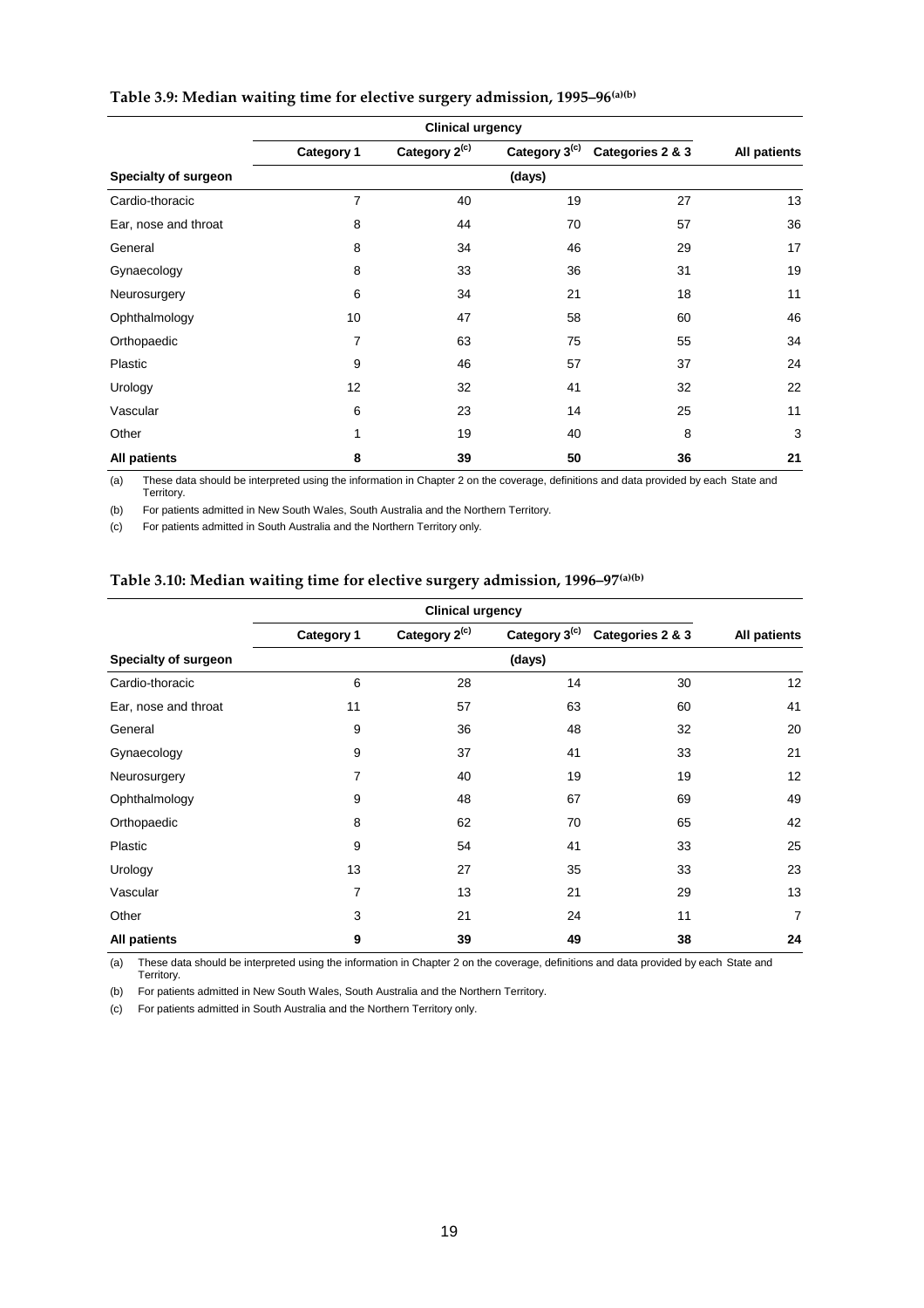|                                      | <b>Clinical urgency</b> |                           |                           |                  |              |  |
|--------------------------------------|-------------------------|---------------------------|---------------------------|------------------|--------------|--|
|                                      | Category 1              | Category 2 <sup>(c)</sup> | Category 3 <sup>(c)</sup> | Categories 2 & 3 | All patients |  |
| Indicator procedure                  |                         |                           | (days)                    |                  |              |  |
| Cataract extraction                  | 16                      | 55                        | 83                        | 83               | 71           |  |
| Cholecystectomy                      | 20                      | 40                        | 65                        | 49               | 36           |  |
| Coronary artery bypass graft         | 6                       | 30                        | 13                        | 35               | 14           |  |
| Cystoscopy                           | 14                      | 28                        | 41                        | 32               | 24           |  |
| Haemorrhoidectomy                    | 13                      | 60                        | 84                        | 39               | 34           |  |
| Hysterectomy                         | 16                      | 52                        | 77                        | 47               | 36           |  |
| Inguinal herniorrhaphy               | 14                      | 34                        | 46                        | 44               | 33           |  |
| Myringoplasty                        | 14                      | 80                        | 175                       | 102              | 105          |  |
| Myringotomy                          | 14                      | 48                        | 57                        | 57               | 41           |  |
| Prostatectomy                        | 14                      | 28                        | 43                        | 34               | 25           |  |
| Septoplasty                          | 12                      | 55                        | 46                        | 93               | 42           |  |
| Tonsillectomy                        | 18                      | 73                        | 90                        | 78               | 62           |  |
| Total hip replacement                | 36                      | 70                        | 116                       | 90               | 78           |  |
| Total knee replacement               | 40                      | 79                        | 111                       | 100              | 88           |  |
| Varicose vein stripping and ligation | 14                      | 59                        | 163                       | 57               | 54           |  |
| Other procedures                     | 7                       | 36                        | 41                        | 32               | 18           |  |
| <b>All patients</b>                  | 9                       | 39                        | 49                        | 38               | 24           |  |

#### **Table 3.11: Median waiting time for elective surgery admission, by indicator procedure, 1996–97(a)(b)**

(a) These data should be interpreted using the information in Chapter 2 on the coverage, definitions and data provided by each State and Territory.

(b) For patients admitted in New South Wales, South Australia and the Northern Territory.

(c) For patients admitted in South Australia and the Northern Territory only.

For clinical urgency category 1 patients in 1996–97 the only indicator procedures that had median waiting times reported of more than 30 days were total hip replacement and total knee replacement. For clinical urgency category 2 and 3 patients, the shortest median waiting times reported were for cystoscopy, prostatectomy and coronary artery bypass graft.

The median waiting time for patients admitted for elective surgery varied by hospital size, as measured by the average number of available beds. In general, the smallest and largest hospitals had the lowest median waiting times (Figures 3.1 and 3.2.). For clinical urgency category 1 patients, there was very little variation in median waiting times by hospital size, with median waiting times ranging from seven to nine days. For clinical urgency category 2 and 3 patients, the smallest hospitals (up to 50 beds) had a median waiting time of 18 days in both 1995–96 and 1996–97. Both the largest hospitals (>500 beds) and the second group of hospitals (51–100 beds) had the second lowest medians (30 days in 1995–96 and 33 days in 1996–97). These patterns may reflect the different proportions of clinical urgency category 1 patients treated in hospitals of different sizes.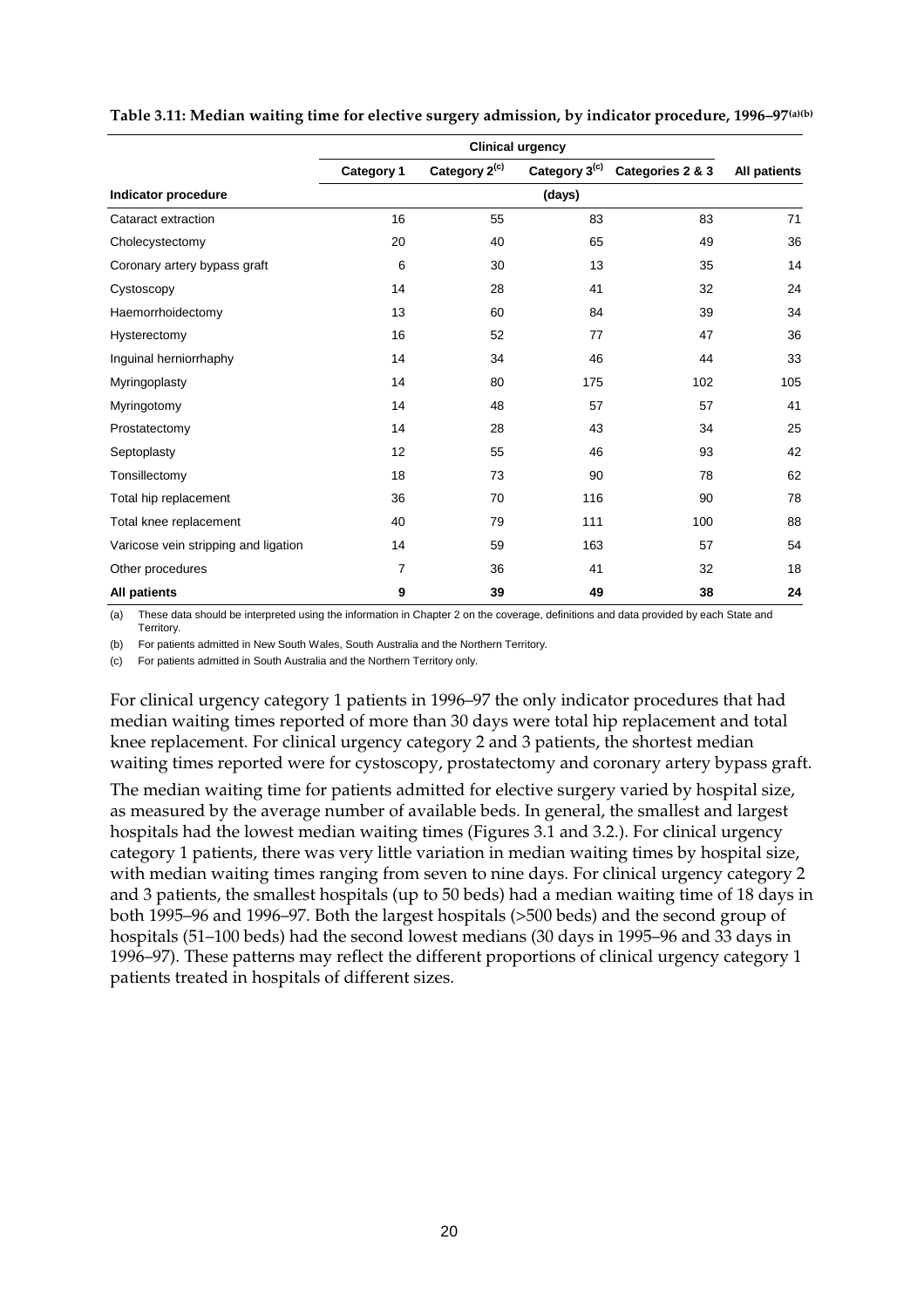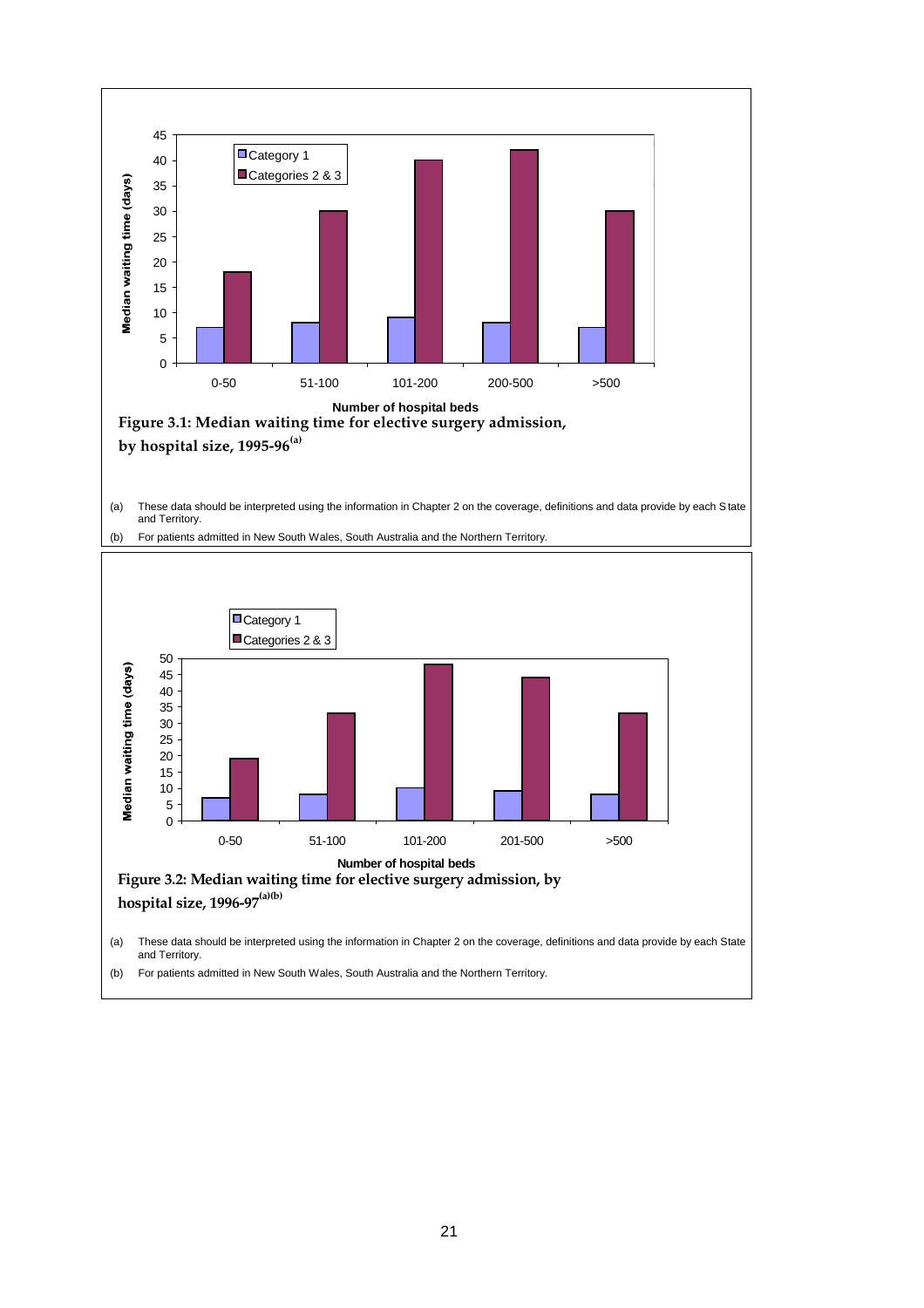### **Distribution of waiting times**

The data on the distribution of waiting times has been derived from the patient-level waiting times data provided by New South Wales, South Australia and the Northern Territory. As for the data on median waiting times, these data may be a reasonable indicator of national elective surgery waiting times, as information was supplied by one large, one medium and one small jurisdiction. Nevertheless, these data should be interpreted with caution and considered to be only indicative of national waiting times in these two data collection periods. Comparisons between the two years would be affected by the possible increase in coverage of the data collection in South Australia between those two years.

Tables 3.12 and 3.13 show the proportion of patients admitted following waiting times of various lengths for 1995–96 and 1996–97. The shaded areas indicate those patients with extended waits prior to admission for elective surgery. The different groups of patients within the combined clinical urgency category 2 and 3 and all patients categories would have different lengths of time waited defined as 'extended waits'.

| <b>Clinical urgency</b> |                   |                           |                           |                  |              |  |
|-------------------------|-------------------|---------------------------|---------------------------|------------------|--------------|--|
|                         | <b>Category 1</b> | Category 2 <sup>(c)</sup> | Category 3 <sup>(c)</sup> | Categories 2 & 3 | All patients |  |
| <b>Waiting time</b>     |                   |                           | (per cent)                |                  |              |  |
| $1 - 7$ days            | 49.7              | 11.6                      | 11.5                      | 15.9             | 28.1         |  |
| $8-14$ days             | 18.0              | 9.3                       | 8.2                       | 10.3             | 13.1         |  |
| $15 - 21$ days          | 11.3              | 8.6                       | 7.1                       | 8.6              | 9.6          |  |
| 22-30 days              | 9.1               | 10.8                      | 9.7                       | 9.9              | 9.6          |  |
| $31 - 60$ days          | 8.4               | 28.6                      | 18.9                      | 22.3             | 17.3         |  |
| $61 - 90$ days          | 1.8               | 14.6                      | 10.8                      | 11.2             | 7.8          |  |
| $>3-6$ months           | 1.3               | 11.5                      | 17.4                      | 13.5             | 9.1          |  |
| $>6-12$ months          | 0.4               | 3.8                       | 11.0                      | 6.3              | 4.2          |  |
| >12 months              | 0.1               | 1.2                       | 5.5                       | 1.9              | 1.3          |  |
| <b>All patients</b>     | 100.0             | 100.0                     | 100.0                     | 100.0            | 100.0        |  |

**Table 3.12: Waiting times for elective surgery admission by clinical urgency category, 1995–96(a)(b)**

(a) These data should be interpreted using the information in Chapter 2 on the coverage, definitions and data provided by each State and Territory.

(b) For patients admitted in New South Wales, South Australia and the Northern Territory.

(c) For South Australia and the Northern Territory only.

In 1995–96 and 1996–97, almost half of clinical urgency category 1 patients waited seven days or less for admission. This result is likely to have been influenced by the extra division of clinical urgency category 1 patients in New South Wales, where patients were categorised as requiring admission either within seven days or within eight to 30 days. In both 1995–96 and 1996–97, 16% of patients classified into clinical urgency categories 2 or 3 were also admitted within seven days. A large proportion of clinical urgency categories 2 and 3 patients were admitted in the 31 to 60 day period compared with the 61 to 90 day period. Fewer than 2% of patients waited more than 12 months in both collection periods.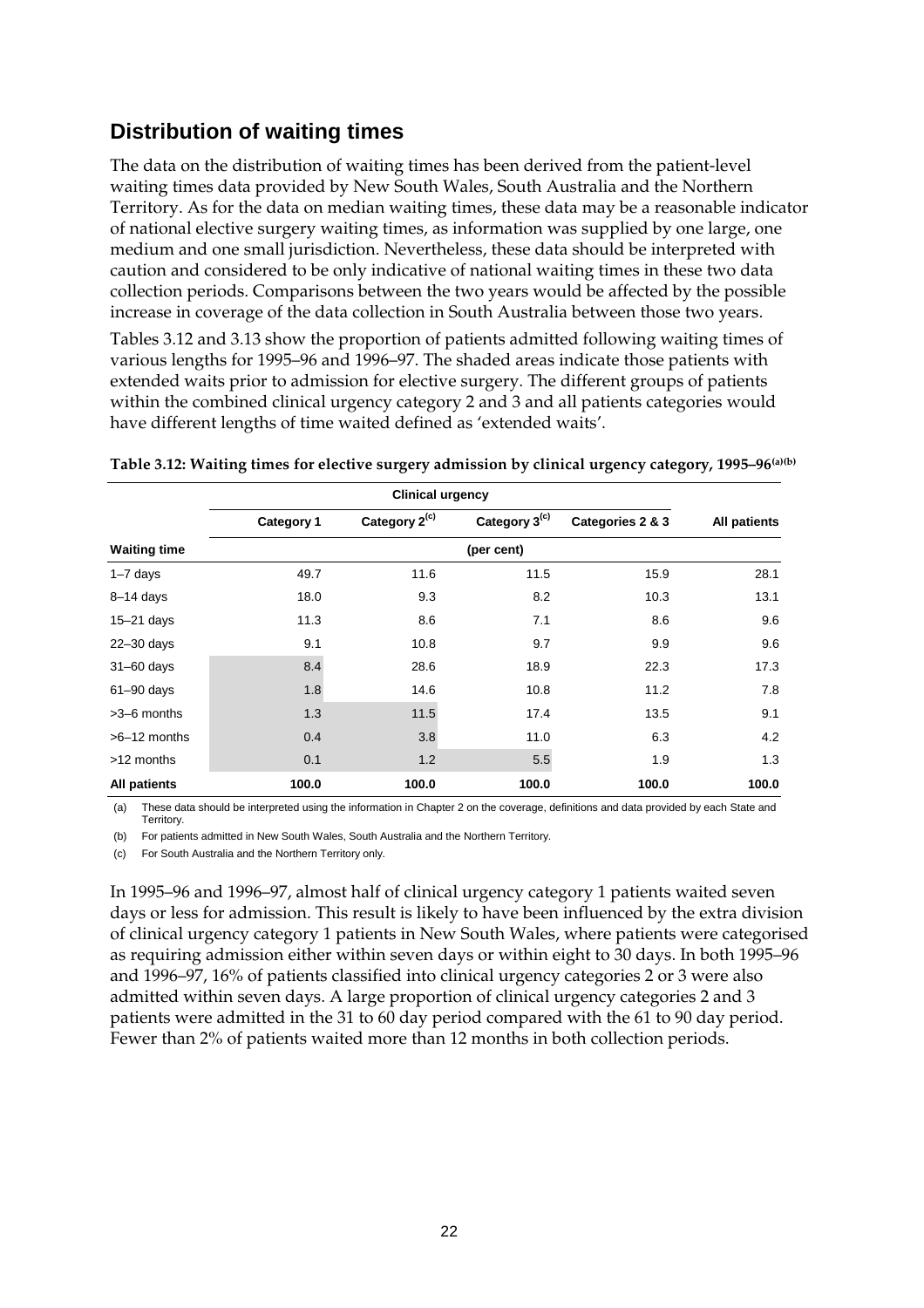| <b>Waiting time</b> | <b>Category 1</b> | Category 2 <sup>(c)</sup> | Category 3 <sup>(c)</sup><br>(per cent) | Categories 2 & 3 | All patients |  |
|---------------------|-------------------|---------------------------|-----------------------------------------|------------------|--------------|--|
| $1 - 7$ days        | 46.8              | 10.5                      | 14.4                                    | 15.9             | 26.5         |  |
| $8-14$ days         | 17.1              | 8.8                       | 8.1                                     | 10.0             | 12.3         |  |
| $15-21$ days        | 11.0              | 8.6                       | 6.9                                     | 8.2              | 9.1          |  |
| 22-30 days          | 9.5               | 11.7                      | 7.6                                     | 9.1              | 9.2          |  |
| $31 - 60$ days      | 10.0              | 29.0                      | 19.0                                    | 21.4             | 17.4         |  |
| $61 - 90$ days      | 2.7               | 14.9                      | 10.7                                    | 11.4             | 8.4          |  |
| $>3-6$ months       | 2.1               | 10.3                      | 17.1                                    | 15.4             | 10.6         |  |
| $>6-12$ months      | 0.7               | 4.1                       | 10.5                                    | 7.3              | 5.2          |  |
| >12 months          | 0.1               | 2.2                       | 5.7                                     | 1.3              | 1.4          |  |
| <b>All patients</b> | 100.0             | 100.0                     | 100.0                                   | 100.0            | 100.0        |  |

**Table 3.13: Waiting times for elective surgery admission by clinical urgency category, 1996–97(a)(b)**

(a) These data should be interpreted using the information in Chapter 2 on the coverage, definitions and data provided by each State and Territory.

(b) For patients admitted in New South Wales, South Australia and the Northern Territory.

(c) For South Australia and the Northern Territory only.

#### **Table 3.14: Waiting times for elective surgery admission by specialty of surgeon, 1995–96(a)(b)**

|                     | Specialty of surgeon |                               |         |                  |                   |                    |                  |         |         |          |       |
|---------------------|----------------------|-------------------------------|---------|------------------|-------------------|--------------------|------------------|---------|---------|----------|-------|
|                     | thoracic<br>Cardio-  | nose<br>throat<br>Ear,<br>and | General | Gynae-<br>cology | surgery<br>Neuro- | Ophthal-<br>mology | paedic<br>Ortho- | Plastic | Urology | Vascular | Other |
| <b>Waiting time</b> | (per cent)           |                               |         |                  |                   |                    |                  |         |         |          |       |
| $1 - 7$ days        | 37.8                 | 19.3                          | 30.5    | 29.0             | 41.9              | 14.7               | 23.2             | 27.1    | 23.4    | 42.6     | 66.2  |
| $8-14$ days         | 16.0                 | 10.0                          | 15.4    | 14.1             | 18.2              | 8.9                | 9.2              | 11.8    | 14.7    | 15.3     | 10.6  |
| $15 - 21$ days      | 8.7                  | 7.3                           | 10.9    | 10.8             | 12.3              | 7.6                | 7.1              | 8.8     | 11.8    | 8.7      | 6.4   |
| 22-30 days          | 7.8                  | 9.0                           | 10.0    | 11.2             | 9.5               | 8.1                | 7.9              | 10.7    | 11.3    | 8.2      | 5.4   |
| $31 - 60$ days      | 15.1                 | 17.5                          | 16.3    | 19.1             | 12.0              | 19.6               | 17.6             | 20      | 19.3    | 13.3     | 7.2   |
| $61 - 90$ days      | 6.9                  | 9.6                           | 6.8     | 7.1              | 2.7               | 12.6               | 9.6              | 8.5     | 7.8     | 4.4      | 2.3   |
| >3-6 months         | 6.2                  | 14.2                          | 7.2     | 6.3              | 2.5               | 17.7               | 14.2             | 8.7     | 7.4     | 3.7      | 1.5   |
| >6-12 months        | 1.4                  | 9.3                           | 2.3     | 2.2              | 0.7               | 9.1                | 8.6              | 3.3     | 3.0     | 2.6      | 0.3   |
| >12 months          | 0.1                  | 3.7                           | 0.7     | 0.4              | 0.3               | 1.7                | 2.6              | 1.2     | 1.3     | 1.4      | 0.2   |
| <b>All patients</b> | 100.0                | 100.0                         | 100.0   | 100.0            | 100.0             | 100.0              | 100.0            | 100.0   | 100.0   | 100.0    | 100.0 |

(a) These data should be interpreted using the information in Chapter 2 on the coverage, definitions and data provided by each State and Territory.

(b) For patients admitted in New South Wales, South Australia and the Northern Territory.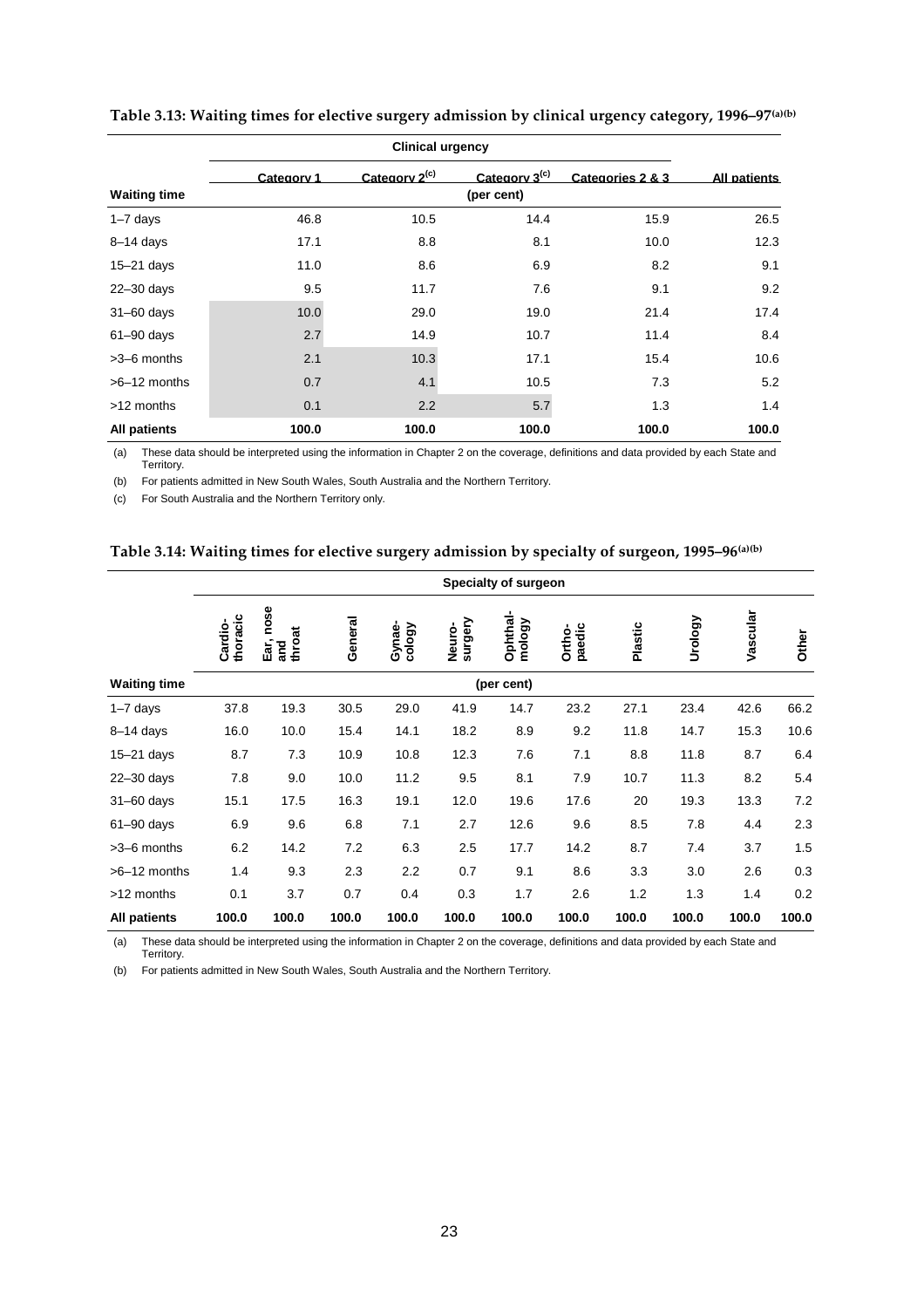|                     | Specialty of surgeon |                               |         |                  |                   |                    |                  |         |         |          |       |
|---------------------|----------------------|-------------------------------|---------|------------------|-------------------|--------------------|------------------|---------|---------|----------|-------|
|                     | thoracic<br>Cardio-  | nose<br>throat<br>Ear,<br>and | General | Gynae-<br>cology | surgery<br>Neuro- | Ophthal-<br>mology | paedic<br>Ortho- | Plastic | Urology | Vascular | Other |
| <b>Waiting time</b> |                      |                               |         |                  |                   | (per cent)         |                  |         |         |          |       |
| $1 - 7$ days        | 39.7                 | 19.4                          | 28.4    | 28.0             | 40.5              | 14.5               | 21.6             | 25.6    | 23.4    | 37.4     | 53.8  |
| $8-14$ days         | 15.4                 | 9.7                           | 14.0    | 13.4             | 17.4              | 8.4                | 8.1              | 11.3    | 13.4    | 15.7     | 12.5  |
| $15 - 21$ days      | 8.9                  | 7.0                           | 10.1    | 10.2             | 11.5              | 6.9                | 6.1              | 9.1     | 11.3    | 9.9      | 8.0   |
| 22-30 days          | 7.6                  | 7.8                           | 9.7     | 10.0             | 9.7               | 8.0                | 6.8              | 10.1    | 11.7    | 8.9      | 7.0   |
| $31 - 60$ days      | 13.3                 | 16.1                          | 17.0    | 18.6             | 13.9              | 18.0               | 17.1             | 20.6    | 20.6    | 14.9     | 11.0  |
| $61 - 90$ days      | 7.0                  | 9.8                           | 7.4     | 8.4              | 4.1               | 12.1               | 10.3             | 8.4     | 7.7     | 4.6      | 4.3   |
| >3-6 months         | 7.3                  | 15.1                          | 8.9     | 8.5              | 2.4               | 21.1               | 15.3             | 9.8     | 7.8     | 5.1      | 2.3   |
| >6-12 months        | 0.8                  | 11.2                          | 3.4     | 2.6              | 0.6               | 10.0               | 11.4             | 3.6     | 3.2     | 2.8      | 0.7   |
| >12 months          | 0.0                  | 4.0                           | 1.0     | 0.4              | 0.0               | 1.0                | 3.4              | 1.5     | 0.9     | 0.7      | 0.4   |
| <b>All patients</b> | 100.0                | 100.0                         | 100.0   | 100.0            | 100.0             | 100.0              | 100.0            | 100.0   | 100.0   | 100.0    | 100.0 |

**Table 3.15: Waiting times for elective surgery admission by specialty of surgeon, 1996–97(a)(b)**

(a) These data should be interpreted using the information in Chapter 2 on the coverage, definitions and data provided by each State and Territory.

(b) For patients admitted in New South Wales, South Australia and the Northern Territory.

Table 3.16 provides details of the proportion of patients admitted after varying waiting times by indicator procedure for 1996–97. Coronary artery bypass graft and cystoscopy had the largest proportion of patients admitted within seven days. Of the remaining procedures, most had a large proportion of patients admitted after waiting 31 to 60 days, however, larger proportions of patients waited more than 90 days for cataract extraction, total hip replacement and total knee replacement.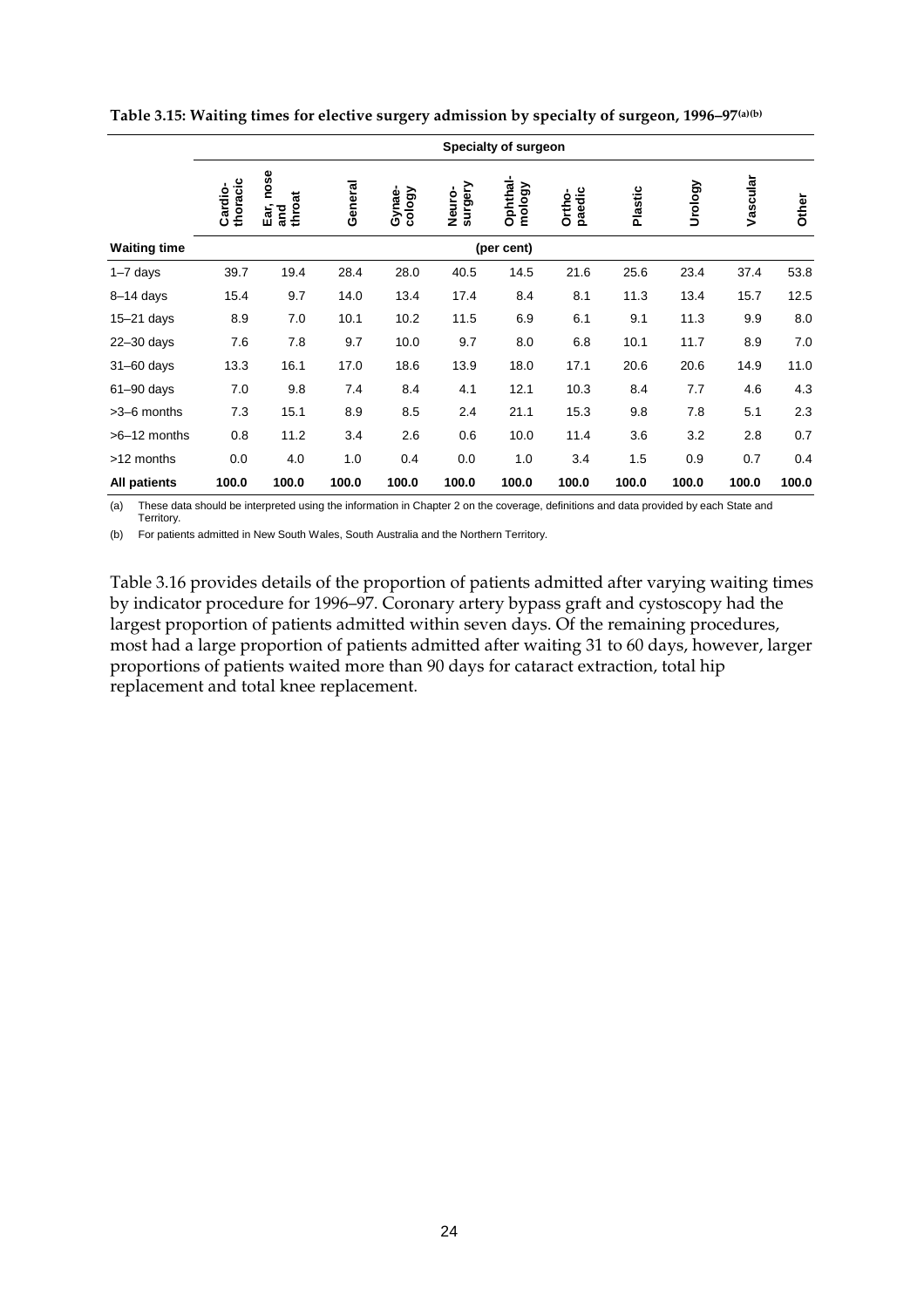|                     |                        |                      |                                    | Indicator procedure |                          |                           |                                           |                     |
|---------------------|------------------------|----------------------|------------------------------------|---------------------|--------------------------|---------------------------|-------------------------------------------|---------------------|
|                     | extraction<br>Cataract | Cholecyst-<br>ectomy | artery bypass<br>Coronary<br>graft | Cystoscopy          | Haemorrhoid-<br>ectomy   | Hysterectomy              | herniorrhaphy<br>Inguinal                 | Myringoplasty       |
| <b>Waiting time</b> |                        |                      |                                    | (per cent)          |                          |                           |                                           |                     |
| $1 - 7$ days        | 7.5                    | 12.8                 | 37.6                               | 21.8                | 16.3                     | 13.1                      | 15.6                                      | 9.4                 |
| $8-14$ days         | 6.4                    | 10.9                 | 14.2                               | 13.5                | 10.4                     | 10.7                      | 11.9                                      | 6.3                 |
| 15-21 days          | 5.7                    | 9.0                  | 8.7                                | 11.8                | 9.5                      | 9.6                       | 10.1                                      | 5.6                 |
| 22-30 days          | 6.9                    | 11.5                 | 7.4                                | 12.2                | 10.3                     | 10.5                      | 10.6                                      | 4.3                 |
| $31 - 60$ days      | 18.0                   | 22.6                 | 14.2                               | 20.9                | 21.0                     | 23.0                      | 20.8                                      | 10.7                |
| $61 - 90$ days      | 14.1                   | 11.3                 | 8.6                                | 8.1                 | 11.1                     | 13.2                      | 10.8                                      | 9.4                 |
| >3-6 months         | 26.5                   | 15.1                 | 8.8                                | 7.8                 | 12.8                     | 14.9                      | 13.5                                      | 19.2                |
| >6-12 months        | 13.6                   | 5.5                  | 0.7                                | 2.7                 | 6.1                      | 4.6                       | 5.3                                       | 19.0                |
| >12 months          | 1.4                    | 1.4                  | 0.0                                | 1.1                 | 2.5                      | 0.5                       | 1.3                                       | 16.2                |
| <b>All patients</b> | 100.0                  | 100.0                | 100.0                              | 100.0               | 100.0                    | 100.0                     | 100.0                                     | 100.0               |
|                     |                        |                      |                                    |                     |                          |                           |                                           |                     |
|                     |                        |                      |                                    | Indicator procedure |                          |                           |                                           |                     |
|                     | Myringotomy            | Prostatectomy        | Septoplasty                        | Tonsillectomy       | Total hip<br>replacement | replacement<br>Total knee | Varicose veins<br>stripping &<br>ligation | procedures<br>Other |
| <b>Waiting time</b> |                        |                      |                                    | (per cent)          |                          |                           |                                           |                     |
| $1 - 7$ days        | 15.3                   | 20.0                 | 15.2                               | 11.5                | 4.7                      | 4.7                       | 11.1                                      | 31.7                |
| $8-14$ days         | 10.8                   | 13.8                 | 8.8                                | 7.7                 | 4.4                      | 3.5                       | 7.8                                       | 13.3                |
| $15 - 21$ days      | 6.8                    | 11.8                 | 7.9                                | 6.4                 | 4.1                      | 3.6                       | 6.9                                       | 9.4                 |
| 22-30 days          | 8.6                    | 11.4                 | 8.8                                | 7.0                 | 5.6                      | 5.9                       | 8.5                                       | 9.1                 |
| 31-60 days          | 20.6                   | 21.2                 | 19.6                               | 16.9                | 23.3                     | 19.9                      | 19.5                                      | 16.3                |
| 61-90 days          | 12.0                   | 7.1                  | 8.7                                | 10.5                | 13.0                     | 13.4                      | 11.2                                      | 7.2                 |
| >3-6 months         | 17.4                   | 8.1                  | 14.2                               | 18.9                | 24.0                     | 23.4                      | 18.8                                      | 8.2                 |
| >6-12 months        | 7.2                    | 4.8                  | 12.0                               | 16.9                | 16.1                     | 19.1                      | 11.3                                      | 3.7                 |
| >12 months          | 1.2                    | 1.7                  | 5.0                                | 4.3                 | 4.8                      | 6.5                       | 4.8                                       | 1.0                 |
| <b>All patients</b> | 100.0                  | 100.0                | 100.0                              | 100.0               | 100.0                    | 100.0                     | 100.0                                     | 100.0               |

Table 3.16: Waiting times for elective surgery admission by indicator procedure, 1996–97<sup>(a)(b)</sup>

(a) These data should be interpreted using the information in Chapter 2 on the coverage, definitions and data provided by each State and Territory.

(b) For patients admitted in New South Wales, South Australia and the Northern Territory.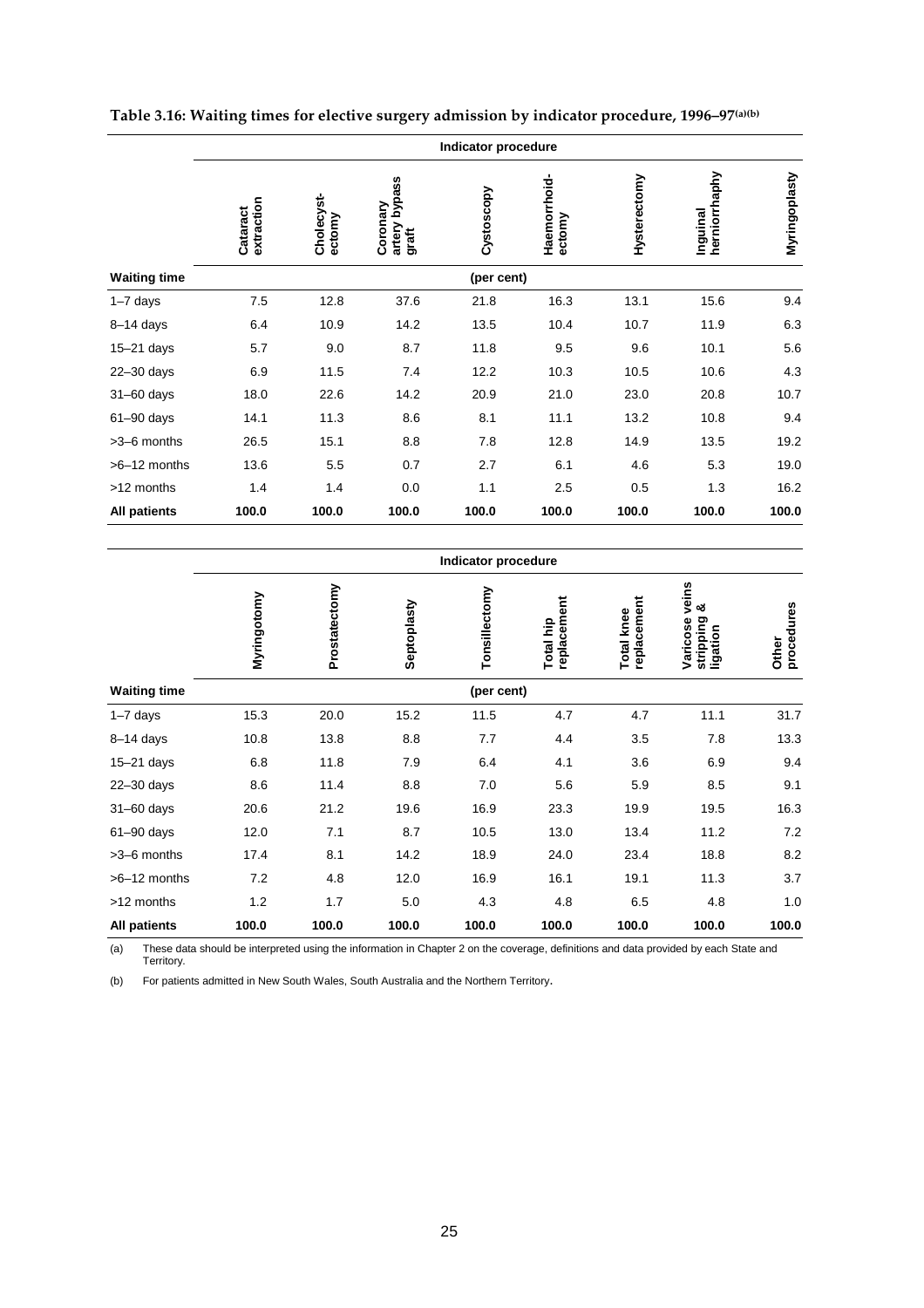## **Patients with extended waits on waiting lists on census dates**

As discussed in Chapter 2, two types of data have been used in this paper, throughput and census data. From the throughput data, the proportion of clinical urgency category 1 and clinical urgency category 2 patients who were admitted following extended waits and the proportion of clinical urgency category 3 patients who had waited over 12 months were calculated, and presented in Tables 3.4 to 3.8. From the census data, the proportion of patients on waiting lists who had had extended waits, can be determined (Tables 3.17 to 3.22).

The proportion of patients with extended waits is expected to be found to be higher in census data than in throughput data because the chance of being counted in census data increases as the length of time spent on waiting lists increases (Nicholl 1988; see also Chapter 2).

Tables 3.17 and 3.18 show the proportion of patients on waiting lists at 30 June 1996 and 30 June 1997 who already had experienced extended waits, by clinical urgency category and jurisdiction. Victorian data were not included because extended wait data were only available for 'unbooked' patients (see Chapter 2) and not those on waiting lists who had been 'booked' for admission.

As for the data on the proportion of patients admitted after extended waits, these data are not properly comparable between 1995–96 and 1996–97 because of the changes in coverage of the data collections, especially in Western Australia, but also possibly in Queensland and South Australia. In addition, variation in the use of definitions and in the fine detail of calculating waiting times means that comparisons between jurisdictions are not possible. In particular, the use of a two-tier clinical urgency categorisation in New South Wales means that the data for that jurisdiction for clinical urgency category 1 is probably not comparable with data from other jurisdictions. It may be that clinical urgency category 1 was used more in New South Wales and this may have led to greater proportions of patients in that category experiencing extended waits than in other jurisdictions.

|                                     |            |                   | <b>Clinical urgency</b> |                      |              |
|-------------------------------------|------------|-------------------|-------------------------|----------------------|--------------|
|                                     | Category 1 | <b>Category 2</b> | Category 3              | Categories 2 & 3     | All patients |
| <b>State or Territory</b>           |            |                   | (per cent)              |                      |              |
| New South Wales                     | 35.2       | n.a.              | n.a.                    | 1.7                  | n.a.         |
| Victoria                            | n.a.       | n.a.              | n.a.                    | $\sim$ $\sim$        | n.a.         |
| Queensland                          | 49.1       | 42.6              | 27.7                    | $\ddot{\phantom{a}}$ | 31.6         |
| Western Australia                   | 35.7       | 45.8              | 20.9                    | $\sim$ $\sim$        | 23.0         |
| South Australia                     | 26.9       | 16.1              | n.a.                    | $\sim$ $\sim$        | n.a.         |
| Tasmania                            | n.p.       | n.p.              | n.p.                    | $\sim$ $\sim$        | n.p.         |
| <b>Australian Capital Territory</b> | 27.0       | 47.4              | n.a.                    | $\sim$ $\sim$        | n.a.         |
| Northern Territory                  | 80.2       | 60.6              | 47.6                    | $\sim$ $\sim$        | 52.3         |
| Total                               | 38.2       | 43.2              | 26.4                    | 1.7                  | 30.5         |

**Table 3.17: Proportion of patients on waiting lists with extended waits, by State and Territory and clinical urgency, 30 June 1996(a)**

(a) These data should be interpreted using the information in Chapter 2 on the coverage, definitions and data provided by each State and Territory.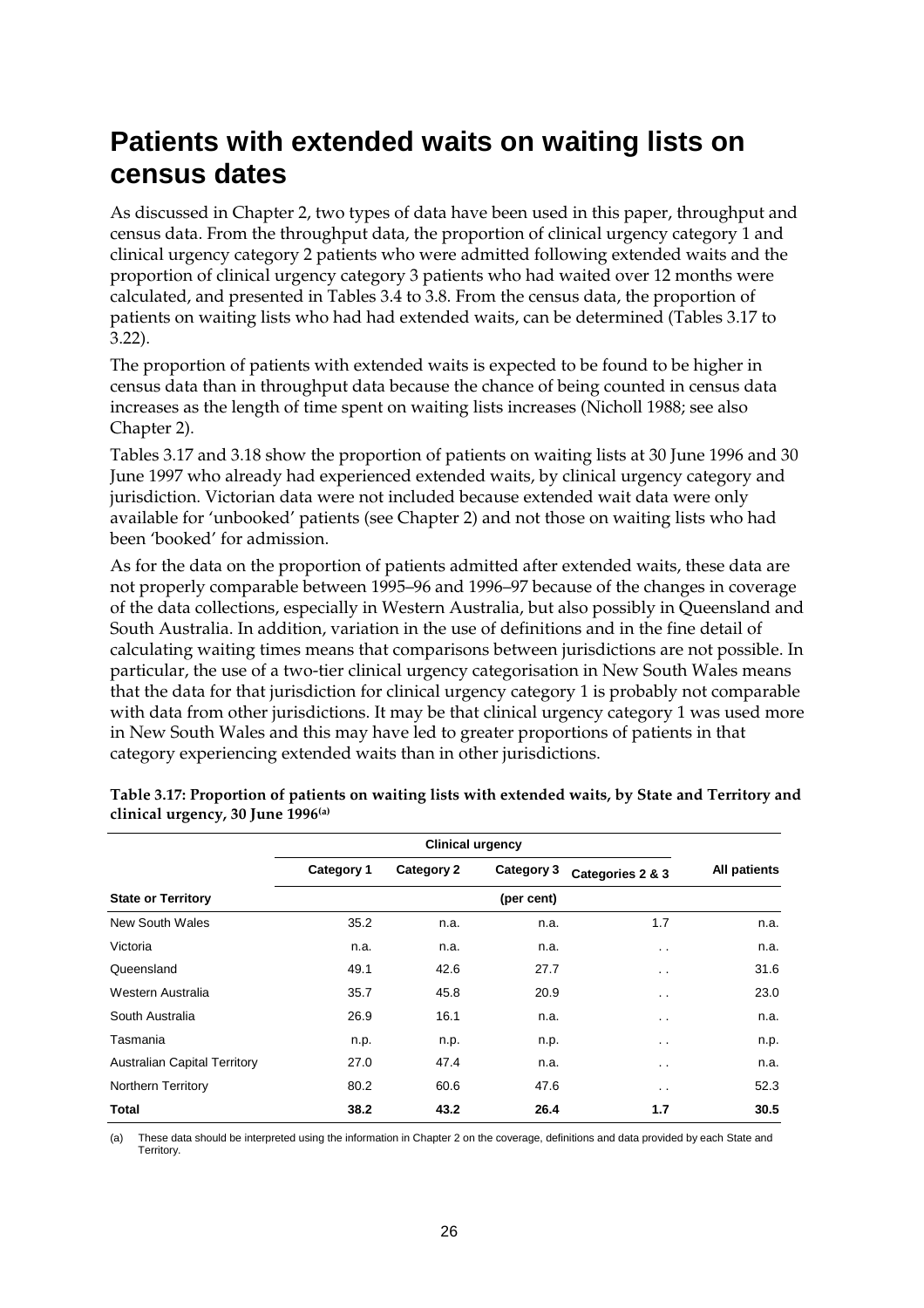|                                     |            | <b>Clinical urgency</b> |            |                      |              |
|-------------------------------------|------------|-------------------------|------------|----------------------|--------------|
|                                     | Category 1 | <b>Category 2</b>       | Category 3 | Categories 2 &       | All patients |
| <b>State or Territory</b>           |            |                         | (per cent) |                      |              |
| New South Wales                     | 38.6       | n.a.                    | n.a.       | 7.5                  | n.a.         |
| Victoria                            | n.a.       | n.a.                    | n.a.       | $\sim$ $\sim$        | n.a.         |
| Queensland                          | 2.3        | 44.1                    | 30.8       | $\ddotsc$            | 34.3         |
| Western Australia                   | 18.1       | 26.0                    | 22.9       | $\cdot$ .            | 23.0         |
| South Australia                     | 26.7       | 19.6                    | 10.7       | $\ddotsc$            | 13.0         |
| Tasmania                            | n.p.       | n.p.                    | n.p.       | $\ddotsc$            | n.p.         |
| <b>Australian Capital Territory</b> | 4.8        | 42.5                    | 27.5       | $\ddot{\phantom{a}}$ | 32.5         |
| Northern Territory                  | 50.0       | 39.4                    | 17.4       | $\sim$ $\sim$        | 26.7         |
| Total                               | 33.4       | 41.7                    | 25.1       | 7.5                  | 29.0         |

**Table 3.18: Proportion of patients on waiting lists with extended waits, by State and Territory and clinical urgency, 30 June 1997(a)**

(a) These data should be interpreted using the information in Chapter 2 on the coverage, definitions and data provided by each State and Territory.

Tables 3.19 and 3.20 show the proportion of patients on waiting lists at 30 June 1996 and 30 June 1997 with extended waits by specialty of the surgeon and clinical urgency category. The data should be interpreted using the notes above on variation in definition use and coverage. However, the variations may not have had different effects on the different surgical specialties, except that some specialties are more common in some jurisdictions than others. For clinical urgency category 1 patients on waiting lists on 30 June 1996 the data indicate that the specialties with highest proportions of patients with extended waits were ophthalmology and orthopaedic surgery. On 30 June 1997, the largest proportions were for ear, nose and throat and orthopaedic surgery.

|                             | <b>Clinical urgency</b> |                           |                  |                                |
|-----------------------------|-------------------------|---------------------------|------------------|--------------------------------|
|                             | <b>Category 1</b>       | Category 2 <sup>(c)</sup> | Category 3(c)(d) | All patients <sup>(c)(d)</sup> |
| <b>Specialty of surgeon</b> |                         | (per cent)                |                  |                                |
| Cardio-thoracic             | 19.3                    | 34.0                      | 8.1              | 19.8                           |
| Ear, nose and throat        | 47.4                    | 47.7                      | 41.8             | 43.8                           |
| General                     | 32.5                    | 36.1                      | 23.2             | 27.4                           |
| Gynaecology                 | 31.3                    | 30.3                      | 16.5             | 20.4                           |
| Neurosurgery                | 31.2                    | 31.5                      | 17.6             | 23.5                           |
| Ophthalmology               | 51.5                    | 24.8                      | 13.9             | 16.9                           |
| Orthopaedic                 | 50.6                    | 50.8                      | 24.2             | 29.9                           |
| Plastic                     | 49.4                    | 54.1                      | 39.1             | 43.2                           |
| Urology                     | 36.6                    | 50.6                      | 29.3             | 34.9                           |
| Vascular                    | 28.2                    | 33.8                      | 26.9             | 28.7                           |
| Other                       | 21.1                    | 23.4                      | 13.5             | 15.6                           |
| Total                       | 38.2                    | 43.2                      | 26.4             | 30.5                           |

**Table 3.19: Proportion of patients on waiting lists with extended waits, by specialty of surgeon and clinical urgency, 30 June 1996(a)(b)**

(a) These data should be interpreted using the information in Chapter 2 on the coverage, definitions and data provided by each State and Territory.

(b) Excludes Victoria.

(c) Excludes New South Wales.

(d) Excludes the Australian Capital Territory and South Australia.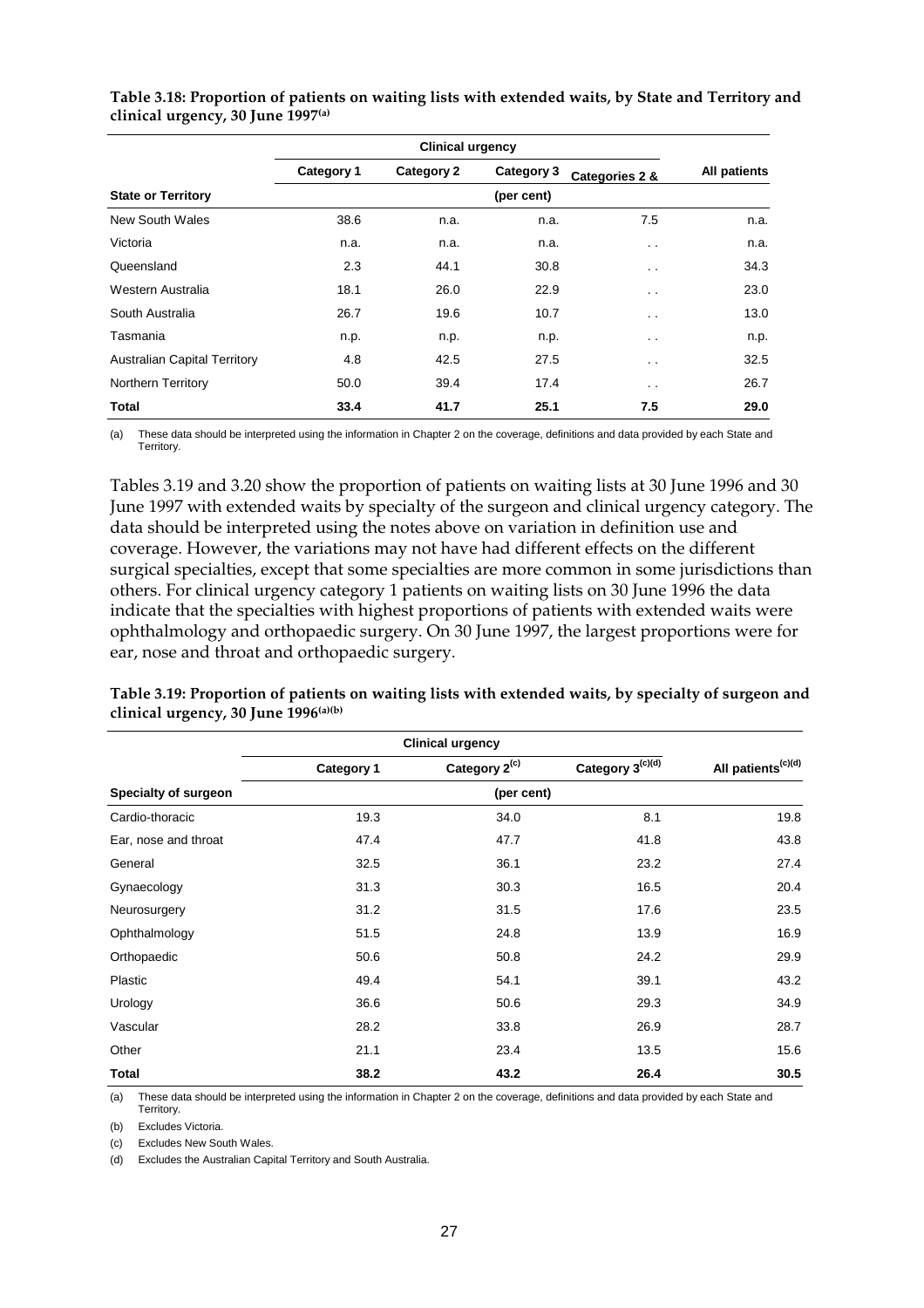|                      | <b>Clinical urgency</b> |                           |               |                             |  |
|----------------------|-------------------------|---------------------------|---------------|-----------------------------|--|
|                      | <b>Category 1</b>       | Category 2 <sup>(c)</sup> | Category 3(c) | All patients <sup>(c)</sup> |  |
| Specialty of surgeon |                         | (per cent)                |               |                             |  |
| Cardio-thoracic      | 37.7                    | 32.4                      | 14.0          | 22.9                        |  |
| Ear, nose and throat | 43.9                    | 47.1                      | 33.1          | 34.9                        |  |
| General              | 27.0                    | 34.4                      | 19.9          | 23.3                        |  |
| Gynaecology          | 28.8                    | 16.6                      | 10.7          | 12.7                        |  |
| Neurosurgery         | 29.3                    | 40.8                      | 8.0           | 21.9                        |  |
| Ophthalmology        | 24.6                    | 19.3                      | 13.4          | 14.2                        |  |
| Orthopaedic          | 48.0                    | 55.2                      | 25.7          | 35.5                        |  |
| Plastic              | 42.7                    | 38.5                      | 38.1          | 37.6                        |  |
| Urology              | 28.8                    | 43.9                      | 26.6          | 30.3                        |  |
| Vascular             | 22.9                    | 33.8                      | 35.2          | 33.7                        |  |
| Other                | 18.5                    | 27.2                      | 25.7          | 25.4                        |  |
| <b>Total</b>         | 33.4                    | 41.7                      | 25.1          | 29.0                        |  |

**Table 3.20: Proportion of patients on waiting lists with extended waits, by specialty of surgeon and clinical urgency, 30 June 1997(a)(b)**

(a) These data should be interpreted using the information in Chapter 2 on the coverage, definitions and data provided by each State and Territory.

(b) Excludes Victoria.

(c) Excludes New South Wales.

**Table 3.21: Proportion of patients on waiting lists with extended waits, by indicator procedure and clinical urgency, 30 June 1997(a)(b)**

|                                       | <b>Clinical urgency</b> |                           |               |                             |  |  |  |
|---------------------------------------|-------------------------|---------------------------|---------------|-----------------------------|--|--|--|
|                                       | Category 1              | Category 2 <sup>(c)</sup> | Category 3(c) | All patients <sup>(c)</sup> |  |  |  |
| Indicator procedure                   |                         | (per cent)                |               |                             |  |  |  |
| Cataract extraction                   | 32.4                    | 16.8                      | 11.5          | 12.1                        |  |  |  |
| Cholecystectomy                       | 39.0                    | 26.7                      | 23.4          | 23.8                        |  |  |  |
| Coronary artery bypass graft          | 43.8                    | 31.0                      | 11.3          | 24.0                        |  |  |  |
| Cystoscopy                            | 30.5                    | 29.0                      | 13.6          | 16.6                        |  |  |  |
| Haemorrhoidectomy                     | 46.7                    | 41.1                      | 24.5          | 27.6                        |  |  |  |
| Hysterectomy                          | 34.0                    | 12.9                      | 8.4           | 9.8                         |  |  |  |
| Inguinal herniorrhaphy                | 31.4                    | 35.5                      | 18.5          | 21.8                        |  |  |  |
| Myringoplasty                         | 36.4                    | 60.7                      | 38.8          | 40.7                        |  |  |  |
| Myringotomy                           | 52.8                    | 33.3                      | 16.9          | 22.6                        |  |  |  |
| Prostatectomy                         | 38.8                    | 64.0                      | 31.9          | 40.2                        |  |  |  |
| Septoplasty                           | 48.5                    | 60.7                      | 39.6          | 41.1                        |  |  |  |
| Tonsillectomy                         | 47.4                    | 38.2                      | 30.5          | 31.5                        |  |  |  |
| Total hip replacement                 | 63.6                    | 52.3                      | 22.1          | 32.0                        |  |  |  |
| Total knee replacement                | 68.9                    | 57.8                      | 32.2          | 39.1                        |  |  |  |
| Varicose veins stripping and ligation | 20.9                    | 44.8                      | 36.6          | 37.2                        |  |  |  |
| Other procedures                      | 30.7                    | 39.9                      | 24.0          | 27.7                        |  |  |  |
| <b>All patients</b>                   | 33.5                    | 39.4                      | 24.2          | 27.5                        |  |  |  |

(a) These data should be interpreted using the information in Chapter 2 on the coverage, definitions and data provided by each State and Territory.

(b) Excludes Victoria, Tasmania and the Australian Capital Territory.

(c) Excludes New South Wales.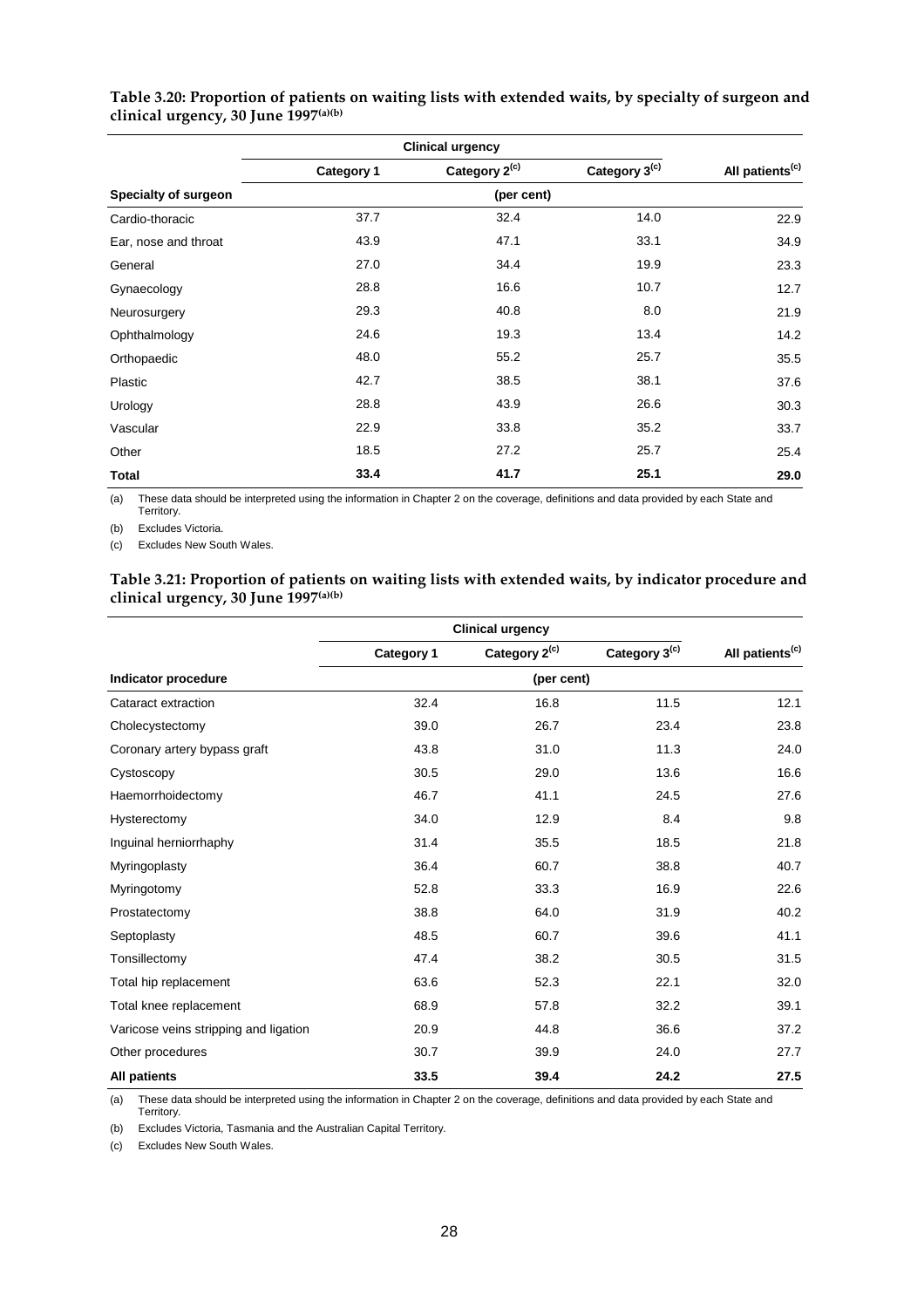|                      | 30 September 1996 | 31 December 1996 | 31 March 1997 | 30 June 1997 |
|----------------------|-------------------|------------------|---------------|--------------|
| Specialty of surgeon |                   |                  |               |              |
| Cardio-thoracic      | 23.1              | 22.6             | 25.8          | 24.9         |
| Ear, nose and throat | 40.8              | 34.3             | 34.2          | 41.4         |
| General              | 22.8              | 22.0             | 22.5          | 28.2         |
| Gynaecology          | 18.0              | 14.0             | 15.0          | 14.8         |
| Neurosurgery         | 29.6              | 26.7             | 19.3          | 23.5         |
| Ophthalmology        | 16.5              | 14.7             | 14.2          | 16.1         |
| Orthopaedic          | 31.7              | 31.7             | 31.3          | 41.2         |
| Plastic              | 41.3              | 39.1             | 40.7          | 46.9         |
| Urology              | 34.8              | 30.7             | 30.5          | 34.5         |
| Vascular             | 36.0              | 31.9             | 31.3          | 37.6         |
| Other                | 24.8              | 22.8             | 26.2          | 26.4         |
| All patients         | 30.4              | 28.1             | 28.2          | 34.0         |

**Table 3.22: Proportion of patients on waiting lists with extended waits, by specialty of surgeon, quarterly census dates, 1996–97(a)(b)**

(a) These data should be interpreted using the information in Chapter 2 on the coverage, definitions and data provided by each State and **Territory** 

(b) New South Wales, Victoria and the Northern Territory not included.

Table 3.21 shows the proportion of patients on waiting lists on 30 June 1997 with extended waits by urgency category and indicator procedure. The data indicate that the indicator procedures with the highest proportions of extended waits for clinical urgency category 1 patients were total hip replacement and total knee replacement.

Table 3.22 shows the proportion of patients on waiting lists with extended waits by quarter for 1996–97. Victorian data were not included, because of the unavailability of data on extended waits for those patients who had been 'booked' but had not been admitted by the end of the year. The Northern Territory was also not included because data for the first three quarters of the year were unavailable. New South Wales data were not included due to the unavailability of extended wait data for patients in clinical urgency categories 2 and 3.

This is the first time that quarterly data have been available for most jurisdictions. For each surgical specialty and overall, there was no apparent seasonal pattern in the proportions of patients who were on waiting lists with extended waits.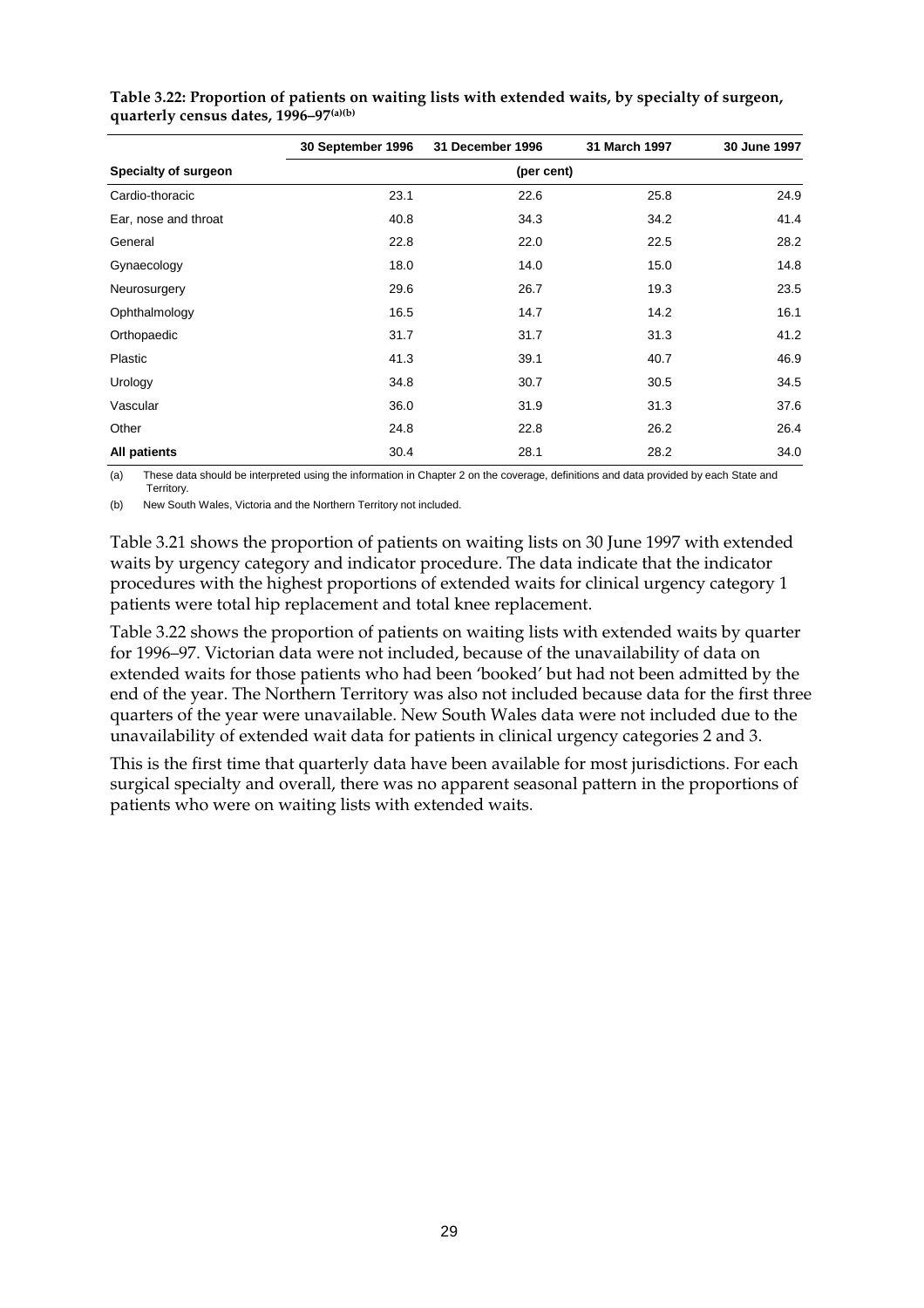# **4. Waiting lists**

## **Introduction**

This chapter summarises the data reported on waiting lists for the 1995–96 and 1996–97 National Elective Surgery Waiting Times Data Collection. Information is presented as

- the distribution of patients on waiting lists and admitted from waiting lists by clinical urgency, surgical specialty, indicator procedure and hospital size, with separate information presented for clinical urgency category 1 patients, and
- a comparison of the additions to and removals from waiting lists during the two data collection periods.

The data presented in this Chapter should be interpreted using the comments provided in the text and the information included in Chapter 2 on the coverage of the data collections, the definitions used, and the data supplied by each State and Territory.

Victorian 'booked' patients have been included in data on patients admitted from waiting lists during the data collection periods in this Chapter (although some would not have been admitted by the end of the data collection period). However, to enable better comparison with the other jurisdictions, patients on 'booked' lists on census dates have also been included with the patients on waiting lists on the census dates where possible (when clinical urgency category was not being considered). This means that Victorian patients who were 'booked', but had not been admitted by the end of each reporting period are counted both as an admission (throughput data) and as on a waiting list (census data). In addition, as noted in Chapter 2, additions to and removals and admissions from waiting lists were not included in the Victorian data if the patient was registered for elective surgery and then admitted or cancelled within a single calendar month.

## **Waiting list characteristics**

This section describes the characteristics of waiting lists, for example, the proportions of patients waiting for surgery within each clinical urgency category and surgical specialty, for each indicator procedure and by hospital size. Information is presented for patients admitted from waiting lists during each data collection year and for patients on waiting lists on the 30 June census dates. Note that patients who wait for long periods are more likely to be counted at census points (see Chapter 2).

The data for 1995–96 and 1996–97 are also not easily compared, because of the increased coverage of the data collection between the two years in Western Australia, in particular, but also in Queensland and possibly South Australia (see page 9 in Chapter 2).

### **Clinical urgency**

Table 4.1 shows that the majority of patients reported as admitted from a waiting list were in clinical urgency categories 2 and 3 (65% in 1995–96 and 68% in 1996–97). Clinical urgency categories 2 and 3 also accounted for the largest proportion of patients on waiting lists on 30 June (93% in both 1995–96 and 1996–97).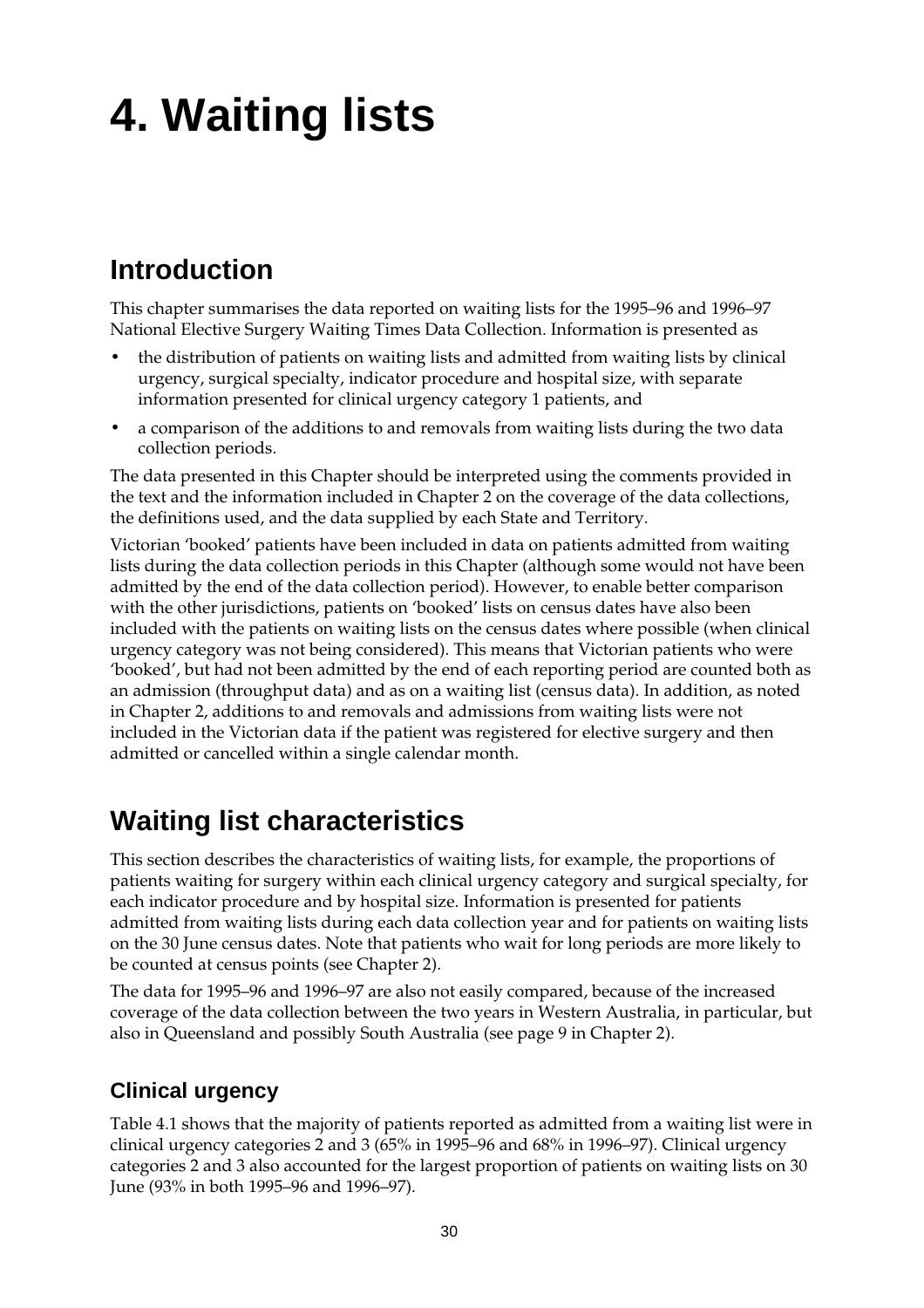#### **Clinical urgency category 1 patients**

As shown in Table 4.1, 35% of patients reported as admitted during 1995–96 and 32% of patients reported as admitted during 1996–97 were classified as clinical urgency category 1. The surgical specialties with the highest proportions of these patients were cardio-thoracic surgery, vascular surgery and neurosurgery (Table 4.2). Possible reasons for some specialties having higher proportions of clinical urgency category 1 patients include:

- patients were more often categorised as requiring surgery within 30 days;
- for patients admitted from waiting lists, clinical urgency category 1 patients in these groups may have been admitted at a much faster rate than other patients, potentially creating a backlog of category 2 and 3 patients; and
- clinical urgency category 2 and 3 patients in these groups may be removed from the lists for reasons other than admission more often than category 1 patients (for treatment elsewhere or for other reasons).

|                           | 1995-96                                                       |                                                |                                                | 1996-97                                        |  |  |  |  |
|---------------------------|---------------------------------------------------------------|------------------------------------------------|------------------------------------------------|------------------------------------------------|--|--|--|--|
|                           | <b>Patients admitted</b><br>from waiting lists <sup>(c)</sup> | <b>Patients on waiting</b><br>lists on 30 June | <b>Patients admitted</b><br>from waiting lists | <b>Patients on waiting</b><br>lists on 30 June |  |  |  |  |
| <b>Clinical urgency</b>   | (per cent)                                                    |                                                |                                                |                                                |  |  |  |  |
| Category 1                | 34.7                                                          | 7.2                                            | 32.0                                           | 7.1                                            |  |  |  |  |
| Categories 2 & 3          | 65.3                                                          | 92.8                                           | 68.0                                           | 92.9                                           |  |  |  |  |
| Category 2 <sup>(d)</sup> | 4.9                                                           | 9.8                                            | 12.4                                           | 12.9                                           |  |  |  |  |
| Category 3 <sup>(d)</sup> | 16.4                                                          | 46.0                                           | 20.7                                           | 37.0                                           |  |  |  |  |

#### **Table 4.1: Waiting list patients by clinical urgency, 1995–96 and 1996–97(a)(b)**

(a) These data should be interpreted using the information in Chapter 2 on the coverage, definitions and data provided by each State and Territory.

(b) Excludes Victoria.

(c) Excludes Queensland.

(d) Excludes New South Wales.

Figure 4.1 shows clinical urgency category 1 patients as a proportion of total patients by State and Territory for 1995–96. Tables 4.3 and 4.4 show similar data for 1996–97 by State and Territory and specialty of surgeon.

There was variation among the jurisdictions. For example, New South Wales and the Australian Capital Territory reported nearly 40% of patients admitted from waiting lists in 1995–1996 as clinical urgency category 1, whereas the Northern Territory reported about 20%. On 30 June 1996 about 11% of patients on waiting lists in New South Wales were in clinical urgency category 1 compared with fewer than 5% in several other States. For New South Wales, the high proportions of clinical urgency category 1 patients may reflect the non-availability of an equivalent of the national clinical urgency category 2 (see Chapter 2).

The data for 1996–97 on the proportions of clinical urgency category 1 patients by surgical specialty suggest that the variations are not completely attributable to different types of surgery being performed in the different jurisdictions.

There was wide variation among the jurisdictions in the proportion of patients who were reported as clinical urgency category 1 for every surgical specialty. This variation could have been due to a range of factors, including variation in the use of definitions and differing coverage (as outlined in Chapter 2), differing policies for management of waiting lists, or different types of surgery being available within the specialties in the different jurisdictions. It could also have been related to inconsistent application of the clinical urgency categories by the different jurisdictions and/or surgical specialties.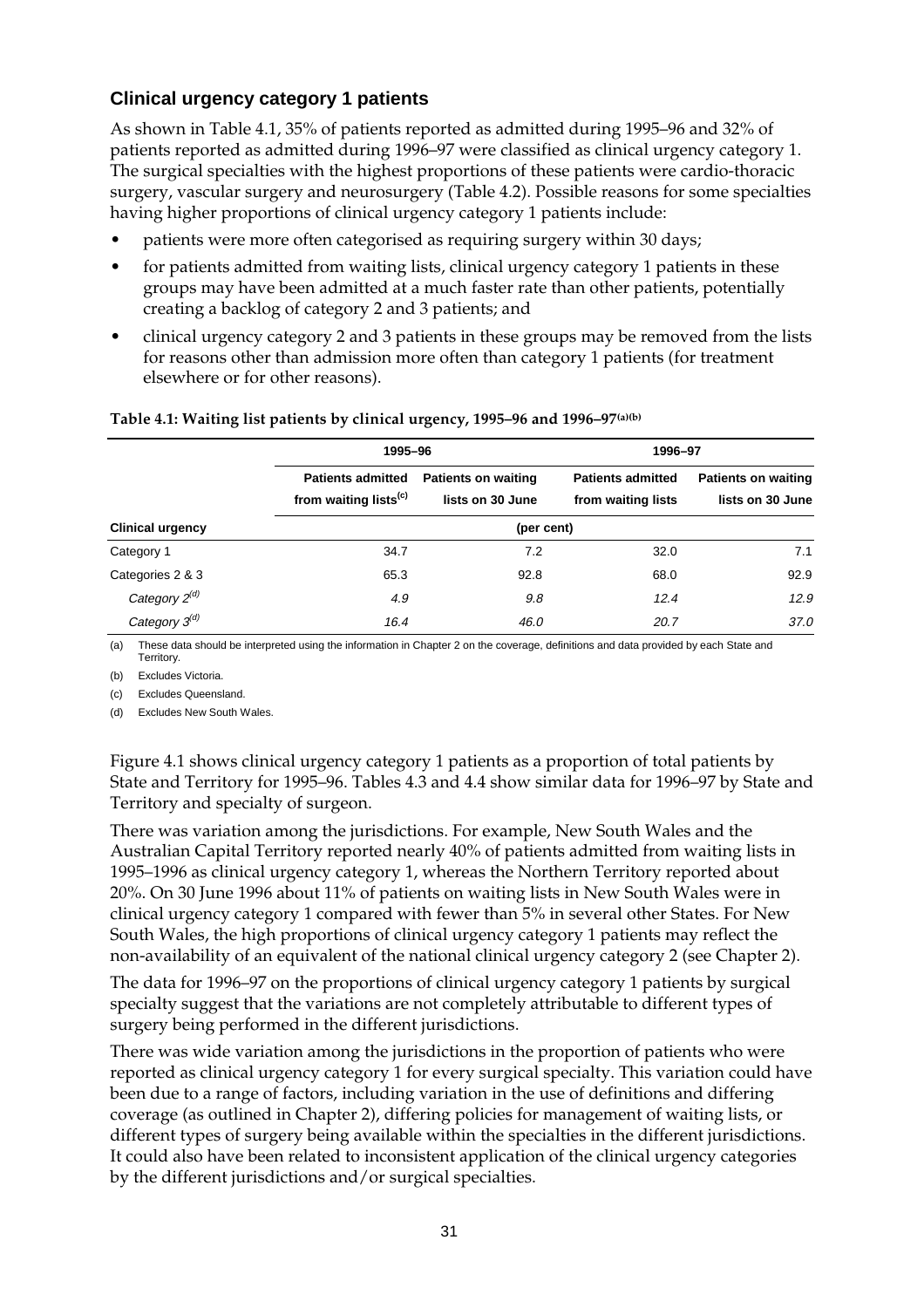

Note: Victorian data are not available and Tasmanian data are not published. **waiting list patients, by State and Territory, 1995–96 Figure 4.1: Clinical urgency category 1 patients as a proportion of total**

These data should be interpreted using the information in Chapter 2 on the coverage, definitions and data provided by each State and Territory.

|                      | 1995-96                                                       |                                                | 1996-97                                        |                                                |  |  |
|----------------------|---------------------------------------------------------------|------------------------------------------------|------------------------------------------------|------------------------------------------------|--|--|
|                      | <b>Patients admitted</b><br>from waiting lists <sup>(c)</sup> | <b>Patients on waiting</b><br>lists on 30 June | <b>Patients admitted</b><br>from waiting lists | <b>Patients on waiting</b><br>lists on 30 June |  |  |
| Specialty of surgeon |                                                               | (per cent)                                     |                                                |                                                |  |  |
| Cardio-thoracic      | 49.0                                                          | 14.9                                           | 46.9                                           | 21.0                                           |  |  |
| Ear, nose and throat | 24.5                                                          | 4.6                                            | 22.8                                           | 3.8                                            |  |  |
| General              | 38.2                                                          | 10.3                                           | 37.4                                           | 9.5                                            |  |  |
| Gynaecology          | 35.3                                                          | 9.2                                            | 33.8                                           | 12.0                                           |  |  |
| Neurosurgery         | 50.2                                                          | 18.1                                           | 46.8                                           | 16.4                                           |  |  |
| Ophthalmology        | 18.6                                                          | 3.2                                            | 16.3                                           | 2.5                                            |  |  |
| Orthopaedic          | 28.7                                                          | 4.5                                            | 26.3                                           | 4.4                                            |  |  |
| Plastic              | 39.6                                                          | 9.9                                            | 32.8                                           | 8.7                                            |  |  |
| Urology              | 34.3                                                          | 9.3                                            | 31.9                                           | 10.9                                           |  |  |
| Vascular             | 51.6                                                          | 12.4                                           | 41.6                                           | 10.0                                           |  |  |
| Other                | 48.4                                                          | 7.1                                            | 31.7                                           | 8.4                                            |  |  |
| <b>Total</b>         | 34.7                                                          | 7.2                                            | 32.0                                           | 7.1                                            |  |  |

#### **Table 4.2: Clinical urgency category 1 patients as a proportion of total patients, by specialty of surgeon, 1995–96 and 1996–97(a)(b)**

(a) These data should be interpreted using the information in Chapter 2 on the coverage, definitions and data provided by each State and Territory.

(b) Excludes Victoria.

(c) Excludes Queensland.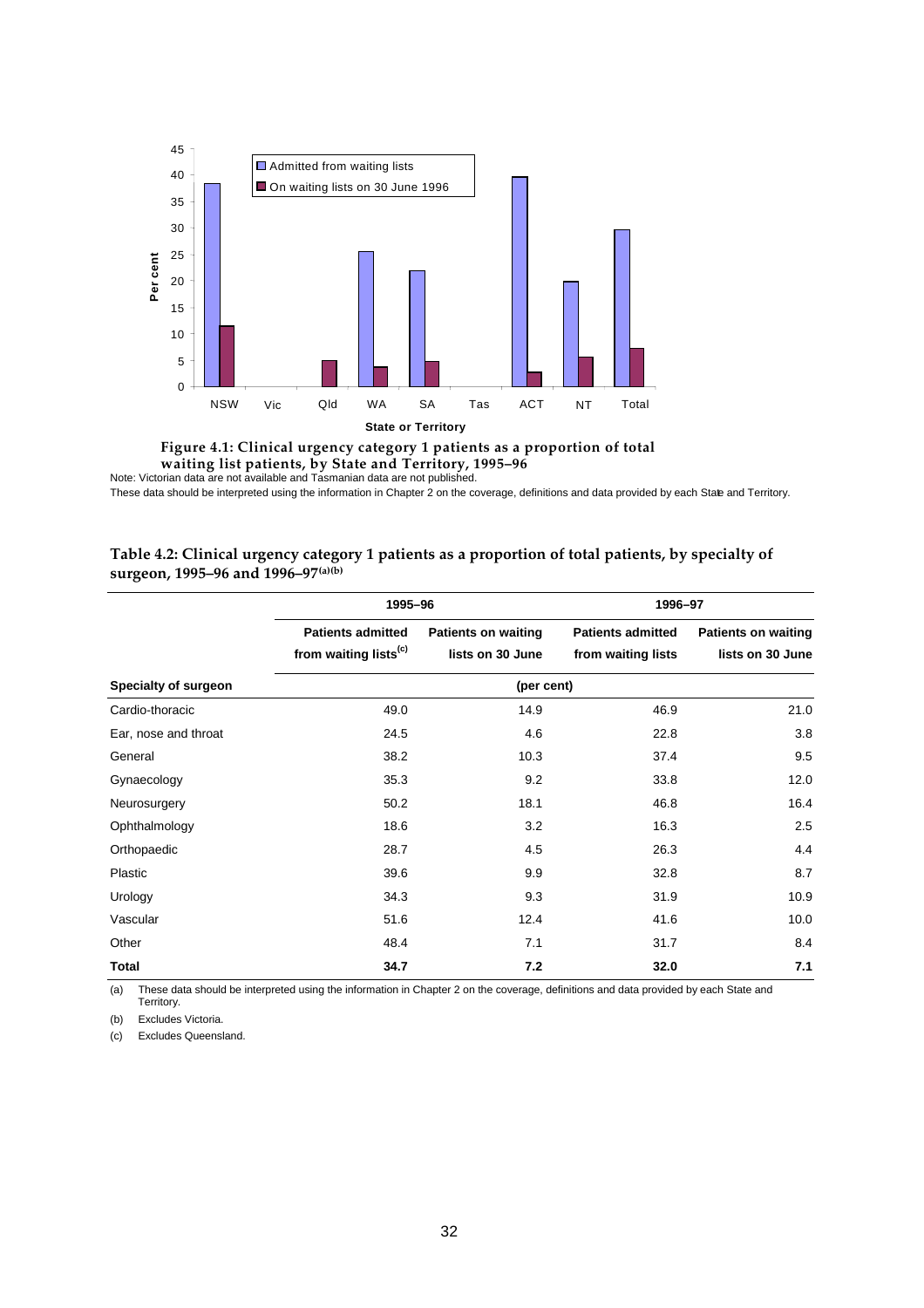|                      | <b>NSW</b> | Vic  | Qld  | WA   | <b>SA</b>  | Tas  | <b>ACT</b> | NT                   | Total |
|----------------------|------------|------|------|------|------------|------|------------|----------------------|-------|
| Specialty of surgeon |            |      |      |      | (per cent) |      |            |                      |       |
| Cardio-thoracic      | 37.6       | n.a. | 11.0 | 14.3 | 6.8        | n.p. | 40.0       | $\ddot{\phantom{a}}$ | 21.0  |
| Ear, nose and throat | 5.8        | n.a. | 1.2  | 0.4  | 5.3        | n.p. | 0.8        | 12.7                 | 3.8   |
| General              | 13.2       | n.a. | 4.7  | 2.0  | 6.0        | n.p. | 6.5        | 8.1                  | 9.5   |
| Gynaecology          | 15.0       | n.a. | 6.3  | 1.0  | 8.0        | n.p. | 5.5        | 12.6                 | 12.0  |
| Neurosurgery         | 33.3       | n.a. | 9.5  | 4.7  | 22.2       | n.p. | 5.0        | $\sim$ $\sim$        | 16.4  |
| Ophthalmology        | 3.5        | n.a. | 1.0  | 0.8  | 2.4        | n.p. | 0.0        | 1.9                  | 2.5   |
| Orthopaedic          | 7.7        | n.a. | 1.8  | 0.8  | 3.2        | n.p. | 1.1        | 4.7                  | 4.4   |
| Plastic              | 22.8       | n.a. | 2.5  | 2.0  | 4.2        | n.p. | 3.6        | 9.1                  | 8.7   |
| Urology              | 16.9       | n.a. | 4.0  | 8.2  | 12.1       | n.p. | 7.1        | 0.0                  | 10.9  |
| Vascular             | 15.9       | n.a. | 7.1  | 2.5  | 15.1       | n.p. | 3.6        | $\sim$ $\sim$        | 10.0  |
| Other                | 28.7       | n.a. | 4.4  | 2.6  | 0.0        | n.p. | 4.1        | 3.0                  | 8.4   |
| Total                | 11.0       | n.a. | 3.2  | 1.7  | 5.6        | n.p. | 3.5        | 8.0                  | 7.1   |

**Table 4.3: Clinical urgency category 1 patients as a proportion of total patients on waiting lists, by specialty of surgeon and State and Territory, 1996–97(a)**

(a) These data should be interpreted using the information in Chapter 2 on the coverage, definitions and data provided by each State and Territory.

Data not shown on the proportion of clinical urgency category 1 patients as a proportion of total patients, by jurisdiction, also indicates that there was inconsistent application of the clinical urgency categories among the jurisdictions. For example, the proportion of patients awaiting hysterectomy on 30 June 1997 who were category 1 patients ranged from 1.0% to 11.4%. The proportion of patients admitted during 1996–97 for cataract extraction who were

| Table 4.4: Clinical urgency category 1 patients as a proportion of total admissions from waiting |  |
|--------------------------------------------------------------------------------------------------|--|
| lists, by specialty of surgeon and State and Territory, 1996–97 <sup>(a)</sup>                   |  |

|                      | <b>NSW</b> | Vic  | Qld  | WA   | <b>SA</b>  | Tas  | <b>ACT</b> | NT                   | Total |
|----------------------|------------|------|------|------|------------|------|------------|----------------------|-------|
| Specialty of surgeon |            |      |      |      | (per cent) |      |            |                      |       |
| Cardio-thoracic      | 57.7       | n.a. | 45.3 | 32.1 | 33.4       | n.p. | 64.4       | $\ddot{\phantom{0}}$ | 46.9  |
| Ear, nose and throat | 29.0       | n.a. | 23.2 | 13.4 | 12.5       | n.p. | 12.3       | 29.8                 | 22.8  |
| General              | 41.8       | n.a. | 31.2 | 28.3 | 25.8       | n.p. | 28.8       | 26.4                 | 37.4  |
| Gynaecology          | 38.8       | n.a. | 21.4 | 5.0  | 27.9       | n.p. | 30.0       | 42.7                 | 33.8  |
| Neurosurgery         | 53.6       | n.a. | 28.9 | 37.5 | 55.9       | n.p. | 28.4       | $\sim$ $\sim$        | 46.8  |
| Ophthalmology        | 21.1       | n.a. | 7.3  | 14.8 | 11.2       | n.p. | 3.5        | 5.4                  | 16.3  |
| Orthopaedic          | 33.2       | n.a. | 21.8 | 15.5 | 12.1       | n.p. | 24.2       | 28.2                 | 26.3  |
| Plastic              | 42.4       | n.a. | 24.9 | 23.1 | 27.2       | n.p. | 51.7       | 41.1                 | 32.8  |
| Urology              | 39.8       | n.a. | 20.4 | 16.9 | 25.6       | n.p. | 47.9       | 2.0                  | 31.9  |
| Vascular             | 55.2       | n.a. | 26.4 | 24.1 | 31.7       | n.p. | 63.8       | $\ddotsc$            | 41.6  |
| Other                | 49.4       | n.a. | 16.9 | 23.8 | 28.2       | n.p. | 40.8       | 11.7                 | 31.7  |
| Total                | 38.5       | n.a. | 23.6 | 19.5 | 22.2       | n.p. | 29.8       | 29.3                 | 32.0  |

(a) These data should be interpreted using the information in Chapter 2 on the coverage, definitions and data provided by each State and Territory.

category 1 ranged from 2.3% to 10.4%. For most procedures, the proportion of patients who were category 1 who were either admitted during 1996-97 or waiting for admission on 30 June 1997 in New South Wales was higher than in the four other jurisdictions that provided indicator procedure data. This is likely to reflect the fact that New South Wales did not have an equivalent of category 2 for 1996–97 and patients who may have been allocated to that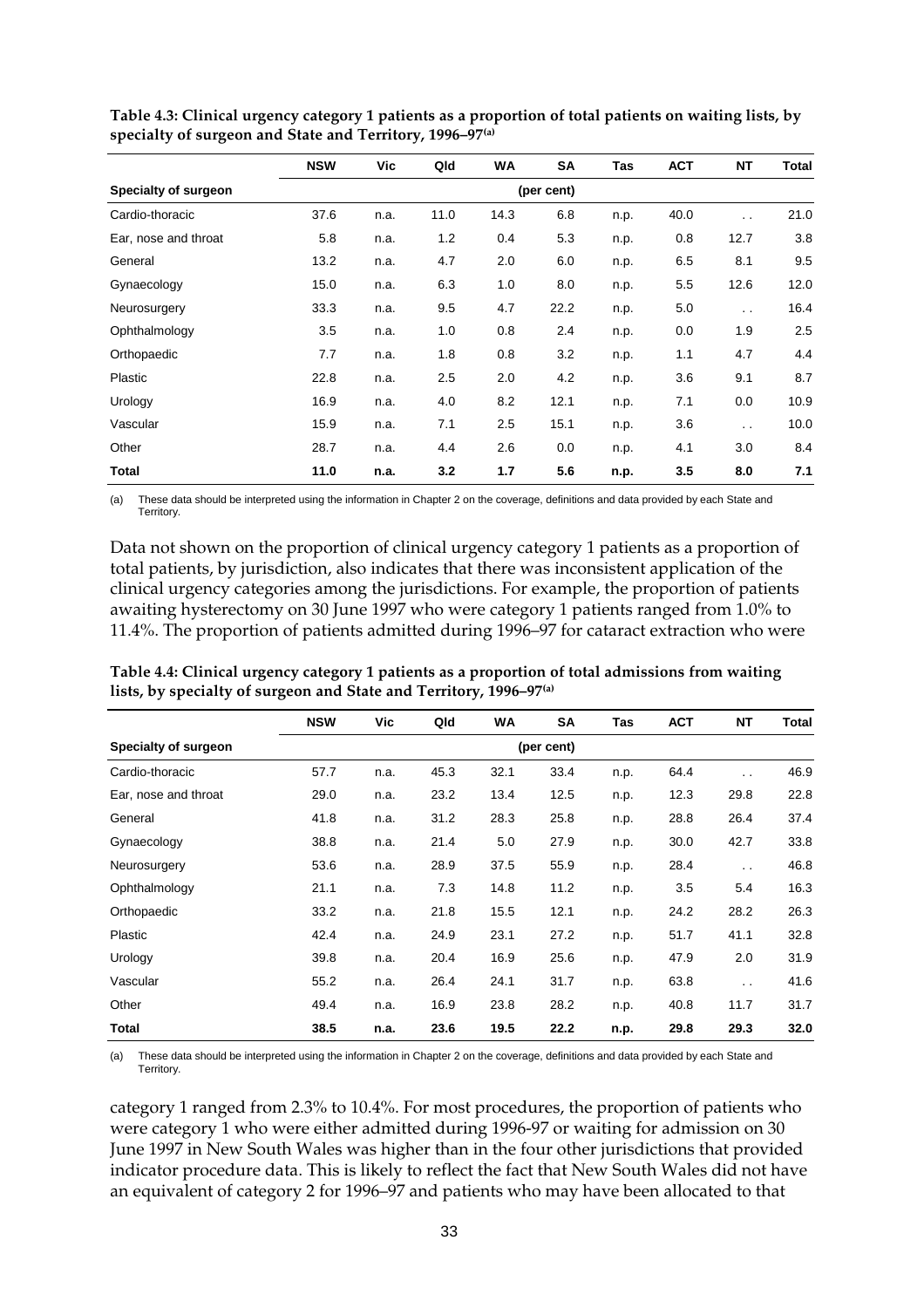category if it had been available, were instead allocated to clinical urgency category 1 (see Chapter 2 for more details on the categories used by New South Wales and other jurisdictions).

Comparability of clinical urgency categories remains an area of uncertainty with waiting times data.

### **Specialty of surgeon**

Table 4.5 shows the proportion of patients who were admitted from waiting lists during 1995–96 and 1996–97 and the proportion on waiting lists at the end of each year, by specialty of surgeon. General surgery accounted for the largest proportion of admissions in both years (28% and 27% respectively) and for the second largest proportion of patients on waiting lists at the end of both years (21% and 20% respectively). Orthopaedic surgery accounted for the greatest number of patients on waiting lists at the end of both years (22% and 24%, respectively).

Tables 4.6 and 4.7 present data on admissions from waiting lists by specialty of surgeon for each State and Territory. The smaller jurisdictions had distributions that were markedly different from the overall distribution, with the Northern Territory, for example, reporting around a third of its admissions for gynaecology; the national average was 17% in 1995–96 and 16% in 1996–97. Western Australia reported larger proportions of admissions for plastic

|                      | 1995-96                                                       |                                                | 1996-97                                        |                                                |  |  |
|----------------------|---------------------------------------------------------------|------------------------------------------------|------------------------------------------------|------------------------------------------------|--|--|
|                      | <b>Patients admitted</b><br>from waiting lists <sup>(c)</sup> | <b>Patients on waiting</b><br>lists on 30 June | <b>Patients admitted</b><br>from waiting lists | <b>Patients on waiting</b><br>lists on 30 June |  |  |
| Specialty of surgeon |                                                               | (per cent)                                     |                                                |                                                |  |  |
| Cardio-thoracic      | 2.4                                                           | 1.2                                            | 2.9                                            | 1.5                                            |  |  |
| Ear, nose and throat | 9.9                                                           | 14.8                                           | 9.4                                            | 15.8                                           |  |  |
| General              | 28.3                                                          | 21.0                                           | 26.8                                           | 19.9                                           |  |  |
| Gynaecology          | 17.2                                                          | 10.9                                           | 15.5                                           | 8.5                                            |  |  |
| Neurosurgery         | 1.9                                                           | 1.0                                            | 1.8                                            | 1.0                                            |  |  |
| Ophthalmology        | 8.0                                                           | 9.6                                            | 8.2                                            | 9.9                                            |  |  |
| Orthopaedic          | 13.2                                                          | 21.9                                           | 14.2                                           | 24.3                                           |  |  |
| Plastic              | 5.0                                                           | 6.5                                            | 5.6                                            | 6.7                                            |  |  |
| Urology              | 8.7                                                           | 8.5                                            | 8.9                                            | 7.7                                            |  |  |
| Vascular             | 2.3                                                           | 2.0                                            | 2.6                                            | 2.4                                            |  |  |
| Other                | 3.2                                                           | 2.6                                            | 4.1                                            | 2.3                                            |  |  |
| <b>Total</b>         | 100.0                                                         | 100.0                                          | 100.0                                          | 100.0                                          |  |  |

**Table 4.5: Waiting list patients by specialty of surgeon, 1995–96 and 1996–97(a)(b)**

(a) These data should be interpreted using the information in Chapter 2 on the coverage, definitions and data provided by each State and Territory.

(b) Includes 'booked' patients for Victoria but not all admissions (see Chapter 2).

(c) Excludes Queensland.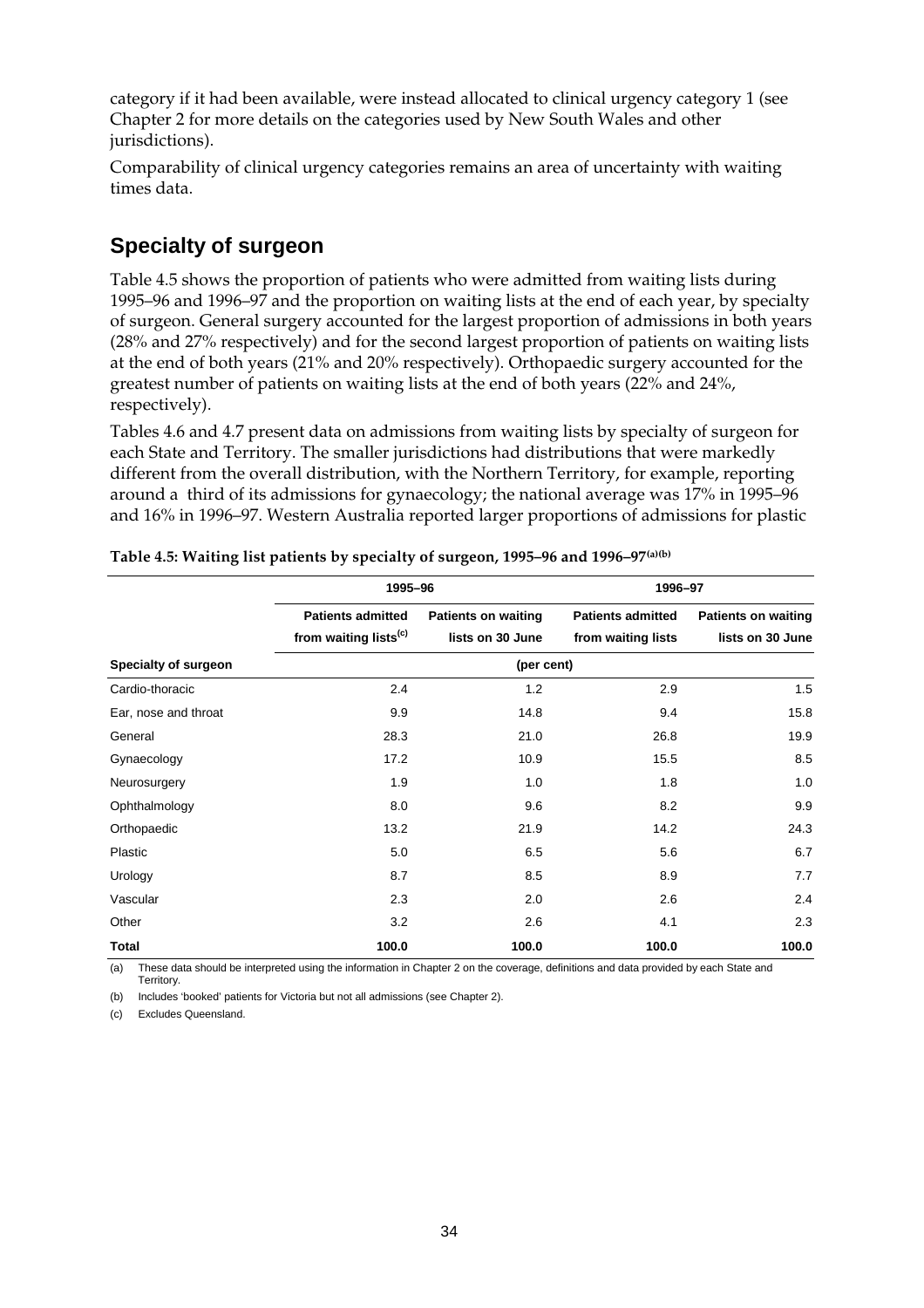|                      | <b>NSW</b> | $Vic^{(b)}$      | Qld  | WA    | SA    | Tas  | <b>ACT</b> | NT      | <b>Total</b> |
|----------------------|------------|------------------|------|-------|-------|------|------------|---------|--------------|
| Specialty of surgeon |            |                  |      |       |       |      |            |         |              |
| Cardio-thoracic      | 2.4        | 1.5              | n.a. | 3.3   | 3.3   | n.p. | 1.7        | 0.0     | 2.4          |
| Ear, nose and throat | 7.9        | 13.4             | n.a. | 10.5  | 14.8  | n.p. | 15.5       | 9.5     | 9.9          |
| General              | 31.0       | 26.4             | n.a. | 20.2  | 23.5  | n.p. | 14.5       | 35.4    | 28.3         |
| Gynaecology          | 19.1       | 13.1             | n.a. | 11.5  | 13.1  | n.p. | 24.3       | 34.7    | 17.2         |
| Neurosurgery         | 1.7        | 1.5              | n.a. | 3.4   | 2.1   | n.p. | 4.1        | 0.0     | 1.9          |
| Ophthalmology        | 8.0        | 9.9              | n.a. | 7.3   | 8.1   | n.p. | 3.8        | 6.5     | 8.0          |
| Orthopaedic          | 12.6       | 16.0             | n.a. | 11.8  | 13.3  | n.p. | 7.3        | 9.4     | 13.2         |
| Plastic              | 3.5        | 6.2              | n.a. | 9.4   | 7.9   | n.p. | 5.5        | 3.9     | 5.0          |
| Urology              | 8.1        | 8.0              | n.a. | 12.0  | 10.7  | n.p. | 7.9        | 0.5     | 8.7          |
| Vascular             | 2.2        | 1.6              | n.a. | 4.4   | 3.2   | n.p. | 4.2        | $0.0\,$ | 2.3          |
| Other                | 3.5        | $2.2\phantom{0}$ | n.a. | 6.3   | 0.0   | n.p. | 11.2       | 0.0     | 3.2          |
| Total                | 100.0      | 100.0            | n.a. | 100.0 | 100.0 | n.p. | 100.0      | 100.0   | 100.0        |

#### **Table 4.6: Admissions from waiting lists by specialty of surgeon and State and Territory, 1995–96(a)**

 $\overline{a}$  These data should be interpreted using the information in Chapter 2 on the coverage, definitions and data provided by each State and Territory.

(b) 'Booked' patients are included but not all admissions (see Chapter 2).

surgery (9% in each case) than the average for both years (5% and 6% respectively). The distribution of admissions may be affected by a number of factors, including the varying coverage of the data collections, the availability of surgeons and the relative amounts of surgery performed in the public and private sectors for each specialty.

|                      | <b>NSW</b> | $\mathsf{Vic}^{(\mathsf{b})}$ | Qld   | <b>WA</b> | SA         | Tas   | <b>ACT</b> | NT    | Total |
|----------------------|------------|-------------------------------|-------|-----------|------------|-------|------------|-------|-------|
| Specialty of surgeon |            |                               |       |           | (per cent) |       |            |       |       |
| Cardio-thoracic      | 2.4        | 1.9                           | 6.2   | 3.2       | 2.9        | 3.8   | 1.7        | 0.0   | 2.9   |
| Ear, nose and throat | 7.7        | 12.6                          | 7.8   | 11.3      | 12.8       | 7.2   | 19.5       | 6.9   | 9.4   |
| General              | 31.5       | 26.8                          | 17.8  | 18.4      | 23.3       | 27.6  | 16.4       | 29.6  | 26.8  |
| Gynaecology          | 19.2       | 11.5                          | 9.4   | 11.0      | 11.5       | 20.8  | 23.0       | 32.0  | 15.5  |
| Neurosurgery         | 1.6        | 1.2                           | 1.8   | 3.7       | 2.0        | 2.0   | 4.5        | 0.0   | 1.8   |
| Ophthalmology        | 8.0        | 9.8                           | 8.6   | 7.7       | 9.1        | 2.1   | 3.8        | 7.4   | 8.2   |
| Orthopaedic          | 11.9       | 17.9                          | 18.6  | 12.6      | 14.3       | 14.1  | 7.7        | 11.0  | 14.2  |
| Plastic              | 3.8        | 6.8                           | 6.9   | 8.9       | 8.6        | 6.5   | 4.8        | 2.8   | 5.6   |
| Urology              | 8.5        | 7.5                           | 8.5   | 12.5      | 11.4       | 14.0  | 8.5        | 0.8   | 8.9   |
| Vascular             | 2.3        | 1.8                           | 3.5   | 4.2       | 4.1        | 1.2   | 3.4        | 0.0   | 2.6   |
| Other                | 3.2        | 2.3                           | 10.8  | 6.4       | 0.1        | 0.5   | 6.6        | 9.4   | 4.1   |
| Total                | 100.0      | 100.0                         | 100.0 | 100.0     | 100.0      | 100.0 | 100.0      | 100.0 | 100.0 |

**Table 4.7: Admissions from waiting lists by specialty of surgeon and State and Territory, 1996–97(a)**

(a) These data should be interpreted using the information in Chapter 2 on the coverage, definitions and data provided by each State and Territory.

(b) 'Booked' patients are included but not all admissions (see Chapter 2).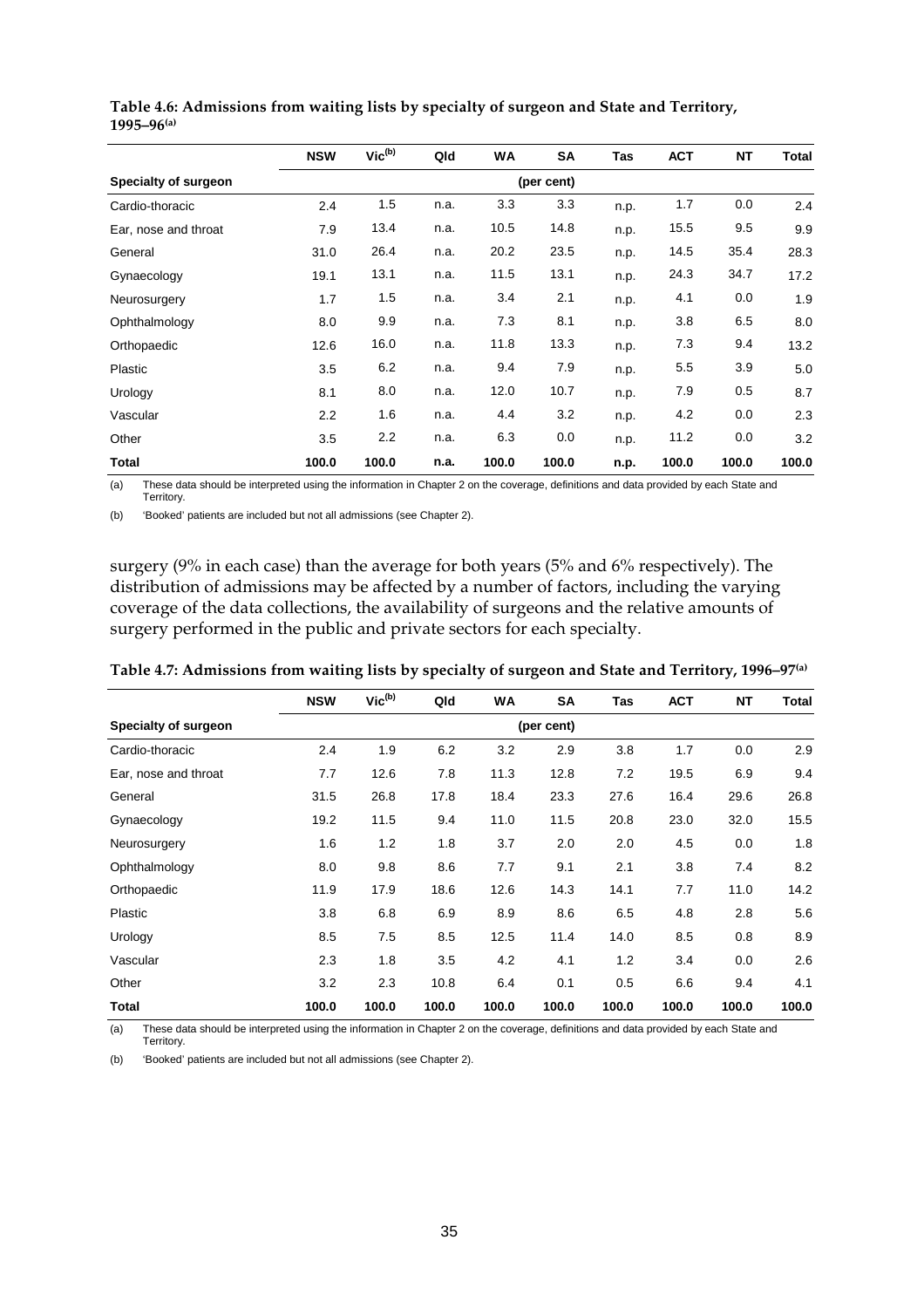#### **Indicator procedures**

Five jurisdictions were able to supply data on waiting list patients by indicator procedure for 1996–97. Information on the proportion of patients on waiting lists and admitted from waiting lists in 1996–97 is presented in Table 4.8 for these jurisdictions combined. Admissions data are presented for the five jurisdictions separately in Table 4.9.

|                                       | <b>Patients admitted</b> | <b>Patients on waiting</b> |  |  |  |
|---------------------------------------|--------------------------|----------------------------|--|--|--|
|                                       | from waiting lists       | lists on 30 June           |  |  |  |
| Indicator procedure                   | (per cent)               |                            |  |  |  |
| Cataract extraction                   | 5.1                      | 8.5                        |  |  |  |
| Cholecystectomy                       | 2.8                      | 3.5                        |  |  |  |
| Coronary artery bypass graft          | 1.4                      | 0.9                        |  |  |  |
| Cystoscopy                            | 4.7                      | 3.8                        |  |  |  |
| Haemorrhoidectomy                     | 0.6                      | 0.8                        |  |  |  |
| Hysterectomy                          | 2.3                      | 1.7                        |  |  |  |
| Inguinal herniorrhaphy                | 2.5                      | 2.6                        |  |  |  |
| Myringoplasty                         | 0.3                      | 0.9                        |  |  |  |
| Myringotomy                           | 0.9                      | 0.8                        |  |  |  |
| Prostatectomy                         | 1.0                      | 0.9                        |  |  |  |
| Septoplasty                           | 0.6                      | 2.8                        |  |  |  |
| Tonsillectomy                         | 2.1                      | 5.0                        |  |  |  |
| Total hip replacement                 | 1.0                      | 2.2                        |  |  |  |
| Total knee replacement                | 1.1                      | 3.2                        |  |  |  |
| Varicose veins stripping and ligation | 1.0                      | 2.6                        |  |  |  |
| Other procedures                      | 72.6                     | 59.8                       |  |  |  |
| <b>All patients</b>                   | 100.0                    | 100.0                      |  |  |  |

**Table 4.8: Waiting list patients by indicator procedure, 1996–97(a)(b)**

(a) These data should be interpreted using the information in Chapter 2 on the coverage, definitions and data provided by each State and Territory.

(b) Data not available for Victoria, Tasmania and the Australian Capital Territory.

In total, over one quarter of patients admitted from waiting lists in these jurisdictions during 1996–97 were waiting for one of the indicator procedures, and nearly 40% of patients on waiting lists on 30 June 1997 were waiting for one of these procedures. The most commonly awaited of these procedures was cataract extraction. This procedure was reported for over 5% of admissions from waiting lists and nearly 8% of patients on waiting lists on 30 June.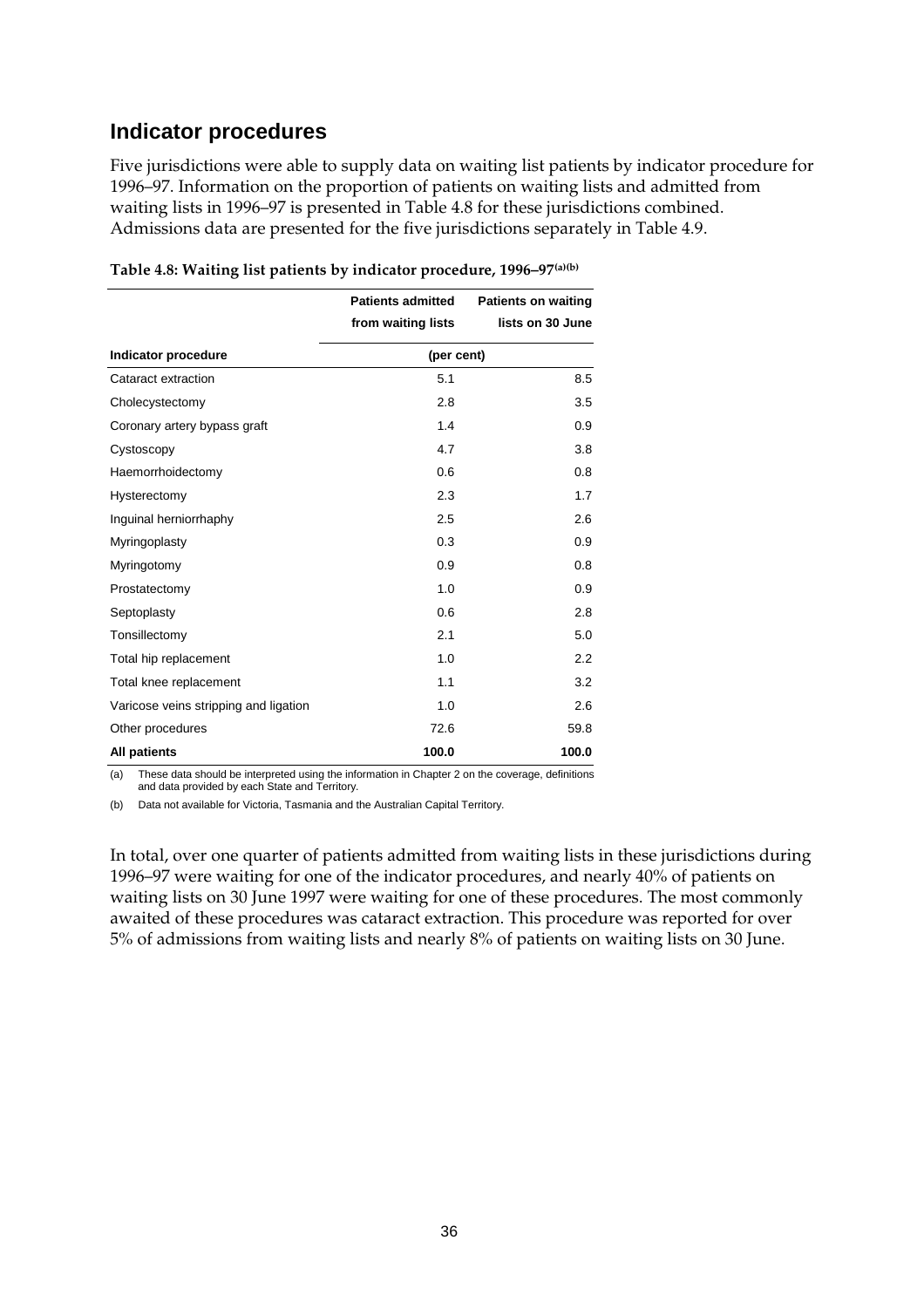|                                       | <b>NSW</b> | Vic  | Qld   | <b>WA</b> | SA    | <b>Tas</b> | <b>ACT</b> | NT    | <b>Total</b> |  |
|---------------------------------------|------------|------|-------|-----------|-------|------------|------------|-------|--------------|--|
| Indicator procedure                   | (per cent) |      |       |           |       |            |            |       |              |  |
| Cataract extraction                   | 5.2        | n.a. | 5.1   | 3.5       | 5.7   | n.a.       | n.a.       | 3.9   | 5.1          |  |
| Cholecystectomy                       | 3.2        | n.a. | 2.3   | 1.3       | 2.9   | n.a.       | n.a.       | 2.2   | 2.8          |  |
| Coronary artery bypass graft          | 1.2        | n.a. | 2.4   | 1.0       | 1.8   | n.a.       | n.a.       | 0.0   | 1.4          |  |
| Cystoscopy                            | 5.2        | n.a. | 4.4   | 3.9       | 4.1   | n.a.       | n.a.       | 1.8   | 4.7          |  |
| Haemorrhoidectomy                     | 0.7        | n.a. | 0.6   | 0.2       | 0.7   | n.a.       | n.a.       | 0.5   | 0.6          |  |
| Hysterectomy                          | 2.9        | n.a. | 1.2   | 1.2       | 2.1   | n.a.       | n.a.       | 1.2   | 2.3          |  |
| Inguinal herniorrhaphy                | 2.8        | n.a. | 1.9   | 1.6       | 2.4   | n.a.       | n.a.       | 1.8   | 2.5          |  |
| Myringoplasty                         | 0.2        | n.a. | 0.3   | 0.6       | 0.4   | n.a.       | n.a.       | 0.7   | 0.3          |  |
| Myringotomy                           | 0.8        | n.a. | 0.6   | 2.3       | 0.7   | n.a.       | n.a.       | 1.2   | 0.9          |  |
| Prostatectomy                         | 1.1        | n.a. | 0.5   | 0.2       | 1.8   | n.a.       | n.a.       | 0.4   | 1.0          |  |
| Septoplasty                           | 0.6        | n.a. | 0.6   | 0.4       | 1.0   | n.a.       | n.a.       | 0.2   | 0.6          |  |
| Tonsillectomy                         | 2.2        | n.a. | 1.6   | 2.2       | 2.6   | n.a.       | n.a.       | 1.3   | 2.1          |  |
| Total hip replacement                 | 0.9        | n.a. | 0.9   | 1.1       | 1.4   | n.a.       | n.a.       | 0.2   | 1.0          |  |
| Total knee replacement                | 1.1        | n.a. | 0.9   | 1.0       | 1.5   | n.a.       | n.a.       | 0.2   | 1.1          |  |
| Varicose veins stripping and ligation | 1.1        | n.a. | 0.9   | 0.3       | 1.0   | n.a.       | n.a.       | 0.5   | 1.0          |  |
| Other procedures                      | 70.8       | n.a. | 75.9  | 79.1      | 69.8  | n.a.       | n.a.       | 83.9  | 72.6         |  |
| All patients                          | 100.0      | n.a. | 100.0 | 100.0     | 100.0 | n.a.       | n.a.       | 100.0 | 100.0        |  |

**Table 4.9: Admissions from waiting lists by indicator procedure and State or Territory, 1996–97(a)**

(a) These data should be interpreted using the information in Chapter 2 on the coverage, definitions and data provided by each State and **Territory.** 

Among the States and Territories for which data were available, there was some variation in the proportion of admissions that were from the indicator procedure list. South Australia and New South Wales had the highest proportion of admissions for the indicator procedures as a group (30% and 29% respectively). The Northern Territory had the lowest proportion, at 16%. Cataract extraction was the highest volume indicator procedure in all of these jurisdictions except Western Australia, where cystoscopy ranked highest.

For patients admitted from waiting lists, the highest proportion of patients classified as clinical urgency category 1 were for coronary artery bypass grafts (46%) and prostatectomies (37%) (Table 4.10). For patients on waiting lists on 30 June 1997 the indicator procedures with the highest proportion of clinical urgency category 1 patients were coronary artery bypass grafts and cystoscopies.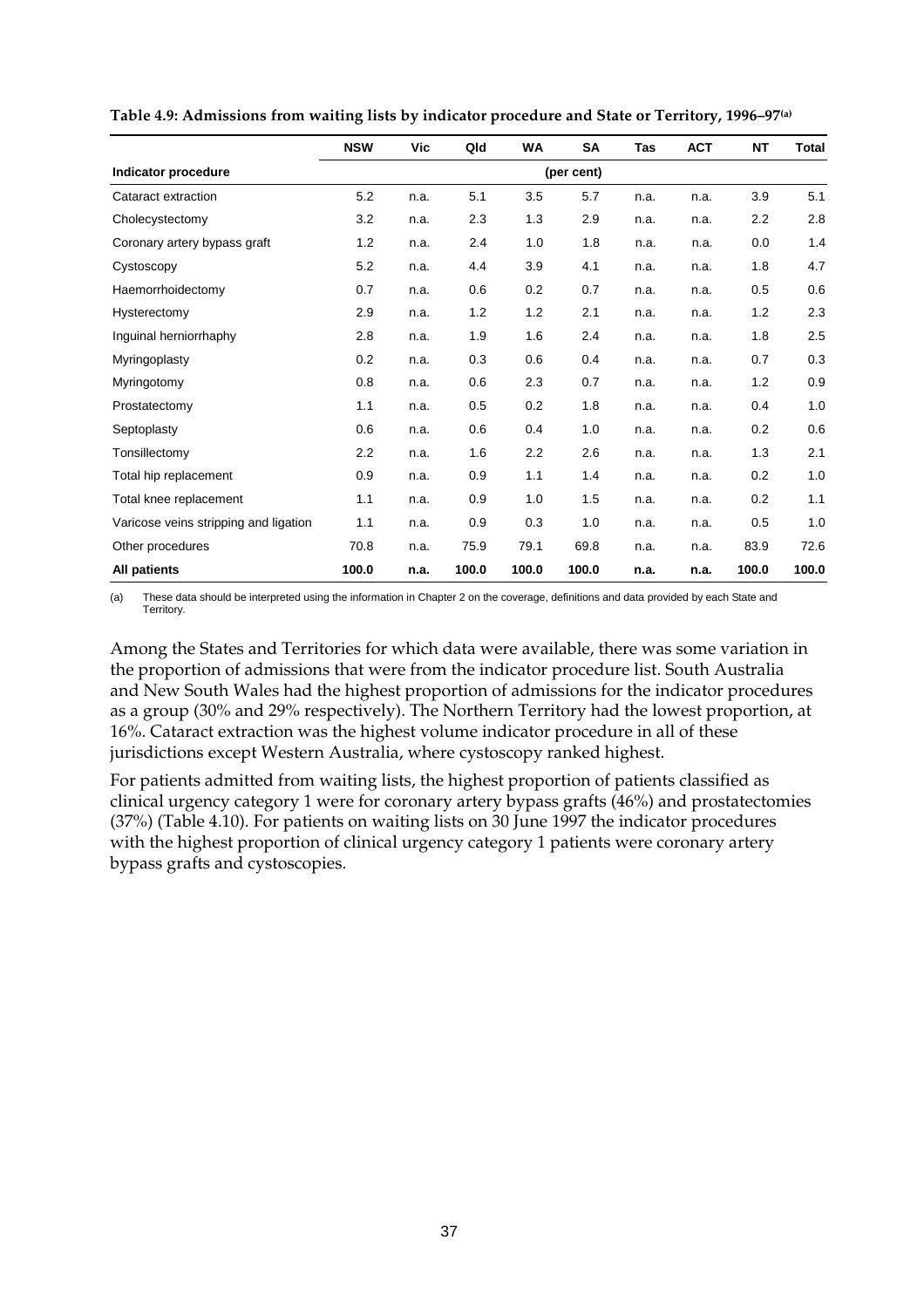|                                       | <b>Patients admitted</b> | <b>Patients on waiting</b> |
|---------------------------------------|--------------------------|----------------------------|
|                                       | from waiting lists       | lists on 30 June           |
| Indicator procedure                   | (per cent)               |                            |
| Cataract extraction                   | 7.9                      | 1.6                        |
| Cholecystectomy                       | 28.7                     | 8.1                        |
| Coronary artery bypass graft          | 46.1                     | 22.6                       |
| Cystoscopy                            | 31.8                     | 12.7                       |
| Haemorrhoidectomy                     | 21.2                     | 3.9                        |
| Hysterectomy                          | 25.6                     | 9.6                        |
| Inguinal herniorrhaphy                | 23.1                     | 6.7                        |
| Myringoplasty                         | 8.2                      | 1.2                        |
| Myringotomy                           | 22.0                     | 10.5                       |
| Prostatectomy                         | 35.9                     | 10.4                       |
| Septoplasty                           | 21.6                     | 1.2                        |
| Tonsillectomy                         | 14.0                     | 3.1                        |
| Total hip replacement                 | 17.2                     | 5.6                        |
| Total knee replacement                | 11.9                     | 4.2                        |
| Varicose veins stripping and ligation | 12.1                     | 1.7                        |
| Other procedures                      | 36.1                     | 8.7                        |
| <b>All patients</b>                   | 32.2                     | 7.4                        |

**Table 4.10: Clinical urgency category 1 patients by indicator procedure, 1996–97(a)(b)**

(a) These data should be interpreted using the information in Chapter 2 on the coverage, definitions and data provided by each State and Territory.

(b) Data not available for Victoria, Tasmania and the Australian Capital Territory.

### **Hospital size**

Table 4.11 shows that the majority of waiting list patients were reported for larger hospitals. In 1995–96, only 12% of admissions from waiting lists were to hospitals with 100 or fewer beds, and only 11% in 1996–97. These data would have been affected, however, by the lack of coverage of some hospitals in the waiting list data collections of some jurisdictions (see Chapter 2).

There were some changes in the proportions of waiting list patients by hospital size between 1995–96 and 1996–97. For example, there was a decrease in the proportion of patients on waiting lists at hospitals with between 201 and 500 beds. These changes need to be interpreted with caution, however, as they may have been affected by the change in coverage of the waiting times data collections between the two years, as described in Chapter 2.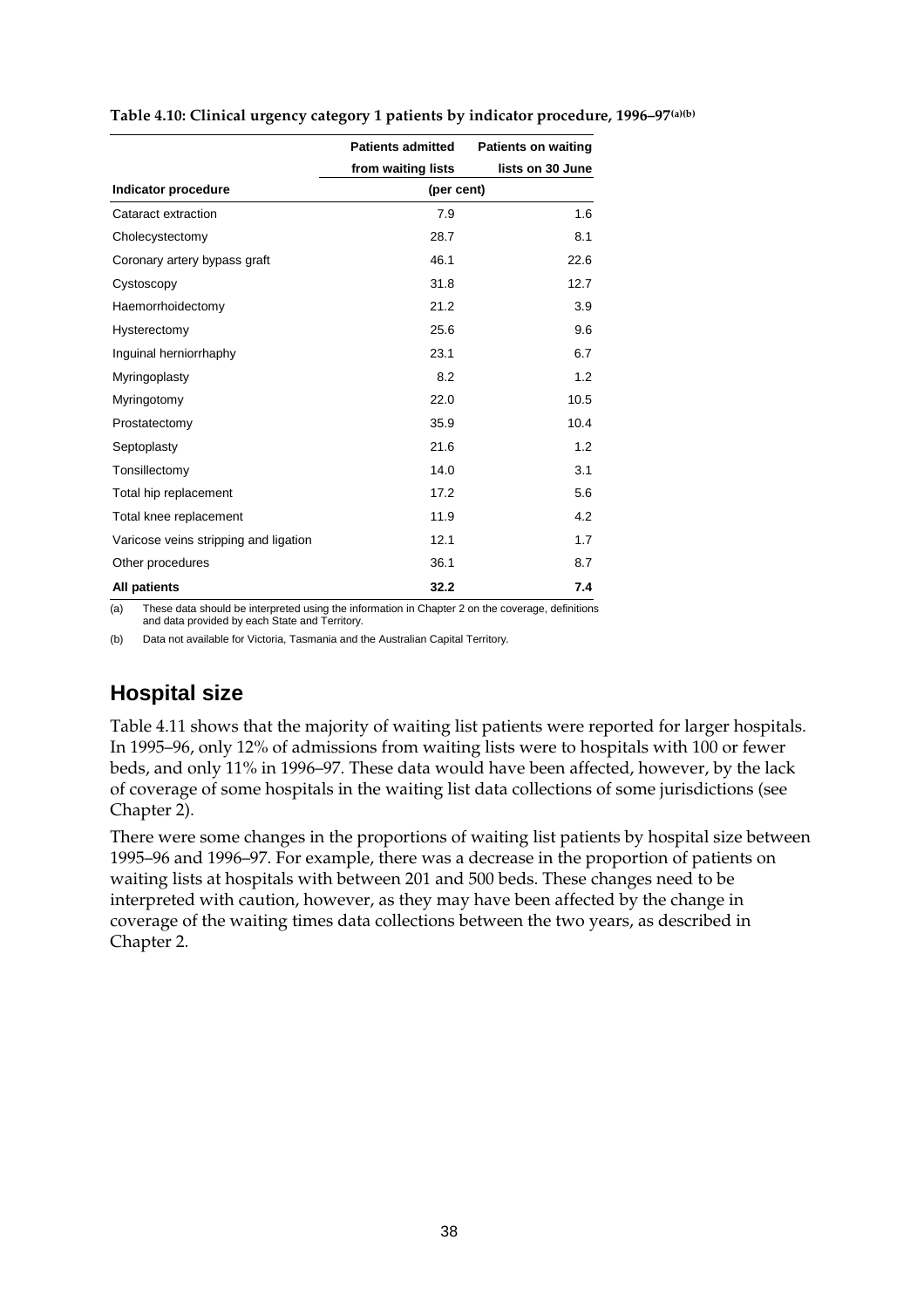|                      | 1995-96                                                       |                                                | 1996-97                                        |                                                |  |  |  |
|----------------------|---------------------------------------------------------------|------------------------------------------------|------------------------------------------------|------------------------------------------------|--|--|--|
|                      | <b>Patients admitted</b><br>from waiting lists <sup>(c)</sup> | <b>Patients on waiting</b><br>lists on 30 June | <b>Patients admitted</b><br>from waiting lists | <b>Patients on waiting</b><br>lists on 30 June |  |  |  |
| <b>Hospital size</b> |                                                               | (per cent)                                     |                                                |                                                |  |  |  |
| $0 - 50$ beds        | 2.7                                                           | 1.0                                            | 2.3                                            | 6.1                                            |  |  |  |
| $51-100$ beds        | 9.1                                                           | 4.5                                            | 8.2                                            | 8.3                                            |  |  |  |
| $101 - 200$ beds     | 20.7                                                          | 12.4                                           | 17.2                                           | 13.7                                           |  |  |  |
| 201-500 beds         | 38.8                                                          | 46.9                                           | 38.1                                           | 37.7                                           |  |  |  |
| $> 500$ beds         | 28.6                                                          | 35.2                                           | 34.2                                           | 34.2                                           |  |  |  |
| <b>Total</b>         | 100.0                                                         | 100.0                                          | 100.0                                          | 100.0                                          |  |  |  |

#### **Table 4.11: Waiting list patients by hospital size, 1995–96 and 1996–97(a)(b)**

(a) These data should be interpreted using the information in Chapter 2 on the coverage, definitions and data provided by each State and **Territory** 

(b) Includes 'booked' patients for Victoria but not all admissions (see Chapter 2).

(c) Excludes Queensland.

## **Waiting list additions and removals**

This section summarises the movement of patients onto and off waiting lists in 1995–96 and 1996–97. Patients are removed from waiting lists either when they are electively admitted for the surgery for which they were waiting or for a range of other reasons for which the data are mainly presented in combination here. These other reasons are admission as an emergency patient for the surgery for which the patient was waiting, the surgery not being required, or the patient not being able to be contacted by the hospital, having died, having the surgery elsewhere or declining the surgery.

A comparison of the numbers of additions to waiting lists and the numbers of removals from waiting lists allows an assessment of change in the size of waiting lists over the data collection periods. The data on admissions and other removals are presented here as proportions of the number of additions to the waiting lists in the data collection periods. If the admissions and other removals together represent more than 100% of the additions, then the waiting list will have decreased in size during the data collection period.

Figures 4.2 and 4.3 show admissions and other removals as a proportion of additions to the waiting lists by State and Territory for 1995–96 and 1996–97 respectively. Data on 'booked' patients are presented separately for Victoria, as not all of them would have been admitted by 30 June. As explained in Chapter 2, not all additions and removals are included in the Victorian data.

For all States and Territories the number of admissions and other removals represented about 100% of the additions for the year, indicating that the size of the waiting lists remained relatively stable. For 1996–97, the data indicate growth in waiting lists mainly in New South Wales and Western Australia, as also indicated in Table C.1. The data here for Queensland indicate a reduction in waiting list size whereas Table C.1 shows that there were more patients reported on waiting lists on 30 June 1997 than on 30 June 1996, probably reflecting the increased coverage of the collection in Queensland.

Of total removals (admissions and other), admissions accounted for the greatest proportions in 1996–97 in New South Wales and South Australia. Other jurisdictions reported relatively more removals from waiting lists for other reasons (including Victoria's 'booked' patients).

These data also indicate that, overall, in 1996–97, 80.5% of patients who were added to the waiting lists were admitted on an elective basis (or 'booked' in Victoria) for their surgery.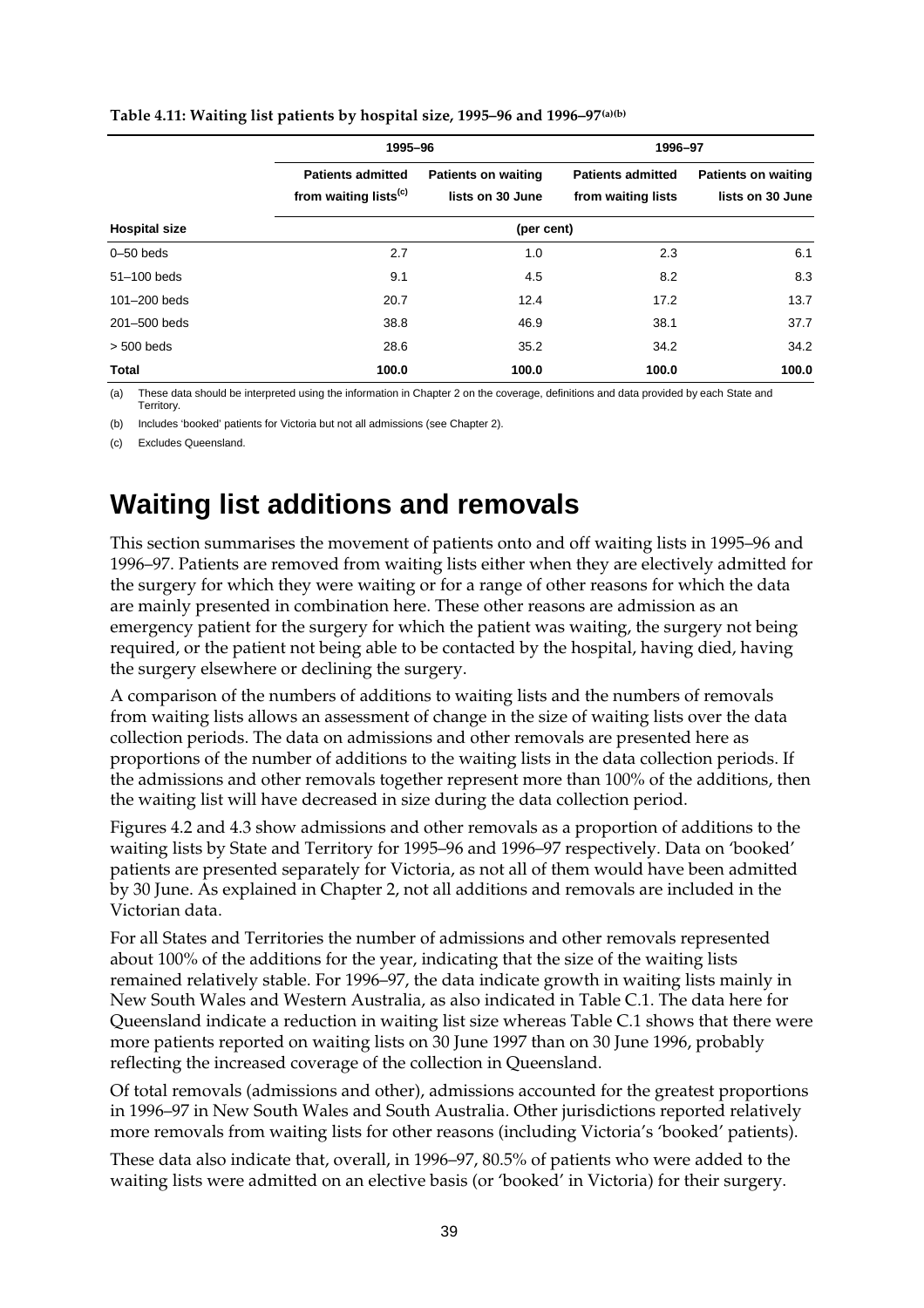Data on other reasons for removal were available for New South Wales, Western Australia, South Australia and the Northern Territory. For those four jurisdictions combined, patients representing 83.7% of the number added to the waiting lists in 1996–97 were admitted on an elective basis for the surgery for which they were waiting. A further 5.0% declined the surgery, 1.2% were admitted on an emergency basis for the surgery for which they were waiting, 2.6% had been treated elsewhere and 1.1% could not be contacted or had died.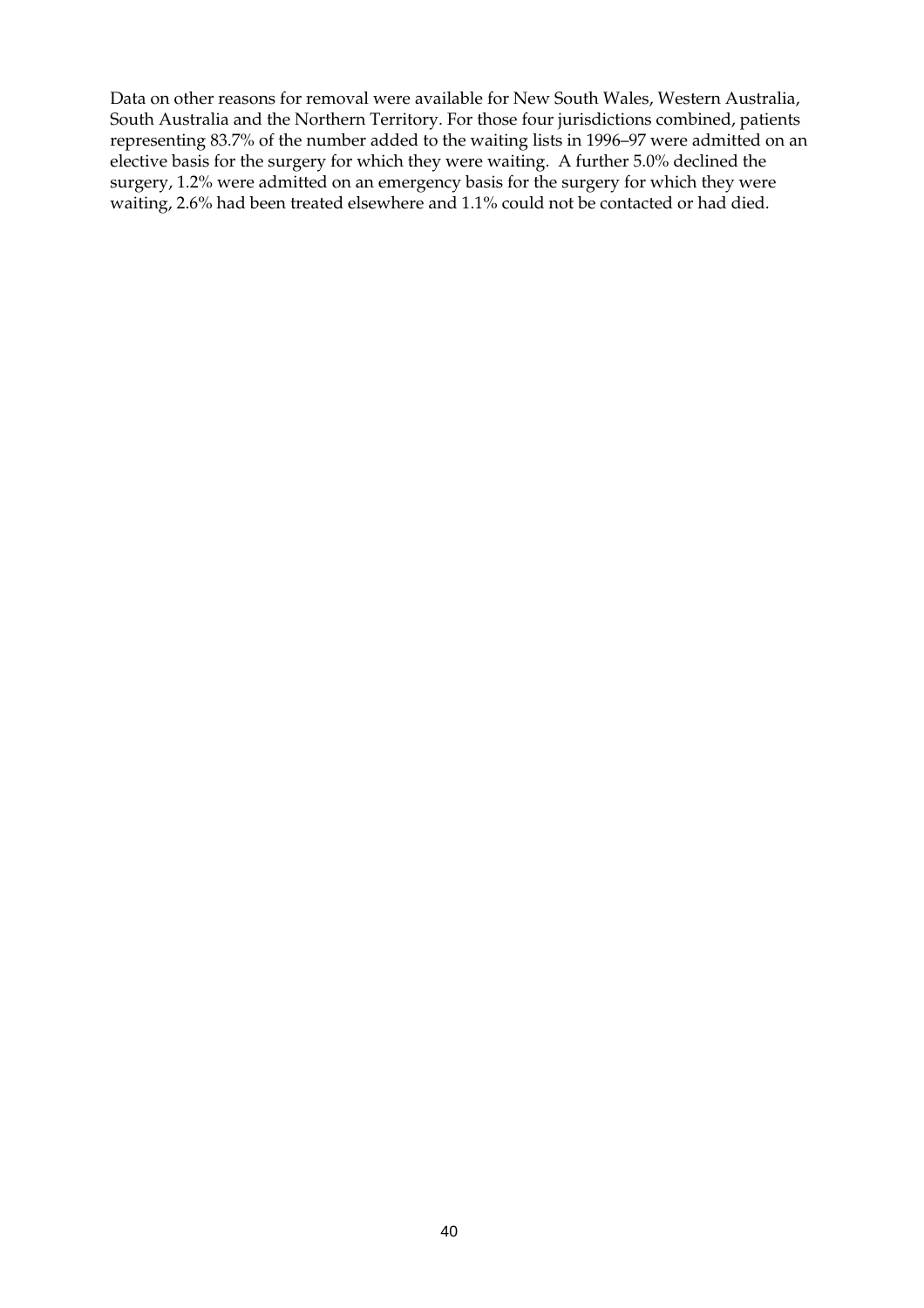

**Figure 4.2. Admissions and other removals from waiting lists as a proportion of additions to waiting lists, 1995-96**

Note: Data for Queensland are not available and data for Tasmania are not published.

These data should be interpreted using the information in Chapter 2 on the coverage, definitions and data provided by each State and Territory.



**Figure 4.3. Admissions and other removals from waiting lists as a proportion of additions to waiting lists, 1996-97**

These data should be interpreted using the information in Chapter 2 on the coverage, definitions and data provided by each State and Territory.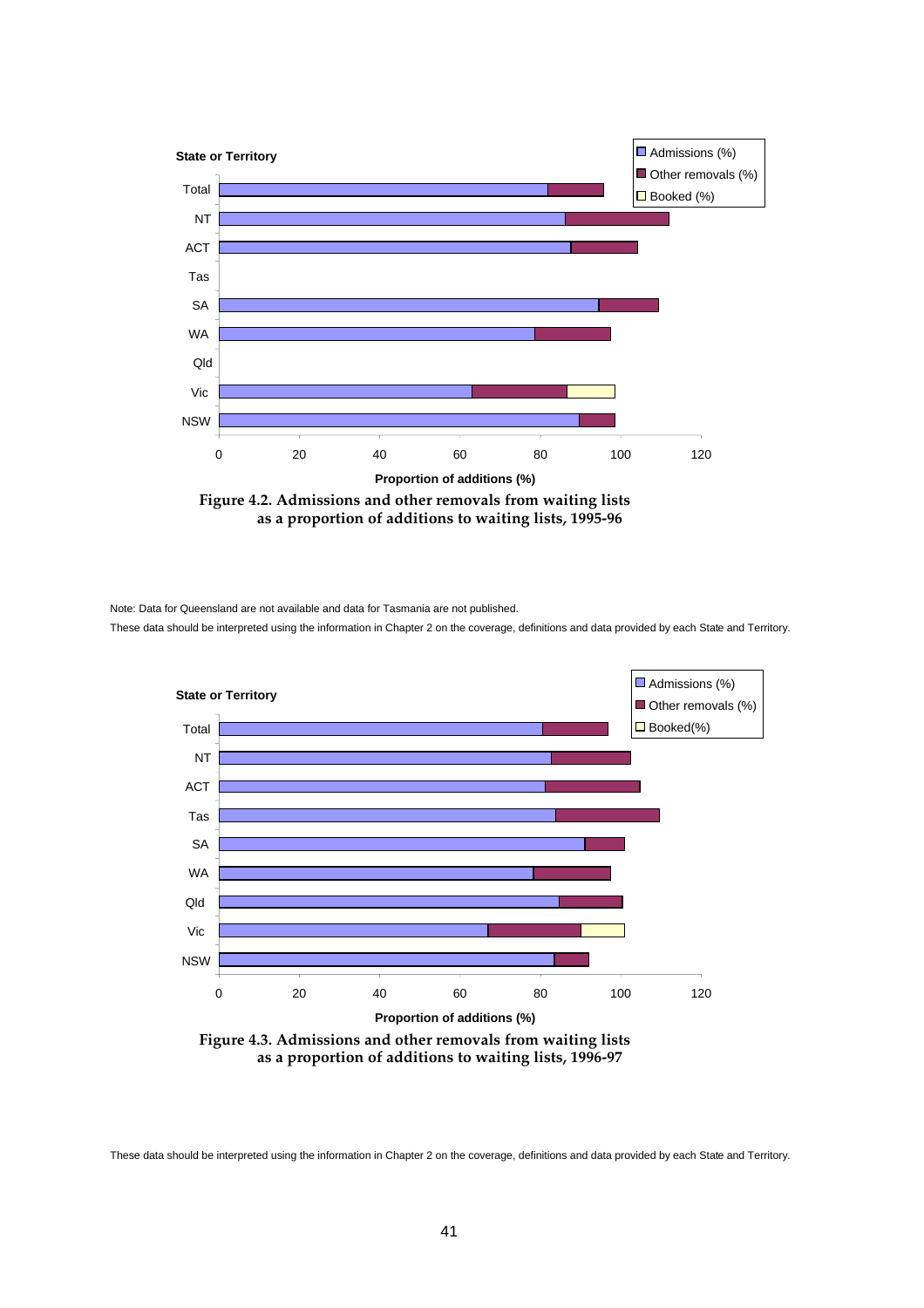# **5. Future directions**

## **Introduction**

The National Elective Surgery Waiting Times Data Collection has been compiled since 1994 but is not yet a comprehensive national data set based on uniformly applied data definitions. The 1996–97 collection is the most comprehensive to date, with the most detail yet provided on waiting times, but there are still gaps in data supply and variation in the use of associated definitions, as discussed in Chapter 2. These inconsistencies limited the analysis that could be undertaken and the extent to which data from the different States and Territories and from the two years are comparable.

As also discussed in Chapter 2, there is variation in the format in which the data are supplied to the Institute by the States and Territories, with most supplying data at the establishment level and some supplying some or all the data at the patient level. Patient level data enable more detailed analysis to be undertaken, for example, the distributions of waiting times presented in Chapter 3.

South Australia was able to supply patient-level waiting times data linked to the hospital morbidity record of those patients who were admitted at the end of their wait. When more States and Territories are able to supply data in this format it will enable even more detailed analysis of waiting times data. For example, the possible effects on waiting times of age, sex, diagnosis, diagnosis related group, and length of stay will be able to be analysed in conjunction with the clinical urgency category, surgical specialty and indicator procedures.

The gaps in and format of data supply and the use and development of data definitions are being addressed at both the national and jurisdiction levels and will result in improved national elective surgery waiting times data collections and reports in the future. The proposed developments are briefly described in this chapter.

## **State and Territory data collections**

#### **New South Wales**

The New South Wales Health Department supplied admission data at the patient-level for 1995–96 and 1996–97, although not linked to patient hospital morbidity records. The Department expects to be able to supply linked patient-level data some time after 1997–98.

For 1996–97 and previous years, New South Wales used the two-tier clinical urgency classification, rather than the three tiered classification used by other jurisdictions. However, in 1997–98, New South Wales implemented the *National Health Data Dictionary* three-level clinical urgency classification. This change will make a substantial contribution to uniformity in national waiting times data.

## **Victoria**

Much of the Victorian data were not directly compatible with data from other jurisdictions due to the use of a 'booked' category and the absence of clinical urgency category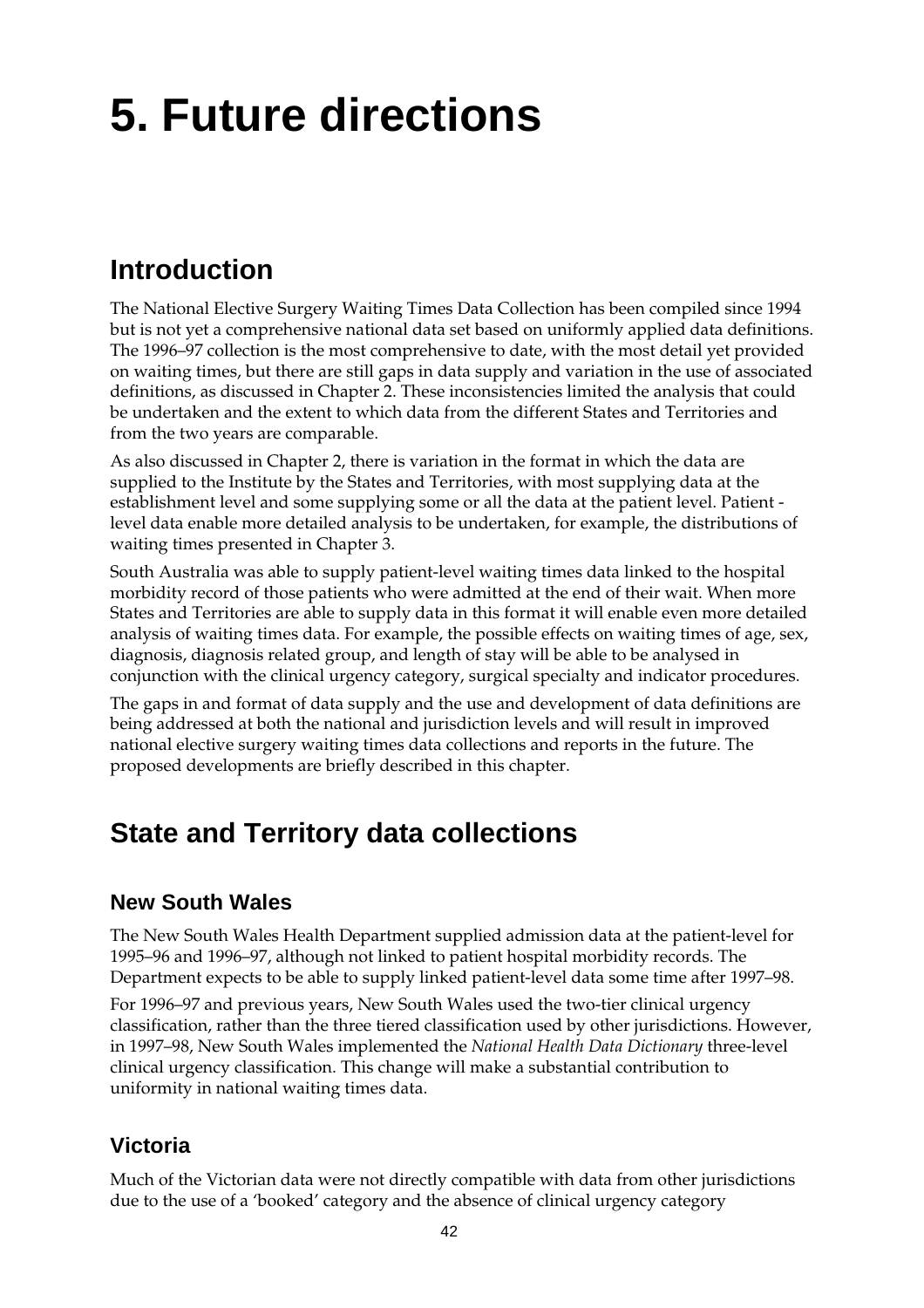information on 'booked' patients and extended wait data for admitted patients and 'booked' patients. The Victorian Department of Human Services has reported that the elective surgery waiting times data collection was redeveloped during 1997–98 and that extended wait and clinical urgency information will be available for all patients from 1 July 1998. Admissions data including the length of time waited is also expected to be available from July 1998. Indicator procedure data will be available from 1 January 1998. These changes will make substantial contributions to uniformity in national waiting times data.

For 1995–96 and 1996–97 Victoria supplied data at the establishment level and data for 1997– 98 was also in this format. From July 1998 Victorian data will be available at patient level, and potentially able to be linked to patient hospital morbidity records.

#### **Queensland**

Queensland Health has made significant advances in its waiting times data collection over recent years. Since 1 July 1997, elective surgery admissions in Queensland have been linked to patient hospital morbidity records. Information relating to a patient's wait on the list prior to admission will continue to be collected at the establishment level.

As part of a major initiative to reduce waiting times for elective surgery, Queensland Health now collects monthly waiting list information from 32 hospitals that perform more than 95% of elective surgery undertaken in public hospitals.

Queensland Health is also developing reporting systems for other factors that have been identified as affecting waiting times, such as outpatient clinics, theatre utilisation and day surgery rates. It is expected that data collected on these topics will provide further insight into waiting times.

### **Western Australia**

The Health Department of Western Australia plans to increase the coverage of public hospitals included in its collection of waiting times data in future years. Admissions data reporting the amount of time waited should also be available in the future. Patient-level data are being collected but were not of a satisfactory standard to allow submission of data in that format for 1995–96 and 1996–97.

### **South Australia**

For 1995–96 and 1996–97 South Australia supplied patient-level admissions data linked to patient hospital morbidity records and complete census data. An extra metropolitan hospital was added to the State's waiting list collection on 1 July 1996.

### **Tasmania**

Tasmania is currently implemented an enhanced waiting times information system which will meet needs at hospital, State and national levels. Implementation is planned for 1999– 2000, with census data this year expected to be available at patient-level.

## **Australian Capital Territory**

The Australian Capital Territory Department of Health and Community Care supplied waiting times data at the establishment level for 1995–96 and 1996–97. Full coverage of public hospitals for throughput data was expected for 1997–98.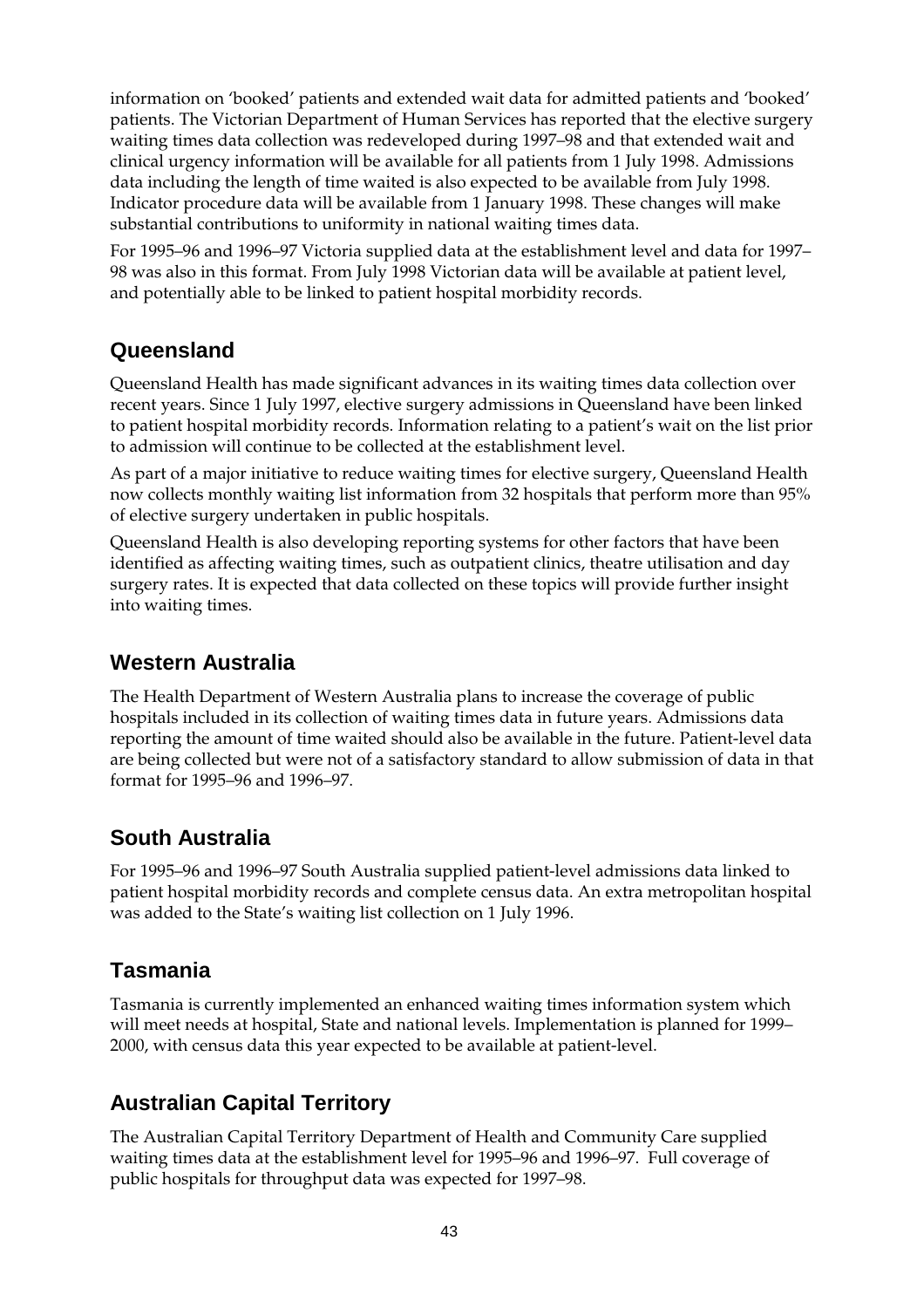The Department has indicated that waiting times data will become available at the patientlevel in the future and these data will be able to be linked to hospital morbidity data for those patients admitted from the waiting lists. Some data will also be available by indicator procedure for 1997–98.

### **Northern Territory**

Waiting list data were supplied for all Northern Territory public hospitals in 1995–96 and 1996–97. Data on patients admitted from waiting lists were supplied at the patient-level but not linked to patient hospital morbidity records. Territory Health Services has reported that moves are being made to enable linkage of waiting list and patient hospital morbidity data, but implementation may not be until 1999–2000.

### **Summary**

In summary, it is anticipated that over the next few years, extended wait data will be available from all jurisdictions for both patients admitted from waiting lists and patients on waiting lists on census dates. From the 1997–98 reference year, the three level clinical urgency categorisation will be used by all States and Territories, and data on indicator procedures will be able to be supplied by all jurisdictions except Tasmania and Victoria (for the first half of the year). In addition, it is expected that over the next few years, the number of jurisdictions supplying patient-level data will increase from the current three.

## **National data development and analysis**

Chapter 2 outlined some of the variations in the use of definitions relating to elective surgery waiting times data collections. These and others are being addressed by the Institute, the States and Territories and the Commonwealth Department of Health and Aged Care through the National Health Data Committee, the National Health Information Management Group (NHIMG) and the data reporting arrangements for the Australian Health Care Agreements. In 1999–2000, the Institute's elective surgery waiting times data development work is being assisted by funding provided by the Australian Health Ministers' Advisory Council, and allocated to this area with the advice of NHIMG.

Some of the matters that have been identified for consideration, have recently been considered or could be considered in the future are outlined below.

- The method of calculation of waiting times (and therefore the definition of 'overdue' patients and 'extended wait' patients) when a patient's clinical urgency is reclassified was in need of standardisation. Previously, some States and Territories counted only days waited in the most recent clinical urgency category whereas others counted those days and days waited in higher urgency categories (Table 2.1). There has been recent national agreement to use the latter method from 1 July 1999.
- This paper informally uses a definition of 'extended wait patient' for clinical urgency category 3 patient who waited over 12 months. This definition has recently been approved nationally so it is expected that all jurisdictions will use it from 1 July 1999.
- A nationally agreed method is required for calculation of waiting times in the case of cancelled surgery and when patients are transferred between hospitals.
- The list of procedures that are excluded from the definition of elective surgery (see Glossary) was compiled several years ago and is currently being reviewed. Suggestions have been made, for example, to include data collection on waiting times for endoscopies and some currently excluded cardiac procedures.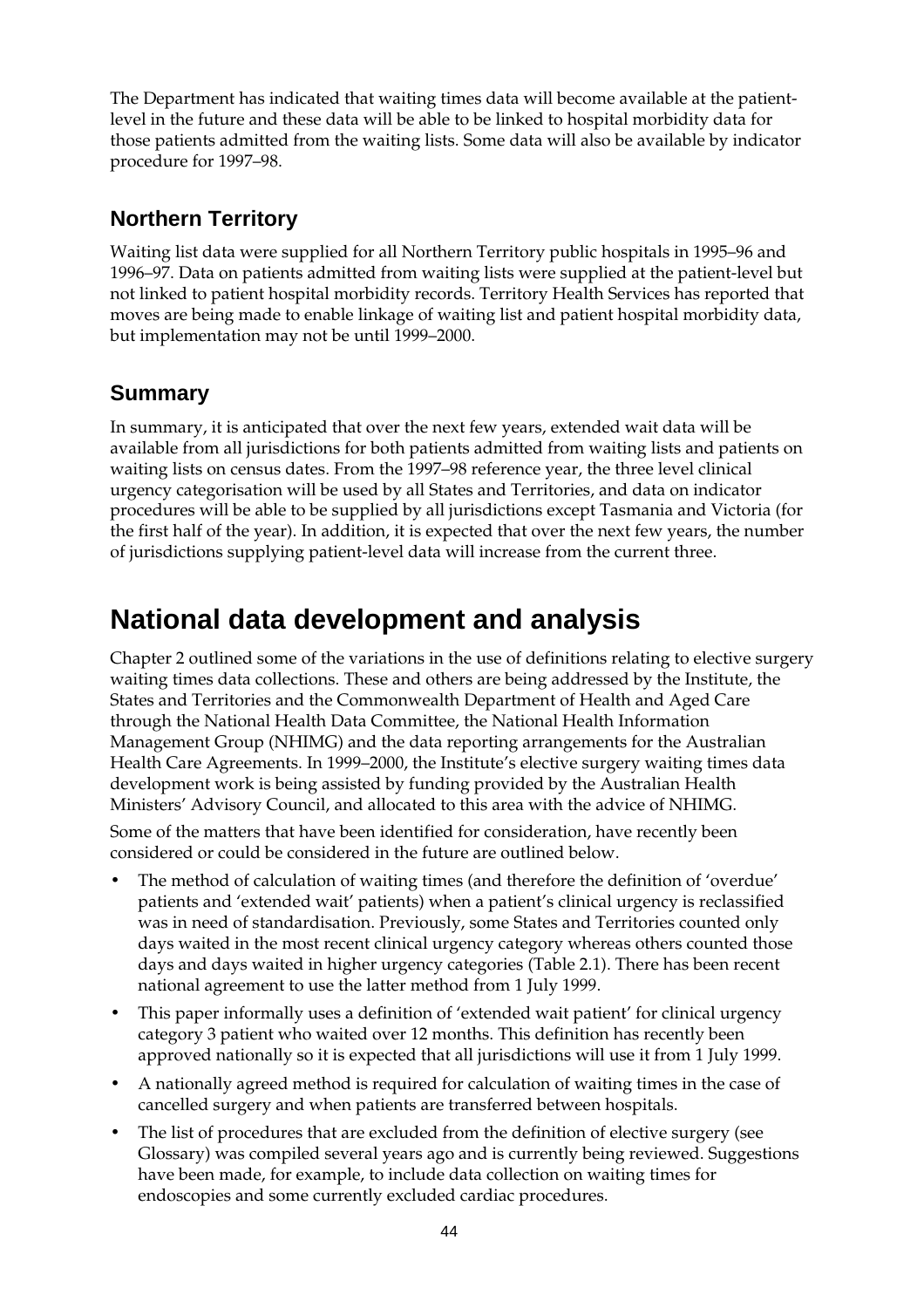- The list of indicator procedures was also compiled several years ago and is currently being reviewed to better reflect current high volume elective procedures. It may be useful to have separate lists for patients for whom a day only hospitalisation is intended and patients for whom an overnight (or longer) stay is intended.
- The consistency of application of the clinical urgency categorisation has also been proposed for review. The data in Tables 4.3 and 4.4 support a need for such a review, which would aim to standardise the use of the categories among the jurisdictions and among the surgical specialties.
- Better enumeration is required of the total elective surgery activity for the jurisdictions which were unable to accurately report the proportion of elective surgery activity that was covered by their waiting times data collections. If elective surgery admissions could be flagged in the data provided by the States and Territories to the Institute for the National Hospital Morbidity Database, it would enable the Institute to derive information on the number of elective surgery admissions directly.
- There could be wider inclusion of services purchased in private hospitals by the public sector. Private hospital separations for public patients are being increasingly reported and were included in the National Hospital Morbidity Database for all six States in 1997– 98 (Australian Institute of Health and Welfare 1999). It may be appropriate to extend waiting times data collection to more of these admissions if they are for elective procedures, associated with waits and not included in public hospital waiting lists.
- There may be a need to separately identify private waiting list patients. Waiting times for private patients may be different from waiting times for public patients and be influenced by different factors, as suggested by the data collected on public and private patients in 1995 (Moon 1996). In 1996–97, about 11% of patients admitted (for elective surgery or other reasons) to the hospitals included in the National Elective Surgery Waiting Times Data Collection were private patients, 84% were public patients and the remaining 5% were Department of Veterans' Affairs or other patients.
- Analysis could be undertaken of data on waiting times for intended day only patients. These data were supplied by some jurisdictions for 1995–96 and 1996–97 but not included in this paper.
- More generally, data on whether the patient was public or private, had insurance and other demographic and clinical characteristics could be better analysed in the future when waiting times data are more available linked to the patients' hospital morbidity data records.
- Last, the waiting times information could be collected on all patients removed from waiting lists, not just on those admitted at the end of their wait. If waiting times data (or at least extended wait data) were collected on all patients removed from waiting lists, census data collections may not be required. (At present, census data collections are undertaken mainly because they include waiting information on patients who have not been admitted and will never be admitted. They are also the source of the data on the size of waiting lists, but this information is not necessarily a reliable indicator of performance.)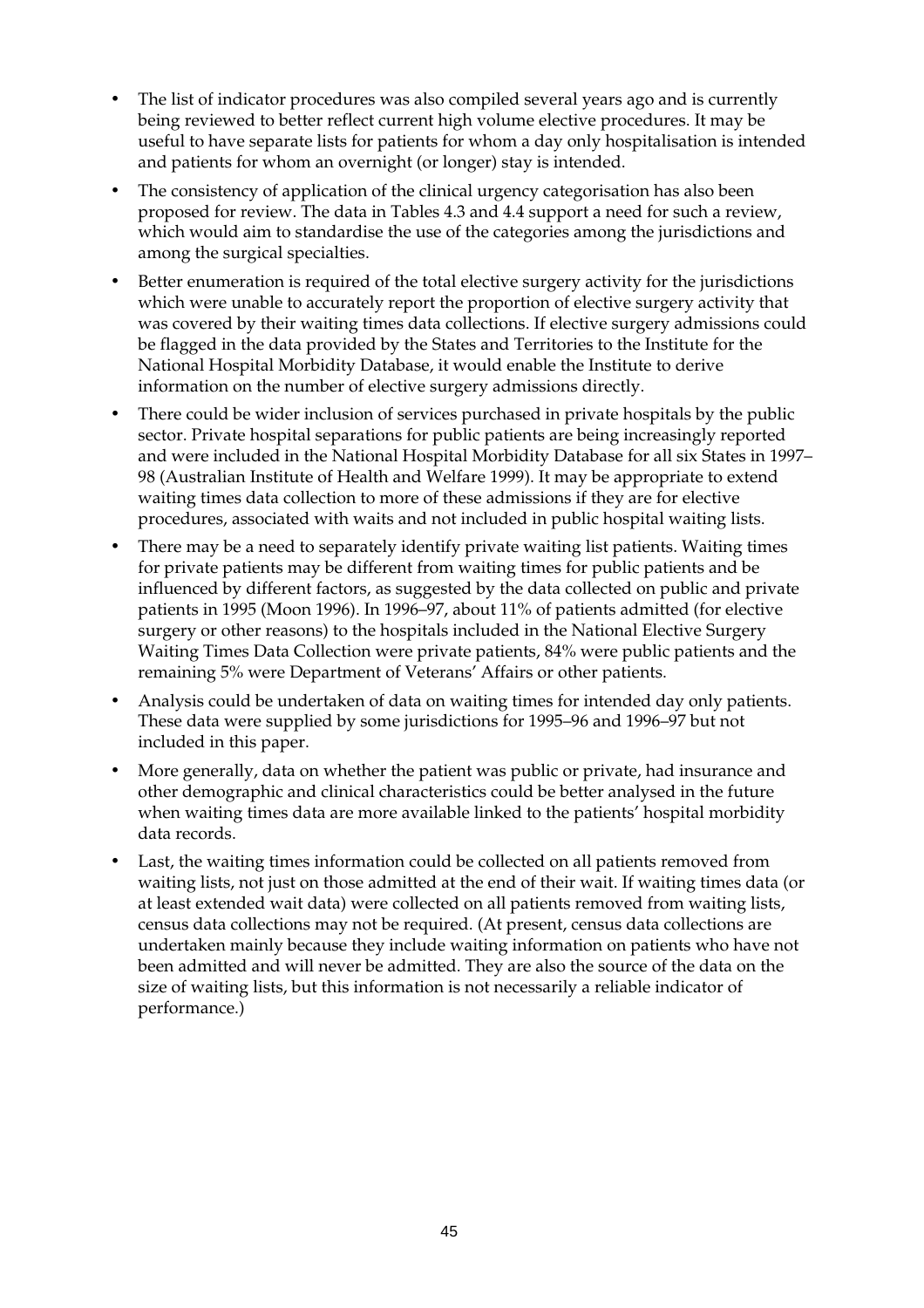# **Appendix A: Data supplied**

This Appendix details the level (establishment or patient) at which most of the data was provided by each State and Territory to the National Elective Surgery Waiting Times Data Collection in 1995–96 and 1996–97 (Tables A.1 and A.2). Some information in gaps in the data supply and use of definitions are also included. Further information on data supplied and definitions used, and data on the proportion of elective surgery admissions that were covered is included in Chapter 2.

|                                                |                     | Throughput data     |                                                |                                       |
|------------------------------------------------|---------------------|---------------------|------------------------------------------------|---------------------------------------|
| <b>State or Territory</b>                      | Census data         | <b>Additions</b>    | Admissions and other<br>removals               | <b>Clinical urgency</b><br>categories |
| New South Wales                                | patient level       | patient level       | patient level                                  | 2                                     |
| Victoria <sup>(a)</sup>                        | establishment level | establishment level | establishment level                            |                                       |
| Queensland <sup>(b)</sup>                      | establishment level | establishment level | establishment level                            |                                       |
| Western Australia                              | establishment level | establishment level | establishment level                            | 3                                     |
| South Australia                                | establishment level | establishment level | Admissions: establishment<br>and patient level | 3                                     |
|                                                |                     |                     | Other removals:<br>establishment level         |                                       |
| Tasmania                                       | establishment level | establishment level | establishment level                            | 3                                     |
| Australian Capital<br>Territory <sup>(c)</sup> | establishment level | establishment level | establishment level                            | 3                                     |
| Northern Territory                             | establishment level | patient level       | establishment level                            | 3                                     |

#### **Table A.1: Data supplied for the National Elective Surgery Waiting Times Data Collection, 1995–96**

(a) Victorian census data on 'booked' patients did not include clinical urgency category or extended wait information. Admissions data included data on patients removed from the waiting lists on booking. These data did not include extended wait or clinical urgency category information.

(b) Throughput data were supplied for June 1996 only.

(c) Extended wait data were not available for patients admitted from waiting lists.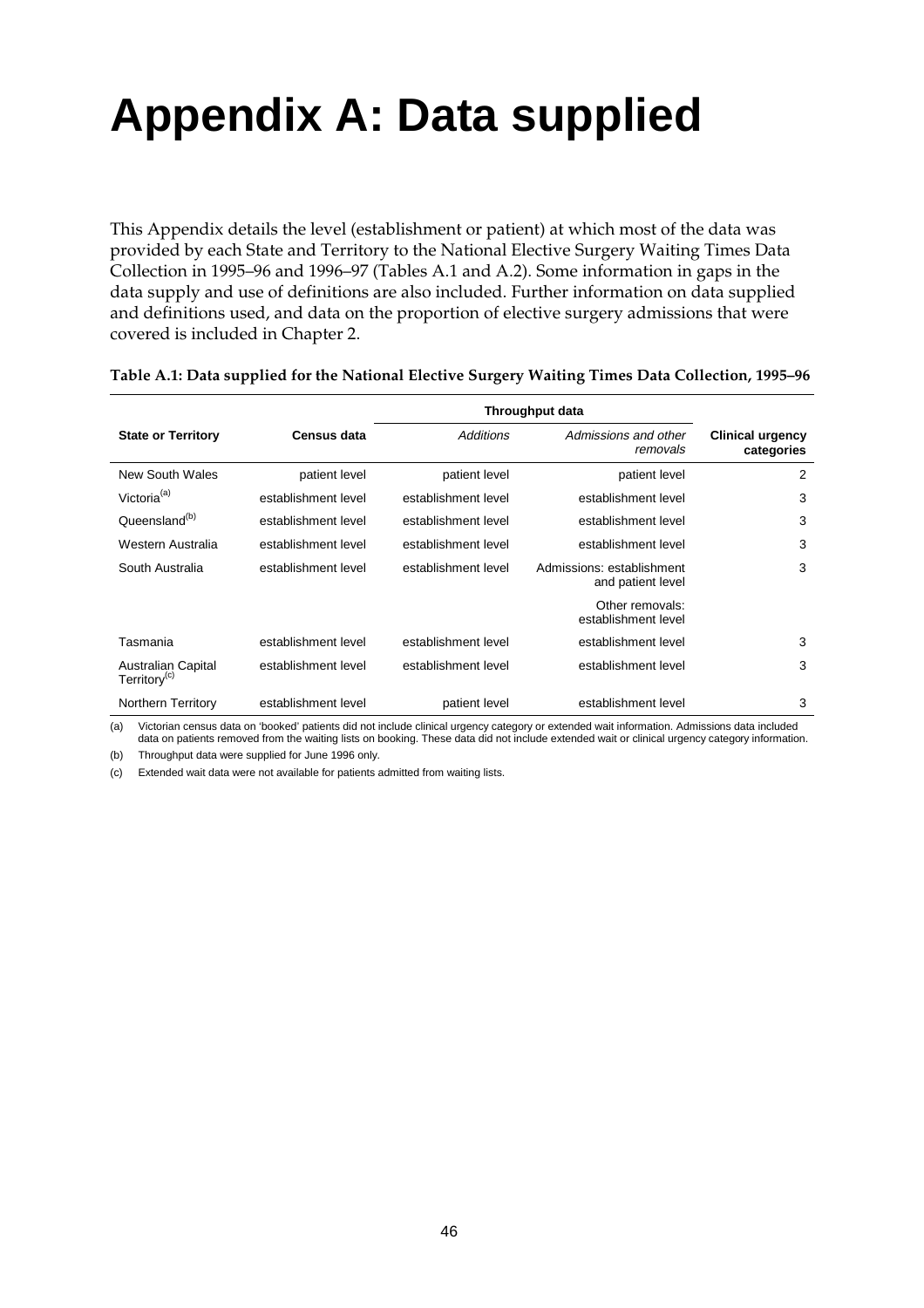|  | Table A.2: Data supplied for the National Elective Surgery Waiting Times Data Collection, 1996–97 |
|--|---------------------------------------------------------------------------------------------------|
|  |                                                                                                   |

| <b>Clinical urgency</b> |
|-------------------------|
| categories              |
| 2                       |
| 3                       |
| 3                       |
| 3                       |
| 3                       |
|                         |
| 3                       |
| 3                       |
| 3                       |
| .                       |

(a) Victorian census data on 'booked' patients did not include clinical urgency category or extended wait information. Admissions data included<br>data on patients removed from the waiting lists on booking. These data did not Indicator procedure data were not available.

(b) Indicator procedure data were not available.

(c) Indicator procedure data were not available and extended wait data were not available for patients admitted from waiting lists.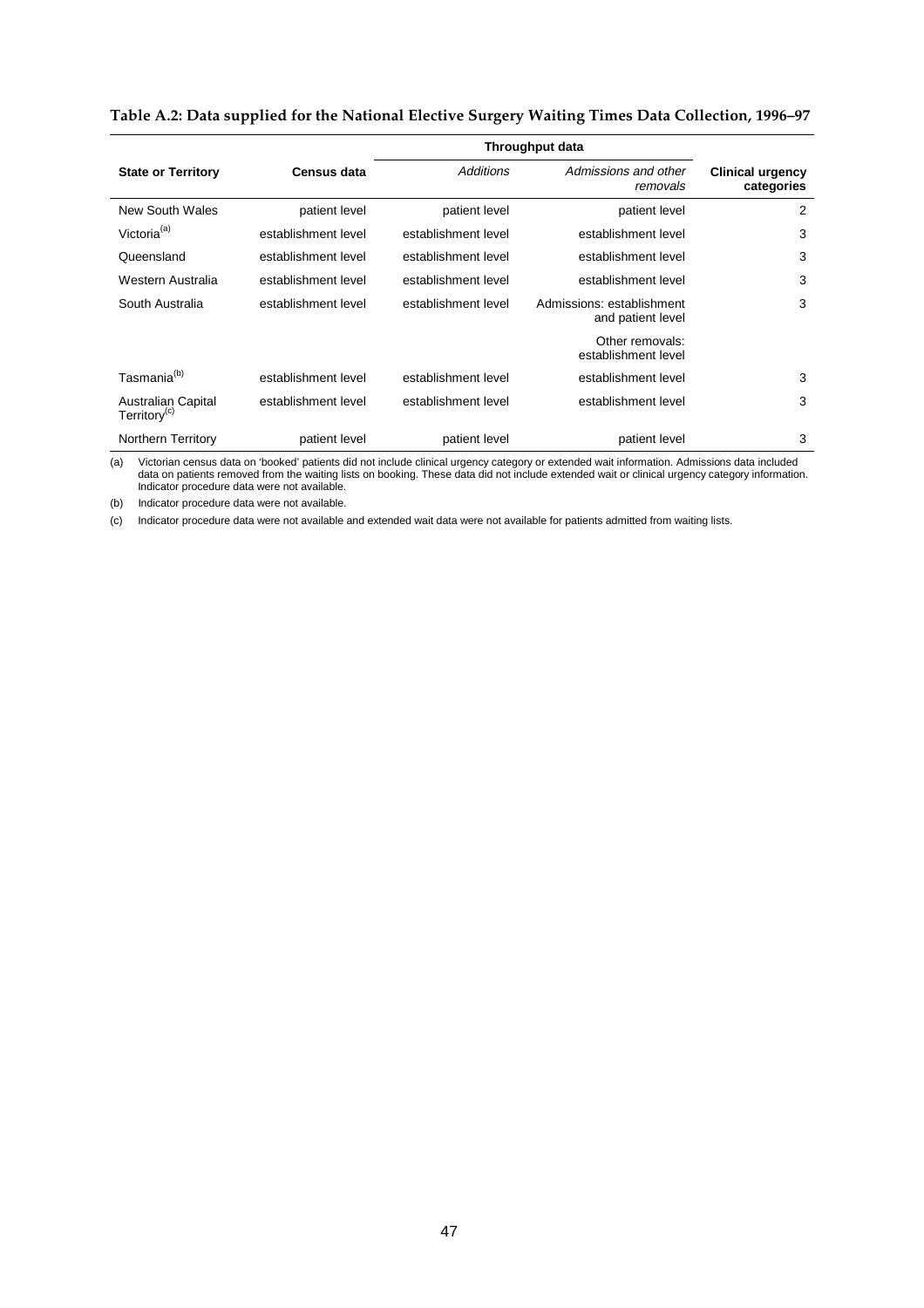# **Appendix B: Clearance times**

The clearance time is the theoretical time it would take to clear all patients from the waiting lists at a census date, and represents the maximum time a patient on a list could expect to wait. It is expressed in months, and defined as the number of patients on the waiting list at a particular time (the census date) divided by the number of patients cleared (admitted and removed) from the waiting list per month. Several assumptions are made in the calculation of these measures. It is assumed that the clearance rate remains constant, that no patients are added to the lists and that waiting lists are pooled so that patients can be treated at any hospital (which is not usually the case).

Because these conditions do not hold in practice, measures presented earlier in this paper are likely to provide better indications of actual waiting times. Clearance time statistics have, however, been included in this paper to allow comparisons with the 1995 report (Moon 1996). Care needs to be taken when comparing 1995 data with these data, however, as Victorian data were included in the 1995 report but are not included in this appendix. Victoria has not been included because counts of patients on waiting lists on census dates include 'booked' patients in this paper, and counts of patients cleared also include 'booked' patients. Thus clearance time calculations would be less meaningful than for other jurisdictions. In addition, no data on clinical urgency was available for the 'booked' patients. Queensland data were not included in the 1995 report, are included on the basis of data on only one month of removals for 1995–96, but are included fully in the 1996–97 tables. Further details on the interpretation of clearance times can be found in the 1995 report on waiting times for elective surgery (Moon 1996).

The data in this Appendix should be interpreted using the comments in the text and the information in Chapter 2 on the coverage of the data collections, the definitions used, and the data supplied by each State and Territory. In particular, the coverage of the data collections improved between 1995–96 and 1996–97, so comparisons between these two years are problematic. Comparisons between New South Wales and the other jurisdictions should be made noting that New South Wales did not have an equivalent of clinical urgency category 2 in 1995–96 or 1996–97. The clearance times presented for the different surgical specialties and indicator procedures would also have been affected by the varied use of definitions and the coverage of data collections. However, there may not have been large differences in the effects on the different surgical specialties and indicator procedures (except that some specialties and indicator procedures are more common in some jurisdictions than others), so comparisons between surgical specialties (but not between years) could be made cautiously.

The clearance time for clinical urgency category 1 patients was less than one month for all surgical specialties in both 1995–96 and 1996–97, except for ear, nose and throat surgery and orthopaedic surgery in 1996–97 (Tables B.1 and B.2). Clinical urgency category 2 clearance times ranged from 1.8 to 7.6 months in 1995–96, and from 2.3 to 6.3 months in 1996–97, with orthopaedic surgery recording the longest clearance times in both periods. The range of clearance times for clinical urgency category 3 patients was 1.8 to 8.5 months in 1995–96 and between 2.1 and 7.8 months in 1996–97, with the longest clearance times reported for orthopaedic, and ear, nose and throat surgery, respectively.

**Table B.1: Clearance time (months) by specialty of surgeon and clinical urgency, 1995–96(a)(b)**

|                      | <b>Category 1</b> | Category 2 <sup>(c)</sup> |          | Category 3 <sup>(c)</sup> Categories 2 & 3 All patients <sup>(c)</sup> |  |
|----------------------|-------------------|---------------------------|----------|------------------------------------------------------------------------|--|
| Specialty of surgeon |                   |                           | (months) |                                                                        |  |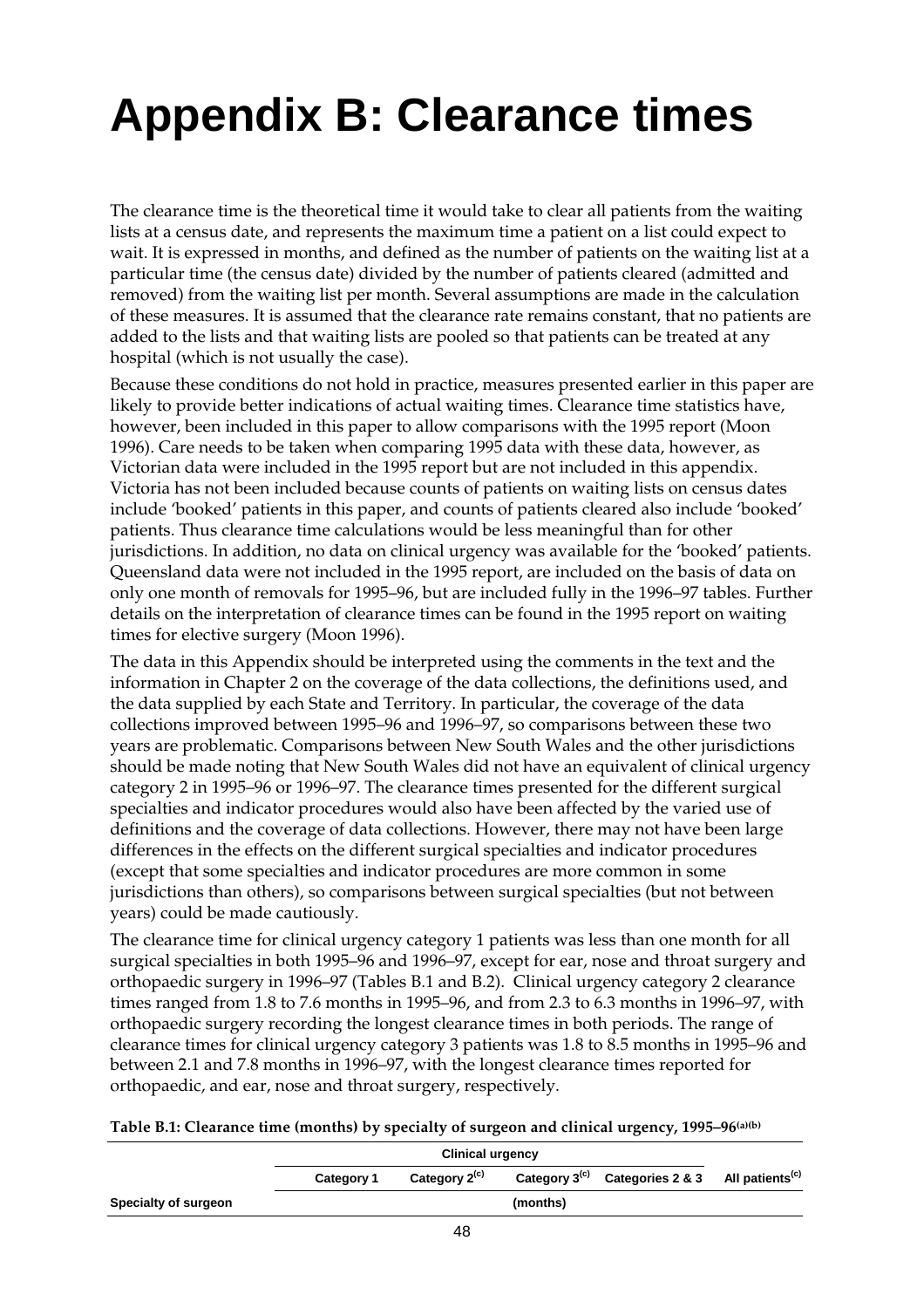| <b>All patients</b>  | 0.6 | 3.4 | 5.0 | 3.4 | 2.5 |
|----------------------|-----|-----|-----|-----|-----|
| Other                | 0.2 | 3.5 | 2.8 | 1.7 | 1.0 |
| Vascular             | 0.5 | 2.3 | 4.4 | 2.9 | 1.7 |
| Urology              | 0.8 | 3.6 | 3.7 | 3.1 | 2.4 |
| Plastic              | 0.9 | 3.6 | 6.1 | 4.3 | 3.0 |
| Orthopaedic          | 0.8 | 7.6 | 8.5 | 5.6 | 4.4 |
| Ophthalmology        | 0.5 | 3.1 | 4.7 | 3.6 | 3.1 |
| Neurosurgery         | 0.5 | 2.8 | 1.9 | 1.4 | 1.0 |
| Gynaecology          | 0.5 | 2.2 | 2.5 | 2.1 | 1.6 |
| General              | 0.6 | 3.0 | 4.6 | 2.7 | 1.9 |
| Ear, nose and throat | 0.9 | 2.3 | 6.5 | 5.0 | 4.1 |
| Cardio-thoracic      | 0.4 | 1.8 | 1.8 | 1.7 | 1.1 |

(a) These data should be interpreted using the information in Chapter 2 on the coverage, definitions and data provided by each State and Territory.

(b) All States and Territories except Victoria and Queensland.

(c) All States and Territories except New South Wales, Victoria and Queensland.

#### **Table B.2: Clearance time by specialty of surgeon and clinical urgency, 1996–97(a)(b)**

|                      | Category 1 | Category 2 <sup>(c)</sup> | Category 3 <sup>(c)</sup> | Categories 2 & 3 | All patients |
|----------------------|------------|---------------------------|---------------------------|------------------|--------------|
| Specialty of surgeon |            |                           | (months)                  |                  |              |
| Cardio-thoracic      | 0.8        | 2.8                       | 2.3                       | 2.4              | 1.7          |
| Ear, nose and throat | 1.1        | 2.8                       | 7.8                       | 6.8              | 5.6          |
| General              | 0.6        | 2.5                       | 4.8                       | 3.3              | 2.4          |
| Gynaecology          | 0.7        | 2.3                       | 2.1                       | 2.2              | 1.7          |
| Neurosurgery         | 0.6        | 2.8                       | 2.6                       | 2.2              | 1.5          |
| Ophthalmology        | 0.7        | 2.4                       | 5.1                       | 4.8              | 4.2          |
| Orthopaedic          | 1.1        | 6.3                       | 7.1                       | 6.7              | 5.5          |
| Plastic              | 0.9        | 3.0                       | 6.5                       | 4.4              | 3.3          |
| Urology              | 0.9        | 3.1                       | 3.4                       | 3.2              | 2.5          |
| Vascular             | 0.7        | 2.0                       | 5.1                       | 3.9              | 2.6          |
| Other                | 0.5        | 2.3                       | 3.7                       | 2.6              | 1.9          |
| <b>All patients</b>  | 0.8        | 3.3                       | 5.0                       | 4.2              | 3.2          |

(a) These data should be interpreted using the information in Chapter 2 on the coverage, definitions and data provided by each State and Territory.

(b) All States and Territories except Victoria.

(c) All States and Territories except Victoria and New South Wales.

Table B.3 presents clearance times by clinical urgency category and indicator procedure for 1996–97. Total knee replacement had the longest clearance time in both clinical urgency category 1 (2.6 months) and clinical urgency category 2 (8.8 months). Myringoplasty recorded the longest clearance time in clinical urgency category 3 (6.5 months).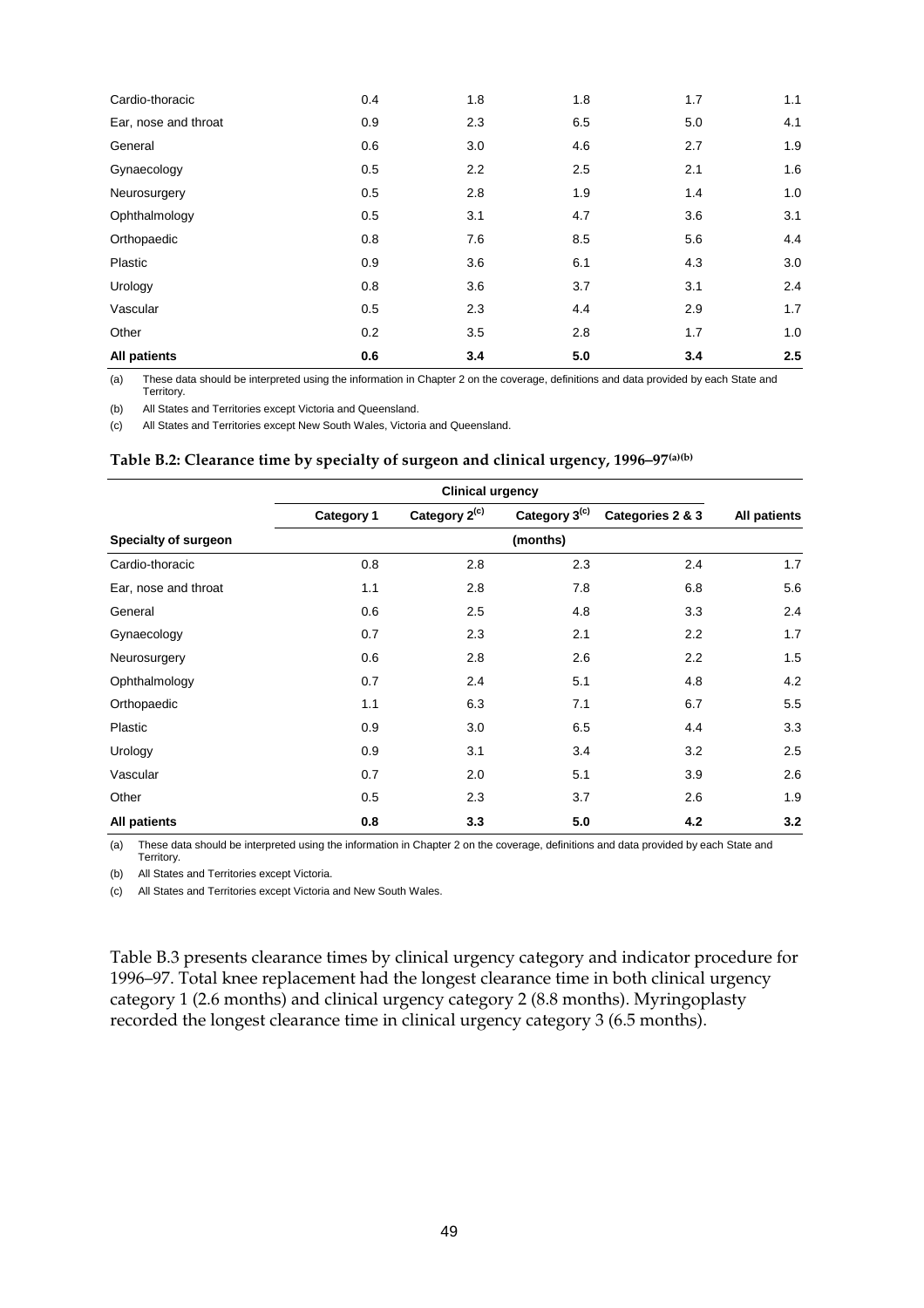|                                       | <b>Clinical urgency</b> |                           |     |                                            |                     |
|---------------------------------------|-------------------------|---------------------------|-----|--------------------------------------------|---------------------|
|                                       | <b>Category 1</b>       | Category 2 <sup>(c)</sup> |     | Category 3 <sup>(c)</sup> Categories 2 & 3 | <b>All patients</b> |
| Specialty of surgeon                  | (months)                |                           |     |                                            |                     |
| Cataract extraction                   | 0.7                     | 2.2                       | 1.8 | 2.7                                        | 4.2                 |
| Cholecystectomy                       | 1.1                     | 3.1                       | 1.6 | 1.8                                        | 2.4                 |
| Coronary artery bypass graft          | 0.7                     | 3.0                       | 0.9 | 0.6                                        | 0.8                 |
| Cystoscopy                            | 0.7                     | 2.1                       | 1.3 | 1.4                                        | 1.9                 |
| Haemorrhoidectomy                     | 1.3                     | 2.9                       | 2.2 | 1.7                                        | 2.7                 |
| Hysterectomy                          | 0.7                     | 1.8                       | 0.5 | 1.8                                        | 1.8                 |
| Inguinal herniorrhaphy                | 0.8                     | 2.4                       | 1.5 | 1.7                                        | 1.8                 |
| Myringoplasty                         | 0.7                     | 4.7                       | 6.5 | 2.8                                        | 3.0                 |
| Myringotomy                           | 1.0                     | 1.7                       | 1.7 | 2.0                                        | 1.9                 |
| Prostatectomy                         | 0.8                     | 2.5                       | 1.5 | 2.0                                        | 2.2                 |
| Septoplasty                           | 1.2                     | 4.3                       | 6.2 | 4.6                                        | 7.8                 |
| Tonsillectomy                         | 1.6                     | 2.4                       | 2.7 | 3.7                                        | 1.5                 |
| Total hip replacement                 | 1.9                     | 7.0                       | 2.8 | 2.8                                        | 5.7                 |
| Total knee replacement                | 2.6                     | 8.8                       | 3.8 | 3.4                                        | 7.4                 |
| Varicose veins stripping and ligation | 0.8                     | 3.3                       | 4.5 | 2.8                                        | 6.5                 |
| Not applicable                        | 0.6                     | 3.0                       | 1.7 | 1.3                                        | 2.3                 |
| All patients                          | 0.6                     | 3.0                       | 1.8 | 1.6                                        | 2.4                 |

#### **Table B.3: Clearance time by indicator procedure and clinical urgency, 1996–97(a)(b)**

(a) These data should be interpreted using the information in Chapter 2 on the coverage, definitions and data provided by each State and Territory .

(b) New South Wales, Queensland, Western Australia, South Australia and the Northern Territory only.

(c) Queensland, Western Australia, South Australia and the Northern Territory only.

#### **Clinical urgency Category 1 Category 2 Category 3 Categories 2 & 3 All patients** State or Territory **(months)** (months) New South Wales 0.6 n.a. n.a. 2.8 2.0 Victoria n.a. n.a. n.a. n.a. n.a. Queensland<sup>(b)</sup> 1.3 3.3 7.1 5.7 4.9 Western Australia 0.6 2.5 5.1 4.8 3.8 South Australia **2.0** 2.0 3.2 2.9 2.5 Tasmania n.p. n.p. n.p. n.p. n.p. Australian Capital Territory **0.4** 3.9 9.0 6.2 4.2 Northern Territory **1.2** 2.9 4.9 4.2 3.7 **Total(c) 0.6 2.9 4.8 3.3 2.5**

#### **Table B.4: Clearance time by State and Territory and clinical urgency, 1995–96(a)**

(a) These data should be interpreted using the information in Chapter 2 on the coverage, definitions and data provided by each State and Territory

(b) Based on removals data for June 1996 only.

(c) Queensland not included.

#### **Table B.5: Clearance time by State and Territory and clinical urgency, 1996–97(a)**

|                           |            | <b>Clinical urgency</b> |  |                             |              |
|---------------------------|------------|-------------------------|--|-----------------------------|--------------|
|                           | Category 1 | <b>Category 2</b>       |  | Category 3 Categories 2 & 3 | All patients |
| <b>State or Territory</b> | (months)   |                         |  |                             |              |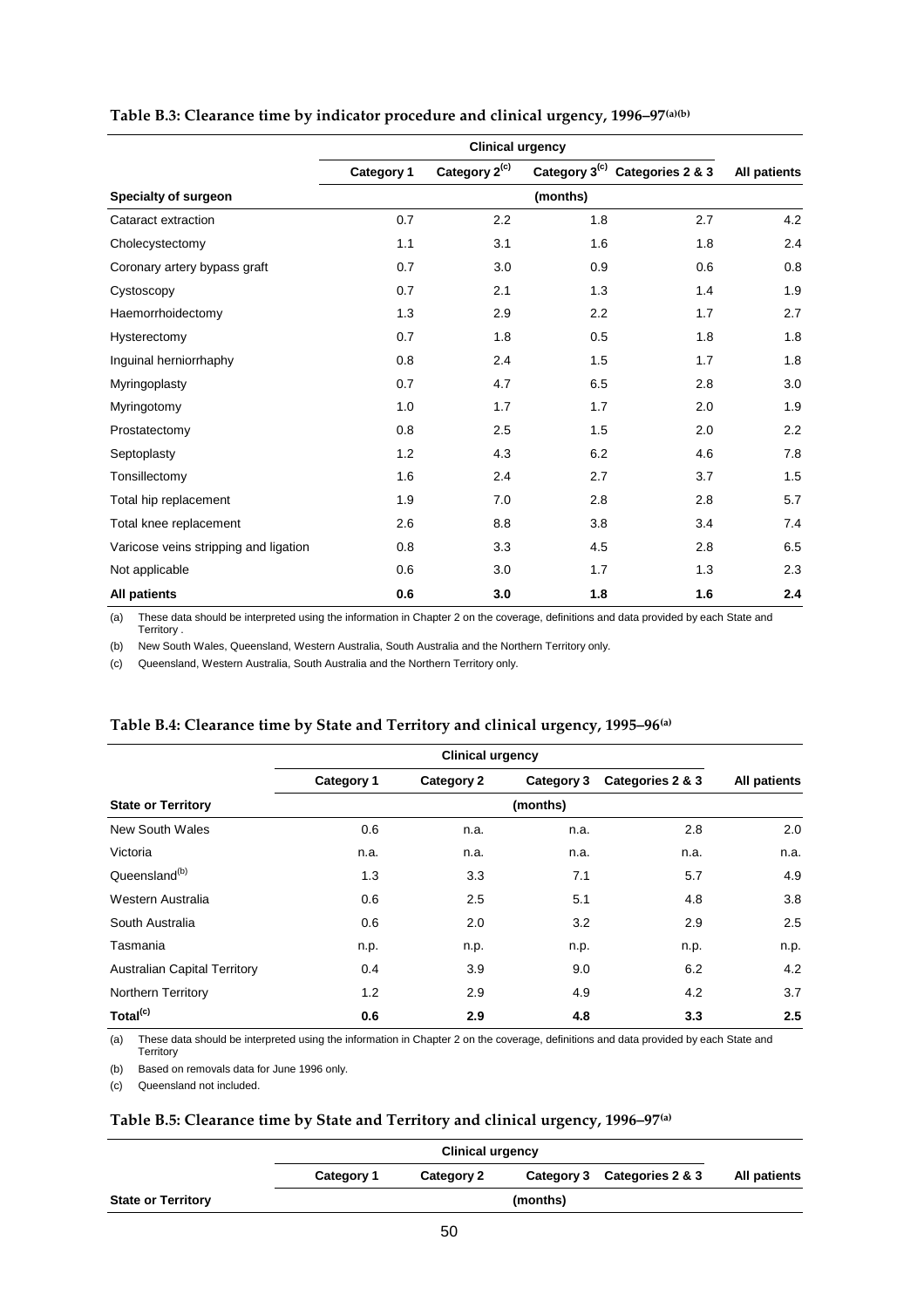| New South Wales                     | 0.8  | n.a  | n.a  | 4.0  | 2.8           |
|-------------------------------------|------|------|------|------|---------------|
| Victoria                            | n.a  | n.a  | n.a  | n.a  | n.a.          |
| Queensland                          | 0.6  | 3.5  | 6.6  | 5.1  | 4.1           |
| Western Australia                   | 0.4  | 2.0  | 5.5  | 4.8  | 4.0           |
| South Australia                     | 0.6  | 1.9  | 2.8  | 2.6  | $2.2^{\circ}$ |
| Tasmania                            | n.p. | n.p. | n.p. | n.p. | n.p.          |
| <b>Australian Capital Territory</b> | 0.5  | 2.7  | 8.0  | 5.0  | 3.8           |
| Northern Territory                  | 0.8  | 3.3  | 2.9  | 3.0  | 2.5           |
| <b>Total</b>                        | 0.8  | 3.1  | 5.0  | 3.0  | 3.1           |

(a) These data should be interpreted using the information in Chapter 2 on the coverage, definitions and data provided by each State and Territory.

Tables B.4 and B.5 show the clearance times by State and Territory for those jurisdictions with data available in 1995–96 and 1996–97, respectively. For clinical urgency category 1 patients in 1995–96 clearance times were all about one month. In 1996–97, they were all less than one month.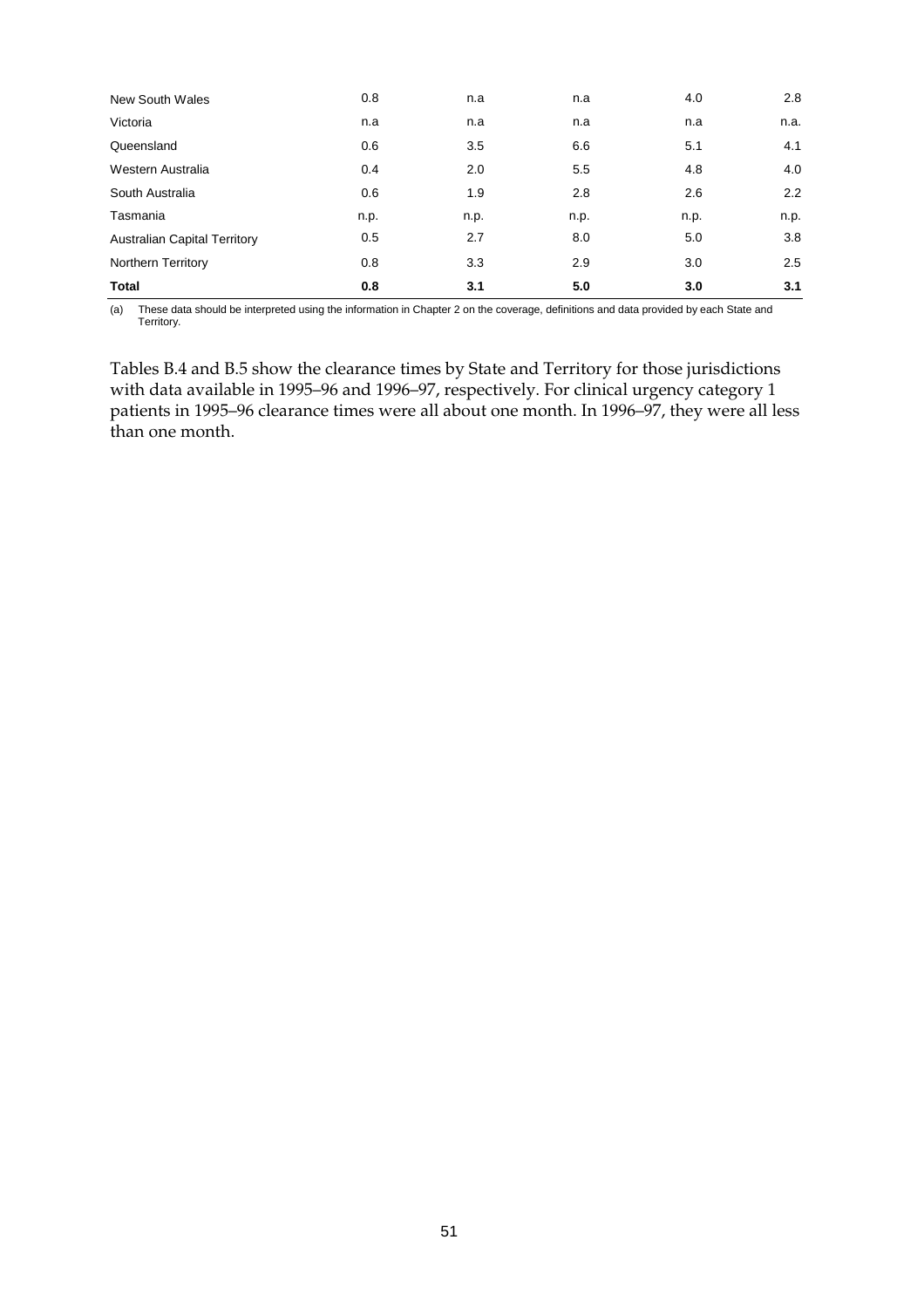# **Appendix C: Patient numbers**

This Appendix presents State and Territory data reported on the numbers of patients on waiting lists on 30 June 1996 and 30 June 1997, and the number of patients admitted from waiting lists during 1995–96 and 1996–97. It also includes data on the number of patients on waiting lists at the end of each quarter in 1996–97, by specialty of surgeon.

The data presented in this Appendix should be interpreted using the comments provided in the text and the information included in Chapter 2 on the coverage of the data collections, the definitions used, and the data supplied by each State and Territory. Table 2.3 details the coverage of the waiting times data collections for each jurisdiction for each of the data collection periods.

Table C.1 shows that there were about 138,000 patients reported on waiting lists throughout Australia on 30 June 1996 and about 149,000 on 30 June 1997. 'Booked' patients (who had not been admitted on 30 June) are included in the counts for Victoria, to make data for that State more comparable with data from the other jurisdictions. New South Wales, Queensland and Western Australia reported an increase in the size of the waiting lists during 1996–97. For Queensland and Western Australia, this may have been affected by changing coverage (Table 2.3).

|                                     | 1995-96                  |                            | 1996-97                  |                            |
|-------------------------------------|--------------------------|----------------------------|--------------------------|----------------------------|
|                                     | <b>Patients admitted</b> | <b>Patients on waiting</b> | <b>Patients admitted</b> | <b>Patients on waiting</b> |
| <b>State or Territory</b>           | from waiting lists       | lists on 30 June           | from waiting lists       | lists on 30 June           |
| New South Wales                     | 222,527                  | 40,198                     | 205,106                  | 52,844                     |
| Victoria <sup>(a)</sup>             | 73,191                   | 41,311                     | 79,988                   | 39,659                     |
| Queensland                          | n.a.                     | 23,208                     | 61,368                   | 24,884                     |
| Western Australia                   | 29,679                   | 11,745                     | 30,051                   | 12,557                     |
| South Australia                     | 33,494                   | 7,987                      | 37,869                   | 7,889                      |
| Tasmania                            | 13,016                   | 7,278                      | 14,250                   | 6,104                      |
| <b>Australian Capital Territory</b> | 6,780                    | 3,860                      | 6,004                    | 3,586                      |
| Northern Territory                  | 5,240                    | 2,107                      | 6,440                    | 1,634                      |
| <b>Total</b>                        | 383,927                  | 137,694                    | 441,076                  | 149,157                    |
| Total admitted per month            | 31,994                   | $\sim$ $\sim$              | 36,756                   | $\sim$                     |

#### **Table C.1: Waiting list patients, 1995–96 and 1996–1997, by State and Territory**

(a) Includes 'booked' patients but not all admissions.

Table C.1 also shows that there were about 384,000 patients reported as admitted from waiting lists during 1995–96 and about 441,000 in 1996–97. The inclusion of Queensland data for 1996–97 contributed to this increase, as did increases in admissions reported by Victoria, Western Australia, South Australia, Tasmania and the Northern Territory.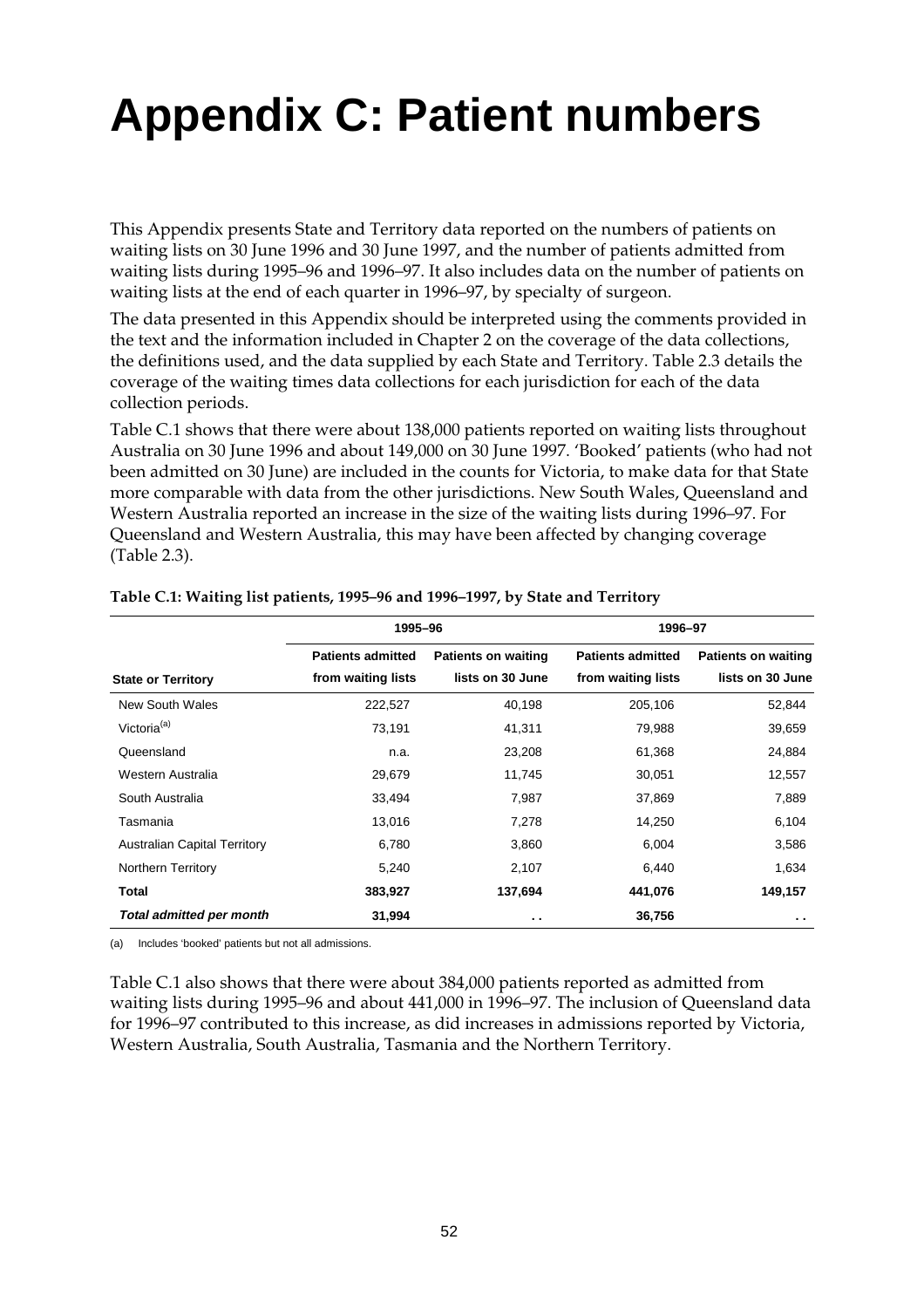'Booked' patients are included in the Victorian data in this table, as most of these patients would have been both 'booked' and admitted during the reporting periods. However, their inclusion in the Victorian admissions data means that patients who were booked but not admitted on 30 June in each year are in both the counts of admissions and the counts patients on the waiting lists.

Table C.2 provides data on the number of patients admitted from waiting lists by State or Territory and specialty of surgeon in 1996–97. Victorian 'booked' patients are included, as in Table C.1.

| Specialty of surgeon | <b>NSW</b> | Vic <sup>(a)</sup> | Qld    | <b>WA</b> | <b>SA</b> | Tas    | <b>ACT</b> | <b>NT</b> | Total   |
|----------------------|------------|--------------------|--------|-----------|-----------|--------|------------|-----------|---------|
| Cardio-thoracic      | 4,911      | 1,509              | 3,821  | 959       | 1,101     | 540    | 101        | 0         | 12,942  |
| Ear, nose and throat | 15,830     | 10,112             | 4,817  | 3,397     | 4,848     | 1,033  | 1,172      | 447       | 41,656  |
| General              | 64,589     | 21,426             | 10,944 | 5,521     | 8,807     | 3,935  | 984        | 1,907     | 118,113 |
| Gynaecology          | 39,361     | 9,186              | 5,775  | 3,298     | 4,361     | 2,971  | 1,382      | 2,062     | 68,396  |
| Neurosurgery         | 3,270      | 983                | 1,115  | 1,121     | 744       | 284    | 271        | 0         | 7,788   |
| Ophthalmology        | 16,333     | 7,826              | 5,268  | 2,325     | 3,449     | 306    | 228        | 479       | 36,214  |
| Orthopaedic          | 24,414     | 14,291             | 11,425 | 3,794     | 5,399     | 2,016  | 462        | 708       | 62,509  |
| Plastic              | 7,713      | 5,403              | 4,236  | 2,670     | 3,241     | 927    | 288        | 180       | 24,658  |
| Urology              | 17,355     | 5,967              | 5,228  | 3,769     | 4,312     | 1,992  | 512        | 50        | 39,185  |
| Vascular             | 4,688      | 1,479              | 2,132  | 1,275     | 1,568     | 169    | 207        | 0         | 11,518  |
| Other                | 6,642      | 1,806              | 6,607  | 1,922     | 39        | 77     | 397        | 607       | 18,097  |
| Total                | 205,106    | 79,988             | 61,368 | 30,051    | 37,869    | 14,250 | 6,004      | 6,440     | 441,076 |

**Table C.2: Patients admitted from waiting lists by State and Territory and specialty of surgeon, 1996–97**

(a) Includes 'booked' patients.

For 1996–97, census data were received from most jurisdictions on a quarterly basis. This has enabled the presentation of data on the number of patients on waiting lists by quarter, by surgical specialty (Table C.3). Patients on Northern Territory waiting lists were not included because relevant data were not available for the first three quarterly census dates. Victorian 'booked' patients (who had not been admitted on the census dates) were included.

Whilst there was some variation from quarter to quarter, the series was not long enough to allow accurate analysis of seasonal influences on waiting lists. The numbers of patients on waiting lists rose overall throughout the year and for most surgical specialties.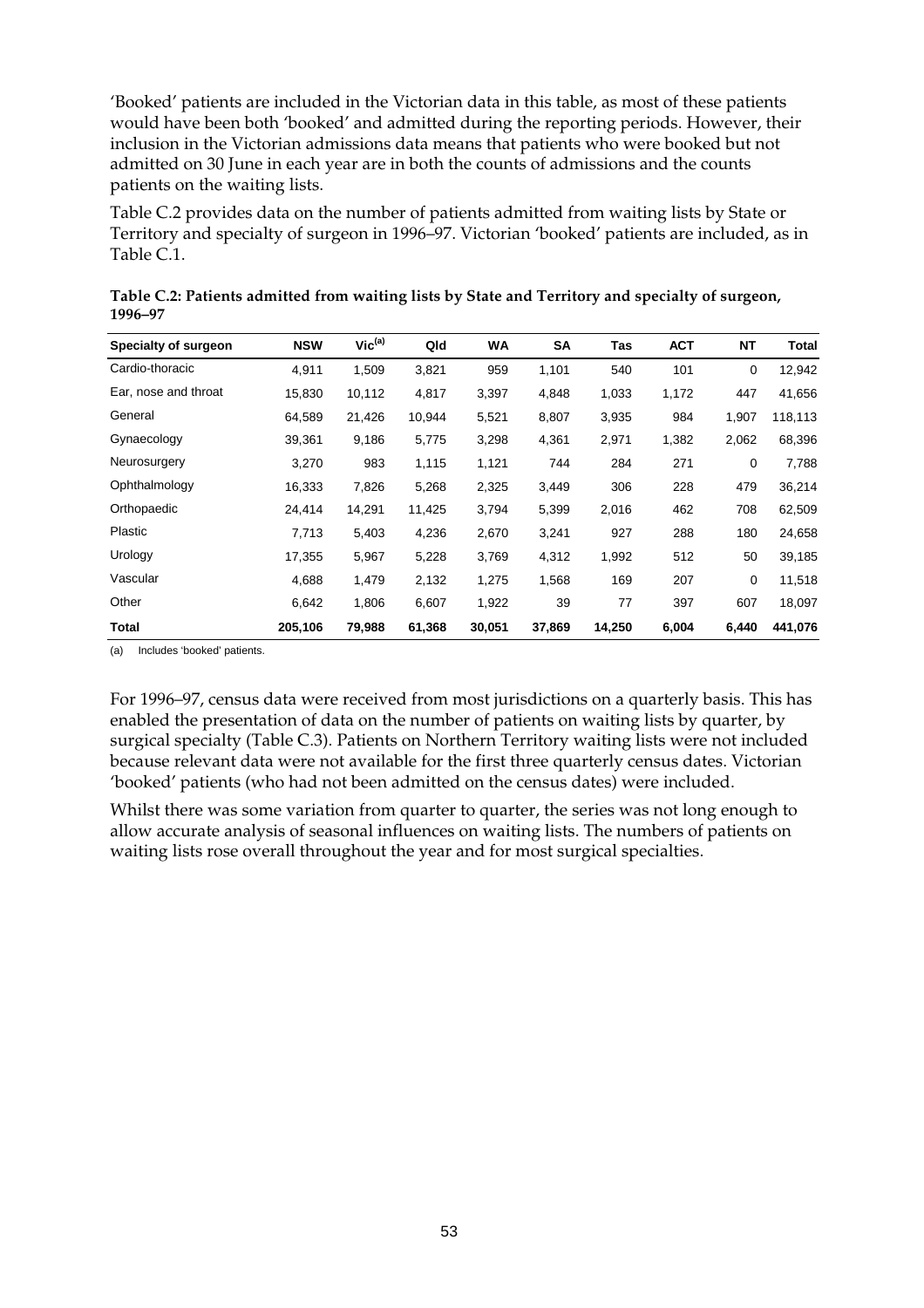|                      | <b>Number</b> |         |          |         |         | Proportion of number on 30 June (%) |          |         |
|----------------------|---------------|---------|----------|---------|---------|-------------------------------------|----------|---------|
| Specialty of surgeon | 30 Sept       | 31 Dec  | 31 March | 30 June | 30 Sept | 31 Dec                              | 31 March | 30 June |
| Cardio-thoracic      | 1,950         | 2,124   | 2,095    | 2,215   | 88.0    | 95.9                                | 94.6     | 100.0   |
| Ear, nose and throat | 21,554        | 22,106  | 23,286   | 23,305  | 92.5    | 94.9                                | 99.9     | 100.0   |
| General              | 26,833        | 25,890  | 29,909   | 29,234  | 91.8    | 88.6                                | 102.3    | 100.0   |
| Gynaecology          | 12,772        | 11,366  | 12,961   | 12,360  | 103.3   | 92.0                                | 104.9    | 100.0   |
| Neurosurgery         | 1,386         | 1,298   | 1,457    | 1,460   | 94.9    | 88.9                                | 99.8     | 100.0   |
| Ophthalmology        | 12,823        | 13,043  | 14,522   | 14,652  | 87.5    | 89.0                                | 99.1     | 100.0   |
| Orthopaedic          | 31,694        | 33,270  | 35,208   | 35,978  | 88.1    | 92.5                                | 97.9     | 100.0   |
| Plastic              | 9,556         | 9,322   | 9,884    | 9,888   | 96.6    | 94.3                                | 100.0    | 100.0   |
| Urology              | 11,017        | 10,625  | 11,807   | 11,536  | 95.5    | 92.1                                | 102.3    | 100.0   |
| Vascular             | 3,145         | 3,245   | 3,704    | 3,624   | 86.8    | 89.5                                | 102.2    | 100.0   |
| Other                | 2,818         | 2,768   | 3,090    | 3,271   | 86.2    | 84.6                                | 94.5     | 100.0   |
| All patients         | 135,548       | 135,057 | 147,923  | 147,523 | 91.9    | 91.5                                | 100.3    | 100.0   |

**Table C.3: Patients on waiting lists on quarterly census dates, by specialty of surgeon, 1996–97(a)**

(a) Includes Victorian 'booked' patients. The Northern Territory is not included because data were not available for the first three quarterly census dates.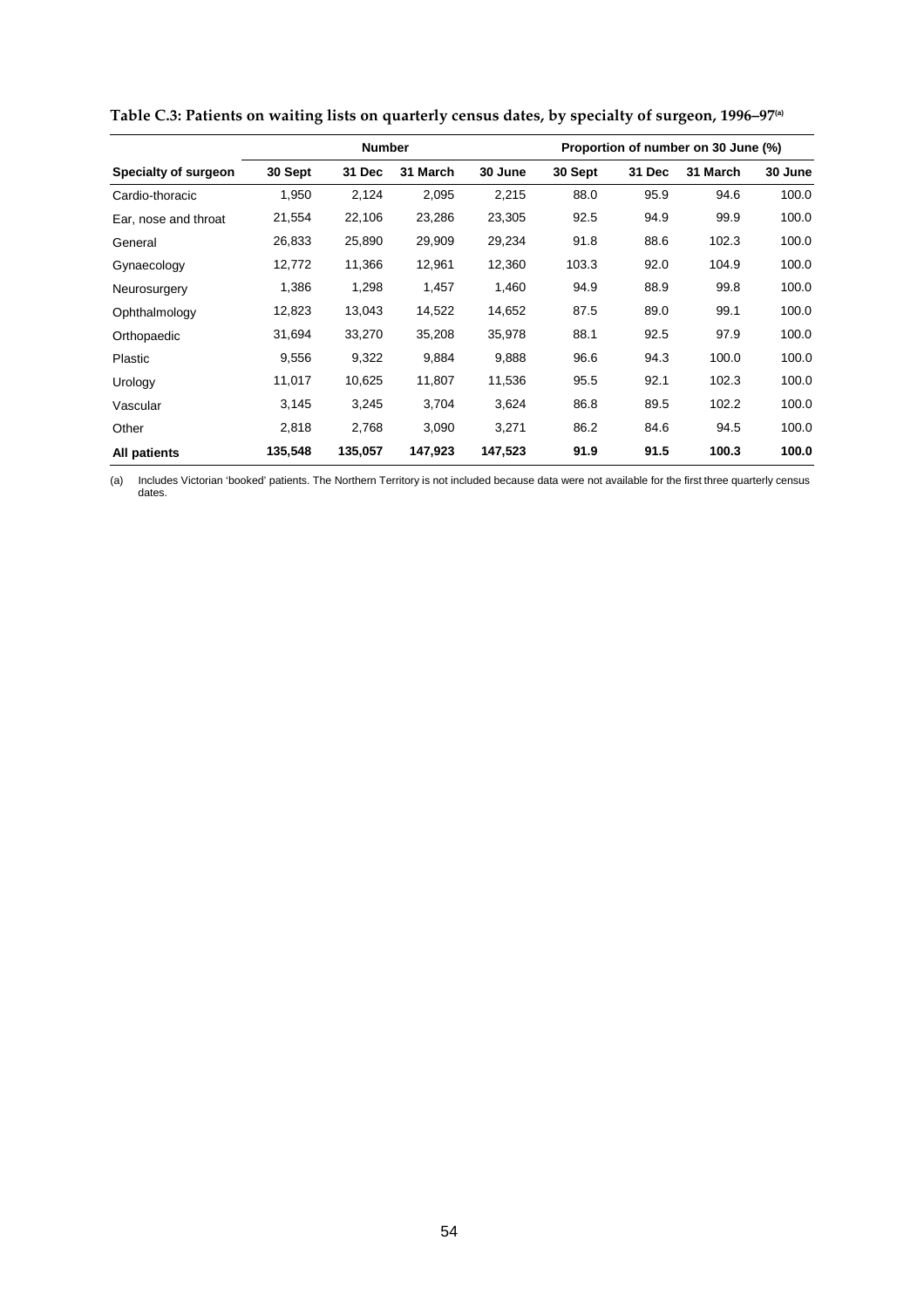## **Appendix D: Population estimates**

This Appendix presents data on the estimated resident population of Australia and the States and Territories on 31 December 1995 and 31 December 1996 (Table D.1). They are Australian Bureau of Statistics unpublished data.

| <b>State or Territory</b>           | 31 December 1995 | 31 December 1996 |
|-------------------------------------|------------------|------------------|
| New South Wales                     | 6.152.031        | 6.240.873        |
| Victoria                            | 4,520,818        | 4,581,251        |
| Queensland                          | 3,316,139        | 3,371,447        |
| Western Australia                   | 1.746.391        | 1,781,932        |
| South Australia                     | 1.475.521        | 1.476.202        |
| Tasmania                            | 473,168          | 474,072          |
| <b>Australian Capital Territory</b> | 304.886          | 308,514          |
| Northern Territory                  | 176,865          | 185,284          |
| Total                               | 18,165,819       | 18,422,695       |

|  | Table D.1: Estimated resident population at 31 December 1995 and 1996, by State and Territory |
|--|-----------------------------------------------------------------------------------------------|
|  |                                                                                               |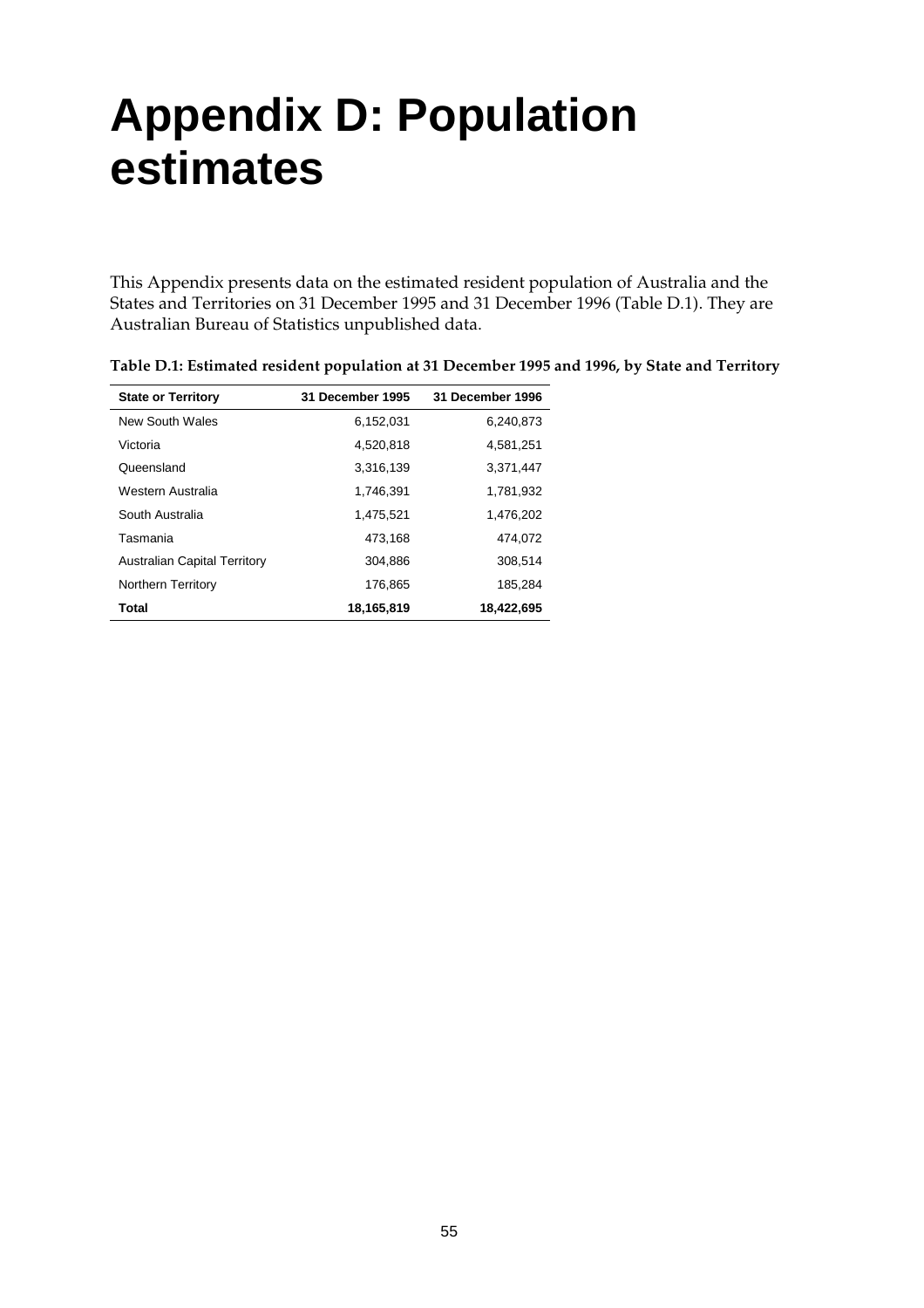# **Glossary**

For further information on the terms used in this paper, refer to the definitions in use in 1995–96 and 1996–97 in the *National Health Data Dictionary Version 5.0* (National Health Data Committee 1996).

- **Available beds:** average available beds is used as a measure of hospital size. Available beds are beds immediately available for use by admitted patients as required.
- **Booked patients:** Victoria's Department of Human Services partitions the register of patients waiting for elective surgery into two, the 'booked' and 'unbooked' patient registers. 'Booked' patients have been given a definite admission date (within six weeks) and 'unbooked' patients are still waiting for an admission date. All other State and Territory waiting lists and waiting list data do not distinguish between patients with and without an admission date.
- **Census data:** include the numbers of patients on waiting lists on a census date and the lengths of time patients have waited until that date.
- **Clearance time:** the theoretical time it would take to clear the waiting lists of all patients at a census date, if the rate of clearance remained constant. It represents the maximum time a patient on a list could expect to wait and is calculated as the number of patients waiting at the census date (the census count) divided by the mean number cleared (admitted and removed for other reasons) from the waiting list per month during the preceding data collection period.
- **Clinical urgency category:** a clinical assessment of the urgency with which a patient requires elective hospital care. The classification employs a system of urgency categorisation based on factors such as the degree of pain, dysfunction and disability caused by the condition and its potential to deteriorate quickly into an emergency. All patients ready for care must be assigned to one of the clinical urgency categories, regardless of how long it is estimated they will need to wait for surgery.

The categories used in this paper are defined as follows:

- clinical urgency category 1**—**admission within 30 days desirable for a condition that has the potential to deteriorate quickly to the point that it may become an emergency.
- clinical urgency category 2**—**admission within 90 days desirable for a condition causing some pain, dysfunction or disability but which is not likely to deteriorate quickly or become an emergency.
- clinical urgency category 3**—**admission at some time in the future acceptable for a condition causing minimal or no pain, dysfunction or disability, which is unlikely to deteriorate quickly and which does not have the potential to become an emergency.

There is no time limit placed on the clinical urgency category 3 patients in this classification.

These definitions have been adopted as the national standard since 1 July 1997. Prior to that the *National Health Data Dictionary* standard (and the categorisation used by New South Wales for this paper) was:

- clinical urgency category 1—admission desirable within 30 days;
- clinical urgency category 2—admission desirable within 31 days or over.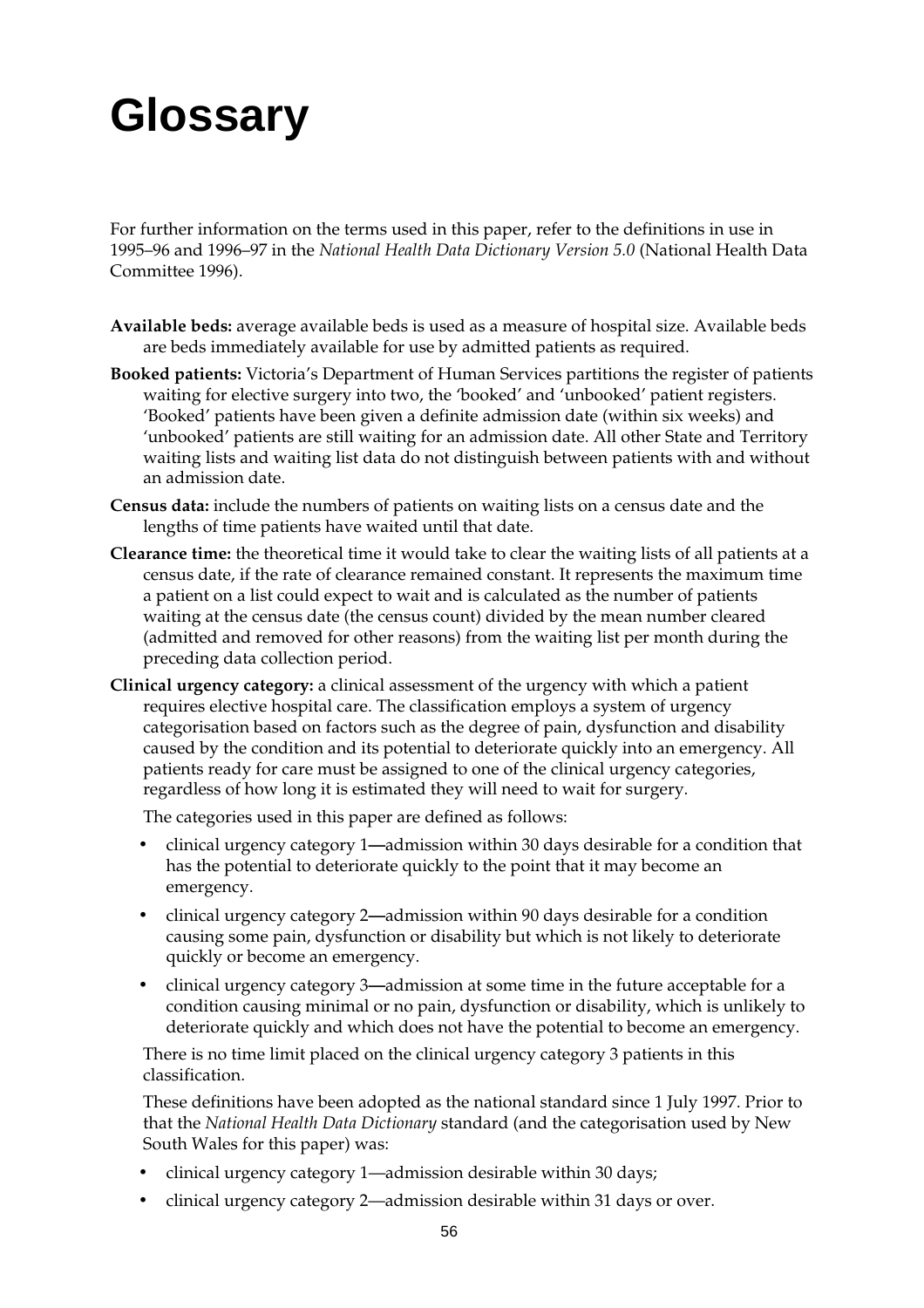There is no time limit placed on the clinical urgency category 2 patients in this classification.

**Elective care:** care that, in the opinion of the treating clinician, is necessary and admission for which can be delayed for at least 24 hours.

- **Elective surgery:** elective care in which the procedures required by patients are listed in the surgical operations section of the *Medicare Benefits Schedule Book*, with the exclusion of specific procedures frequently done by non-surgical clinicians and some procedures for which the associated waiting time is strongly influenced by factors other than the supply of services. The procedures that are excluded are:
	- organ or tissue transplant procedures
	- procedures associated with obstetrics (for example elective caesarean section, cervical suture)
	- cosmetic surgery (defined as the relevant procedures that do not attract a Medicare rebate)
	- biopsy of kidney (needle only)
	- biopsy of lung (needle only)
	- bronchoscopy (including fibre-optic bronchoscopy)
	- colonoscopy
	- dental procedures
	- endoscopic retrograde cholangio-pancreatography
	- endoscopy of biliary tract, oesophagus, small intestine or stomach
	- endovascular interventional procedures (p. 136 of MBS book effective 1 November 1995)
	- gastroscopy
	- miscellaneous cardiac procedures (pp. 152–3 of MBS book effective 1 November 1995)
	- oesophagoscopy
	- panendoscopy (except when involving the bladder)
	- proctosigmoidoscopy
	- sigmoidoscopy.

**Extended wait:** occurs when a patient waits longer for admission than is desirable (see 'Clinical urgency category'). Clinical urgency category 1 patients with extended waits are those patients who waited over 30 days. Clinical urgency category 2 patients have extended waits if they waited over 90 days for admission. Although there is no upper limit on the time clinical urgency category 3 patients might wait, in this paper those patients who waited over 12 months are classed as having an extended wait.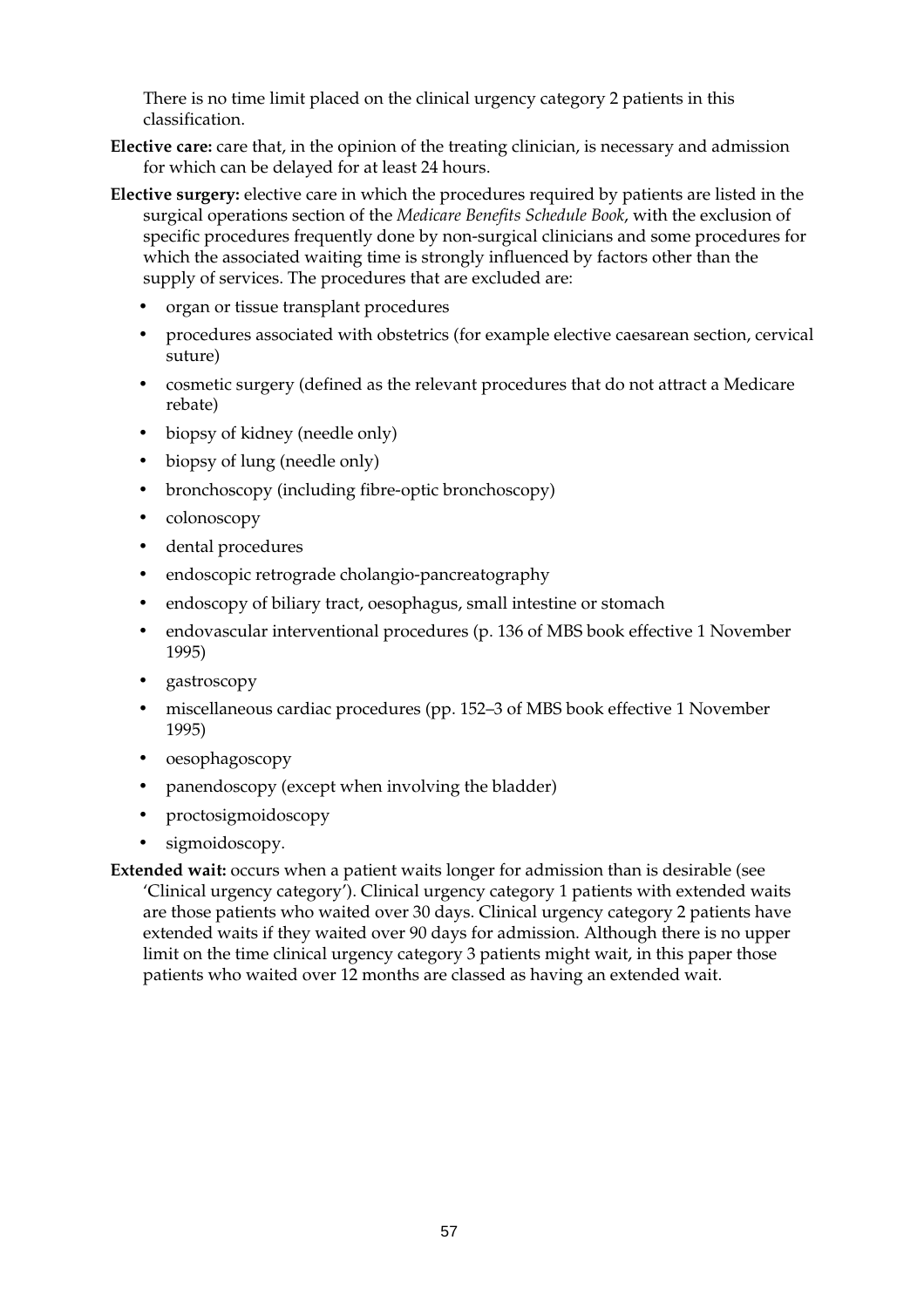- **Indicator procedure:** a surgical procedure that is of high volume and is often associated with long waiting periods. The 15 indicator procedures identified for national data collection are listed in the relevant tables in Chapters 3 and 4. In those tables, the 'Other' row refers to patients who were waiting for procedures other than the 15 indicator procedures or for unspecified procedures.
- **Overdue patient:** a patient whose wait has exceeded the time that has been determined as clinically desirable in relation to the clinical urgency category to which they have been assigned. Overdue patients are clinical urgency category 1 patients who waited over 30 days and clinical urgency category 2 patients who waited over 90 days.
- **Ready for care patients:** patients who are prepared to be admitted to hospital (or to begin the process leading directly to being admitted to hospital).

Patients who are not ready for care are those not in a position to be admitted to hospital. These patients are either:

- staged patients whose medical condition will not require or be amenable to surgery until some future date, or
- deferred patients who for personal reasons are not yet prepared to be admitted to hospital.
- **Removal:** a patient can be removed from a waiting list for admission on an elective basis for the surgery for which they were waiting, or for a range of other reasons. The other reasons include admission on an emergency basis for the surgery for which they were waiting, having been treated elsewhere, declining the surgery, death or being unable to be contacted.
- **Separation**: the term used to refer to the episode of care, which can be a total hospital stay (from admission to discharge, transfer or death) or a portion of a hospital stay beginning or ending in a change of type of care (for example, from acute to rehabilitation). 'Separation' also means the process by which an admitted patient completes an episode of care by being discharged, dying, transferring to another hospital or changing type of care.
- **Surgical specialty:** the area of clinical expertise of the surgeon who will perform or has performed the elective surgery. The 'Other' classification used in the tables refers to patients who were waiting or had waited for elective surgery not included in one of the 10 categories.
- **Throughput data:** data that relate to a specified period, and includes the numbers of patients added to and removed from waiting lists and the lengths of time waited.
- **Waiting list:** a register that contains essential details about patients who have been assessed as needing elective hospital care. Elective surgery waiting lists are registers of patients who have been assessed as needing elective surgery in a hospital. A waiting list therefore includes patients who have been allocated an admission date (and may be referred to as 'booked' patients) as well as those who have not been allocated an admission date.
- **Waiting time:** the length of time spent on the waiting list, between the date of listing and the date of removal or the census date. Days spent as 'not ready for care' are excluded. In the situation in which a patient's clinical urgency category changes during their wait, there is variation among the States and Territories in the way in which the waiting time is calculated (see Chapter 2).